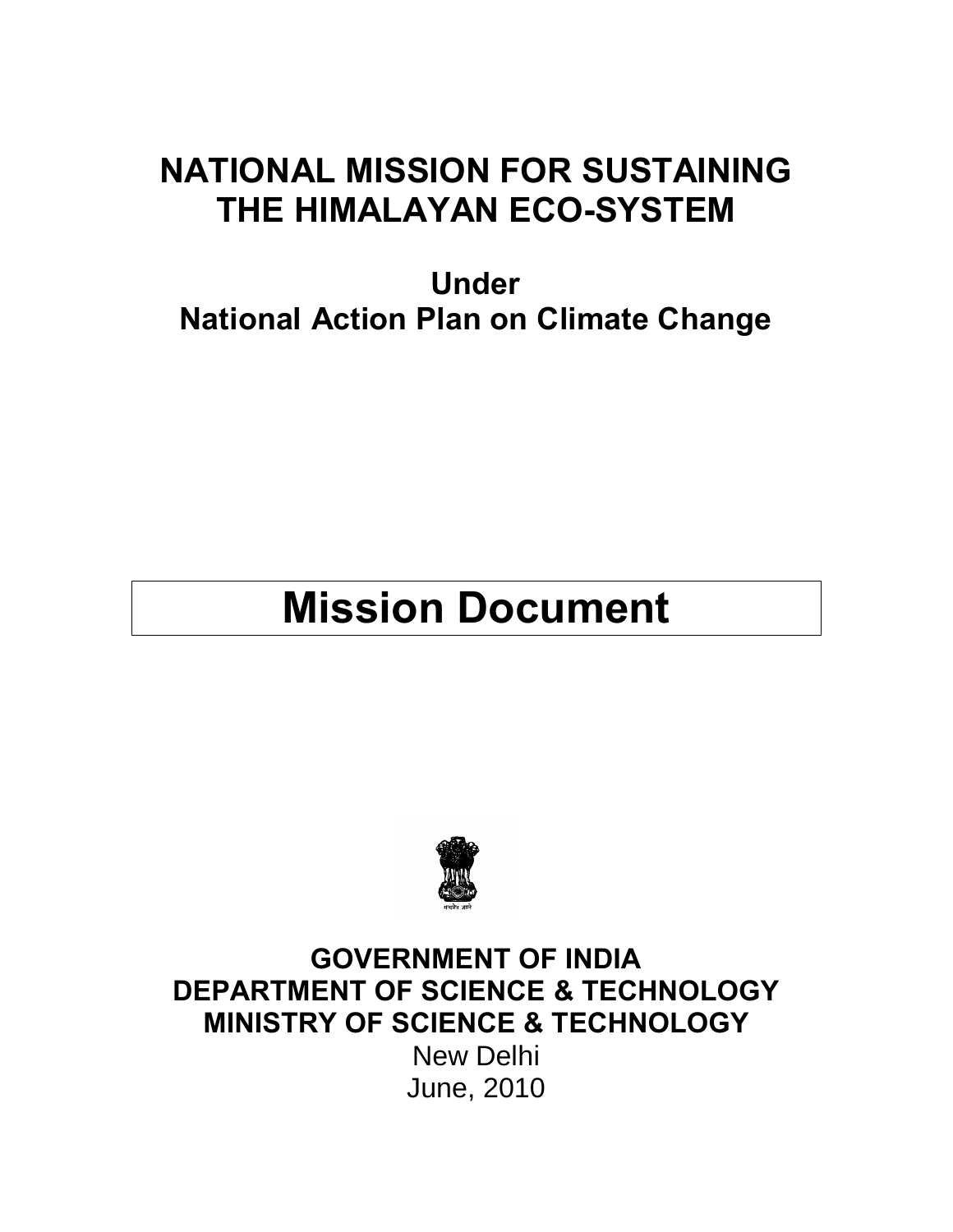# **Mission Document of National Mission for Sustaining The Himalayan Ecosystem**

# **Table of Contents**

| <b>Chapter</b> | <b>Description</b>                                                                                | Page<br><b>Number</b> |
|----------------|---------------------------------------------------------------------------------------------------|-----------------------|
|                | <b>Executive Summary</b>                                                                          | 2                     |
| 1              | Introduction                                                                                      | 7                     |
| $\overline{2}$ | Main Objectives of the Mission                                                                    | 17                    |
| 3              | Proposed Actions to address objectives and goals of<br>the mission                                |                       |
| $\overline{4}$ | Approach, strategies and methodologies to address<br>gap areas                                    | 31                    |
| 5              | <b>Work Elements and Timelines</b>                                                                | 33                    |
| 6              | Institutional arrangements for implementation of the<br>mission                                   | 39                    |
| $\overline{7}$ | Coordination, monitoring and evaluation mechanism<br>and organizational structure for the mission | 42                    |
| 8              | <b>Mission Deliverables</b>                                                                       | 46                    |
| 9              | Financial resources required                                                                      | 48                    |
|                | References                                                                                        | 50                    |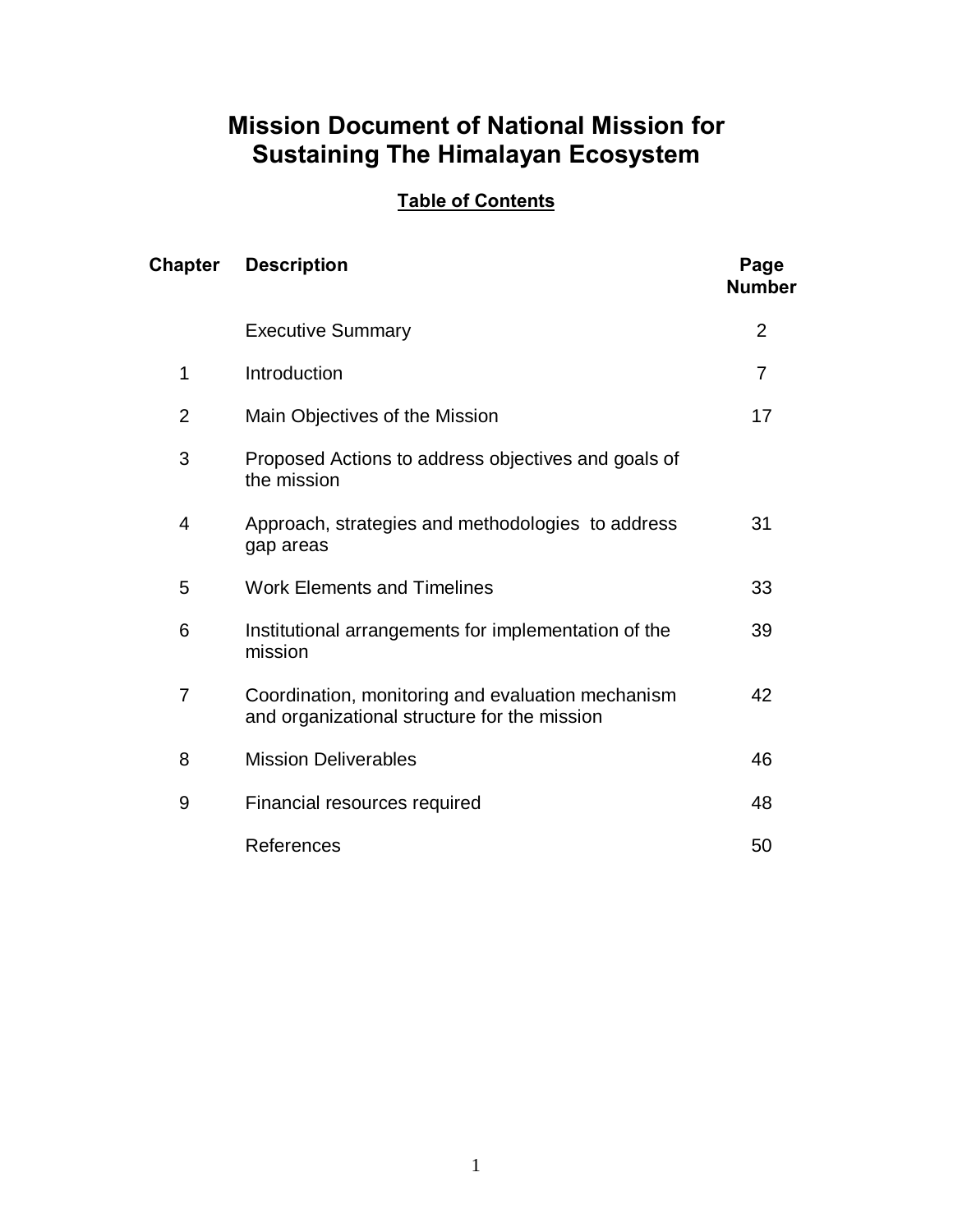# **Mission Document of National Mission for Sustaining The Himalayan Ecosystem**

# **EXECUTIVE SUMMARY**

The Himalayan ecosystem is fragile and diverse. It includes over 51 million people who practice hill agriculture and remains vulnerable The Himalayan ecosystem is vital to the ecological security of the Indian landmass, through providing forest cover, feeding perennial rivers that are the source of drinking water, irrigation, and hydropower, conserving biodiversity, providing a rich base for high value agriculture, and spectacular landscapes for sustainable tourism.

The Himalayan eco system is vulnerable and susceptible to the impacts and consequences of a) changes on account of natural causes, b) climate change resulting from anthropogenic emissions and c) developmental paradigms of the modern society.

The Himalayas house one of the largest resources of snow and ice and its glaciers which form a source of fresh water for the perennial rivers such as the Indus, the Ganga, and the Brahmaputra. Glacial melt may impact their long-term leanseason flows, with adverse impacts on the economy in terms of water availability and hydropower generation. Recession of Himalayan glaciers will pose a major danger to the country. Currently available data gathered by multiples of institutions without a coordinated effort do not indicate systematic trends of recession of Himalayan glaciers

The National Action Plan on Climate Change (NAPCC) has enunciated the launch of a National Mission for Sustaining the Himalayan Ecosystem. The Mission needs to deliver better understanding of the coupling between the Himalayan ecosystem and the climate factors and provide inputs for Himalayan Sustainable development while addressing also the protection of a fragile ecosystem. This will require the joint effort of climatologists, glaciologists and other experts. Exchange of information with the South Asian countries and countries sharing the Himalayan ecology will also be required. There is a need to establish an observational and monitoring network for the Himalayan environment to assess freshwater resources and health of the ecosystem.

The mission attempts to address some important issues concerning

- a) Himalayan Glaciers and the associated hydrological consequences,
- b) Biodiversity conservation and protection,
- c) Wild life conservation and protection,
- d) Traditional knowledge societies and their livelihood and
- e) Planning for sustaining of the Himalayan Ecosystem.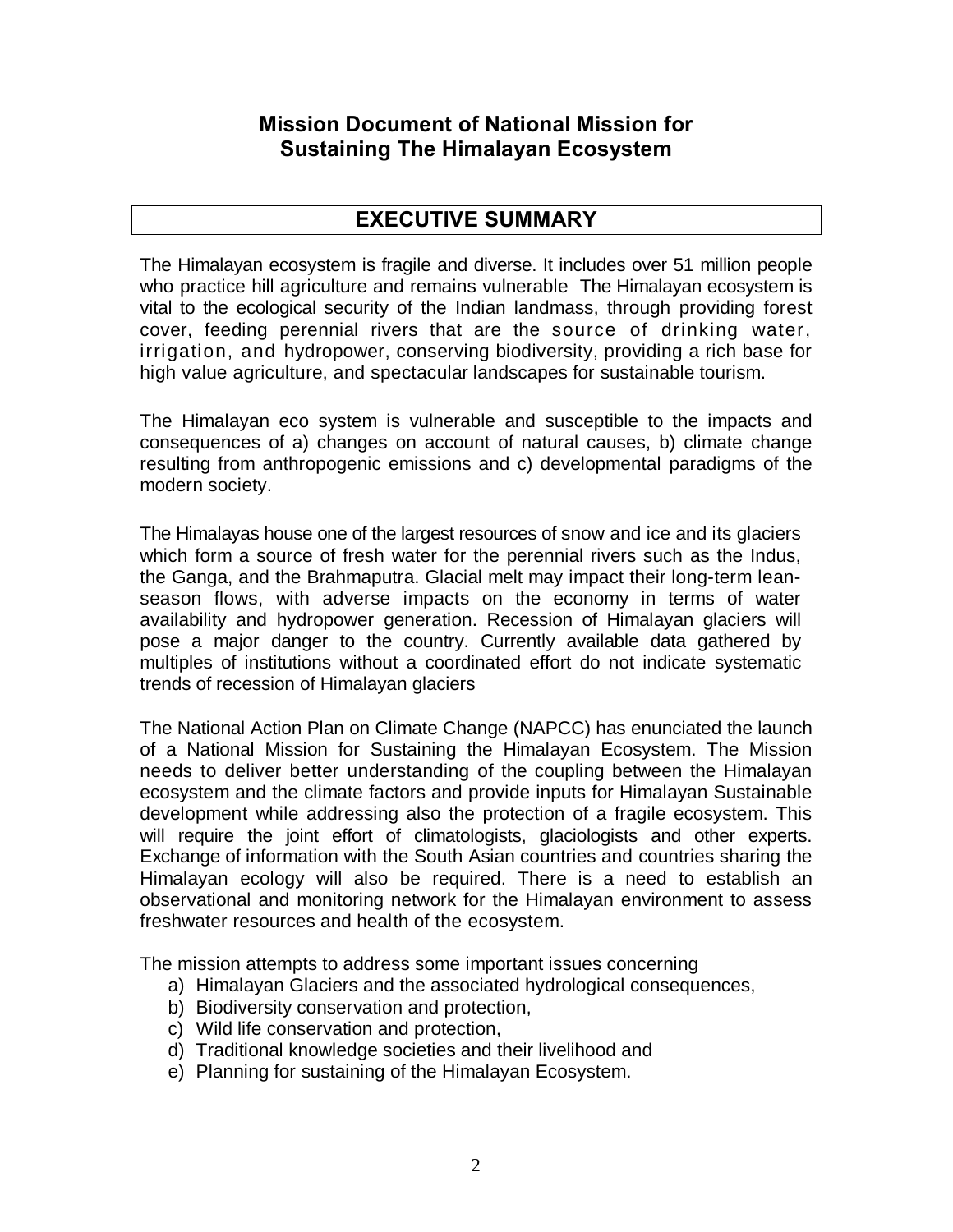Recognizing the importance of scientific and technological inputs required for sustaining the fragile Himalayan Ecosystem, the Ministry of Science and Technology has been charged with the nodal responsibility of coordinating this mission. However, the mission requires valuable cooperation of Indian Himalayan States, the planning commission and the Ministry of Environment and Forests to achieve its goals.

Sustainability of an ecosystem demands a balance and equilibrium among various forms of life and their surroundings established over long periods of time. Therefore, the mission recognizes the need for creation and building of national capacities to observe and respond to changes in a sustainable manner. The mission proposes a coordinated effort in identification and strengthening of institutions engaged already in the conservation and management of the natural resources in the Indian Himalayan Region (IHR). Mission plans to effectively network such institutions with common and shared objectives, co-sharing of resources and co-generation of processes leading to ecologically sustainable development.

Sustaining the Himalayan eco system as a national mission, will focus on the rapid generation of four types of national capacities, They deal with

- a) Human and knowledge capacities,
- b) Institutional capacities,
- c) Capacities for evidence based policy building and governance and
- d) Continuous self learning for balancing between forces of Nature and actions of mankind.

Primary objective of the mission is to develop in a time bound manner a sustainable National capacity to continuously assess the health status of the Himalayan Ecosystem and enable policy bodies in their policy-formulation functions and assist States in the Indian Himalayan Region with their implementation of actions selected for sustainable development. This would call for suitable learning systems for balancing changes in eco system with responsible human actions. National Mission for Sustaining the Himalayan Eco system will adopt different approaches for building various capacities.

#### a) Building Human and Knowledge Capacities:

Capacity to capture, store and apply knowledge relating to the vulnerability and changes in the Himalayan eco system over extended periods of time requires specially trained man power and expertise. The National Mission for Sustaining the Himalayan Eco system will focus on the creation of human capacities in the areas relating to sustaining the Himalayan ecosystem, About 100 professionals and experts in the area will be trained. Minimum of 25 well trained glaciologists will become available for research and development and inputs for policy studies.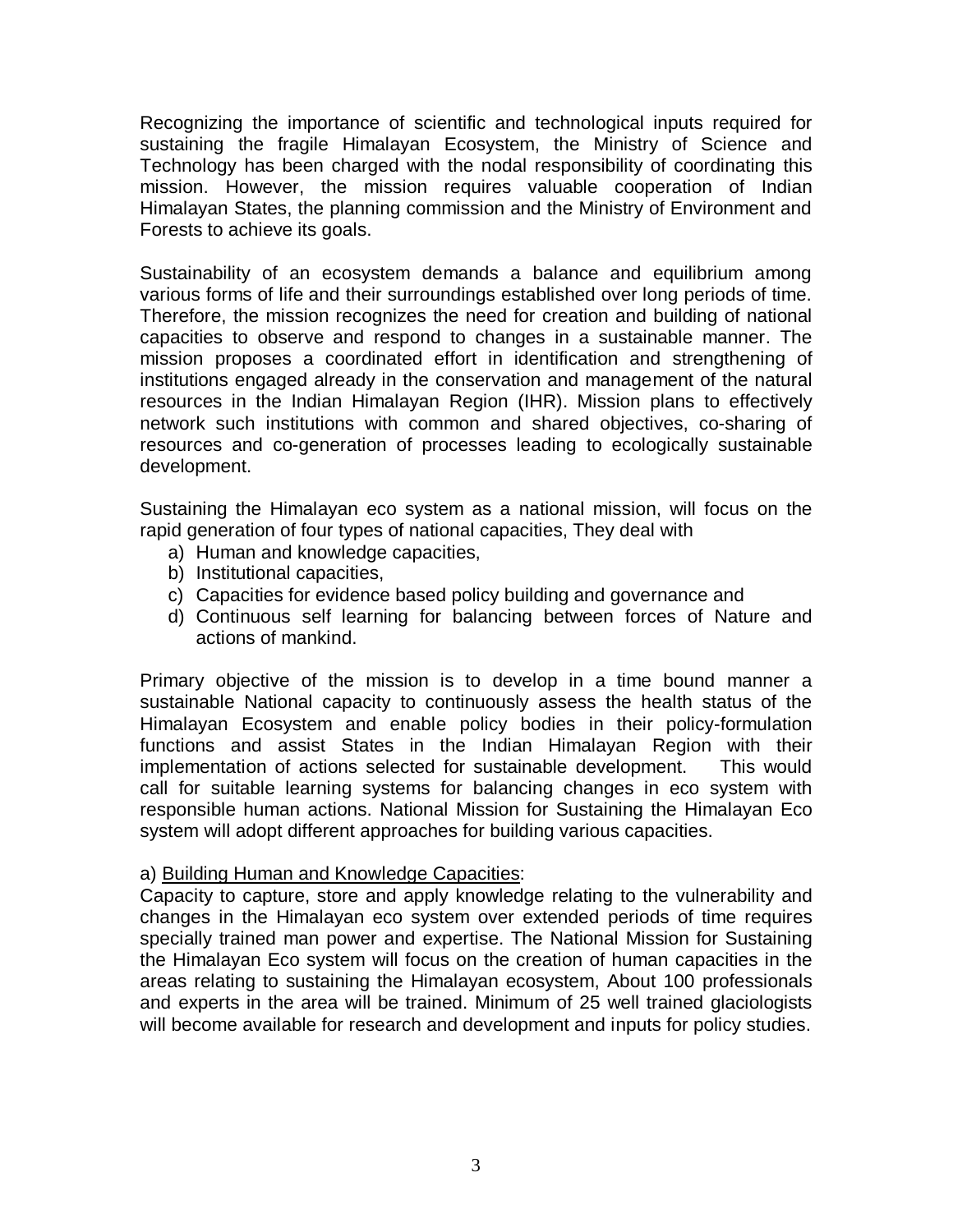#### b) Building Institutional Capacities:

National Mission for Sustaining the Himalayan ecosystem will build institutional systems with long term memories and organizational structures for long term observations, studies, understanding and forewarning of changes in the Himalayan eco system. Two pronged approaches are planned. There are a large number of knowledge institutions and community based organizations which are already engaged in various aspects relating to the sustenance of the Himalayan eco system. They are currently working in a non-coordinated manner with sub critical resources. The National Mission will achieve a) better coordination among such knowledge institutions and b) build new institutions in areas of knowledge gaps in a time bound manner. Both virtual knowledge networks and real knowledge institutions are planned. The National Center for Himalayan Glaciology will undertake both intra mural research and support Extra Mural Research in other knowledge institutions. Similarly institutional capacities in the areas of traditional knowledge systems, Himalayan agriculture, eco tourism and biodiversity will be built.

#### c) Building Capacities for evidence based policy implementation:

The challenge of adapting to climate change requires a coordinated response from the Union Government and governments of the Himalayan States. This will require a regular and focused dialogue among these States as well as the Union Government. The National Mission for Sustaining the Himalayan Eco system will establish a platform for a periodical dialogue among the various stake holders. The dialogue will focus on the elaboration of a comprehensive and practical strategy appropriate to the current immediate and long-term challenge involved in sustaining a fragile eco system. These strategies may include management of the Himalayan river-basins, cooperation in water resources management to adapt to climate change, the promotion of sustainable agriculture and industrial development in the Himalayan region. Governance systems will need to select the most sustainable path of human development without endangering a fragile ecosystem. Coordinated responses are required between the Central and Sate Governments and this aspect will be covered directly by the Prime Ministers office.

#### d) Building capacities for continuous learning and pro-active designing of development strategies:

An apex knowledge body with capacity to study and evolve strategies for sustaining the Himalayan eco system will be developed and established during the 12<sup>th</sup> plan period. The apex knowledge institution will develop strong linkages with virtual knowledge networks, community based organizations and engage in regional cooperation, while undertaking research on developmental policy studies.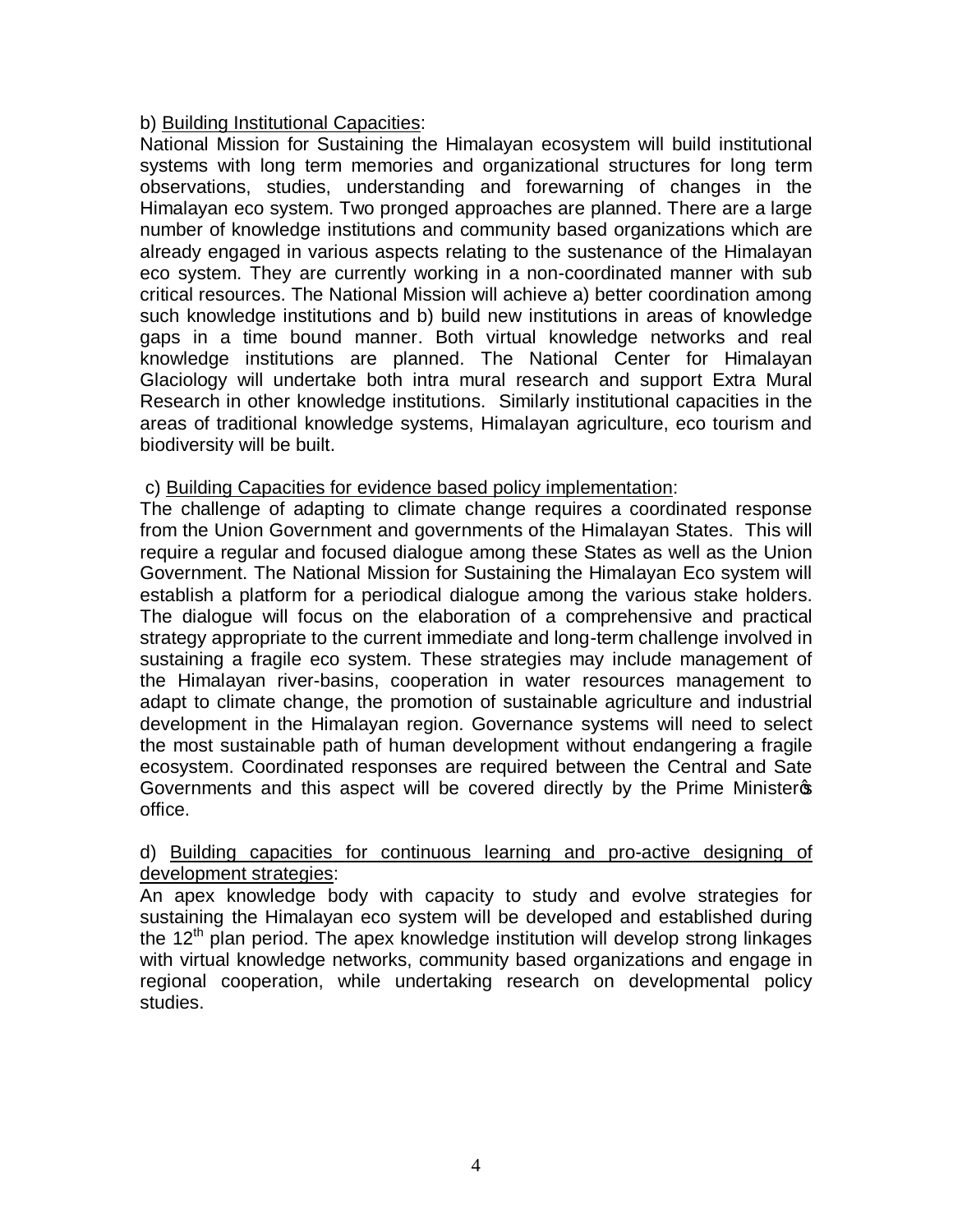Primary objective of the mission calls for a series of Secondary objectives which include

- · To network knowledge institutions engaged in research on Himalayan Ecosystem and develop a coherent data base on the geological, hydrological, biological and socio cultural dimensions including traditional knowledge systems on preservation and conservation of the ecosystem
- · To detect & decouple natural and anthropogenic induced signals of global environmental changes in mountain ecosystems and predict future trends on potential impacts of climate change on the Himalayan ecosystem with a sound S&T backup.
- · To assess the socio-economic and ecological consequences of global environmental change and design appropriate strategies for growth in the economy of the mountain regions and the lowland systems dependent on mountain resources in the region.
- · To study traditional knowledge systems for community participation in adaptation, mitigation and coping mechanisms inclusive of farming and traditional health care systems
- · To evaluate policy alternatives for regional development plans towards sustainable tourism development, water and other natural resource management for mountain ecosystems in the region.
- · To create awareness amongst stakeholders in the region for including them in the design and implementation of the programme.
- · To develop regional cooperation with neighboring countries, to generate a strong data base through monitoring and analysis, to eventually create a knowledge base for policy interventions.

Broad actions to achieve the objectives and goals of the mission are:

- a) Enrollment of partners and partnering institutions,
- b) Grouping of specialization areas and formation of knowledge networks for glaciology, ecology and biodiversity, livelihood mapping, vulnerability assessment and policy studies,
- c) Preparation of detailed project sub-documents with deliverables and time lines,
- d) Funding of research in existing institutions and establishment of National Center for Himalayan Glaciology,
- e) Building new institutional and human capacities and a new apex body with a capacity to study and evolve strategies for sustaining the Himalayan eco system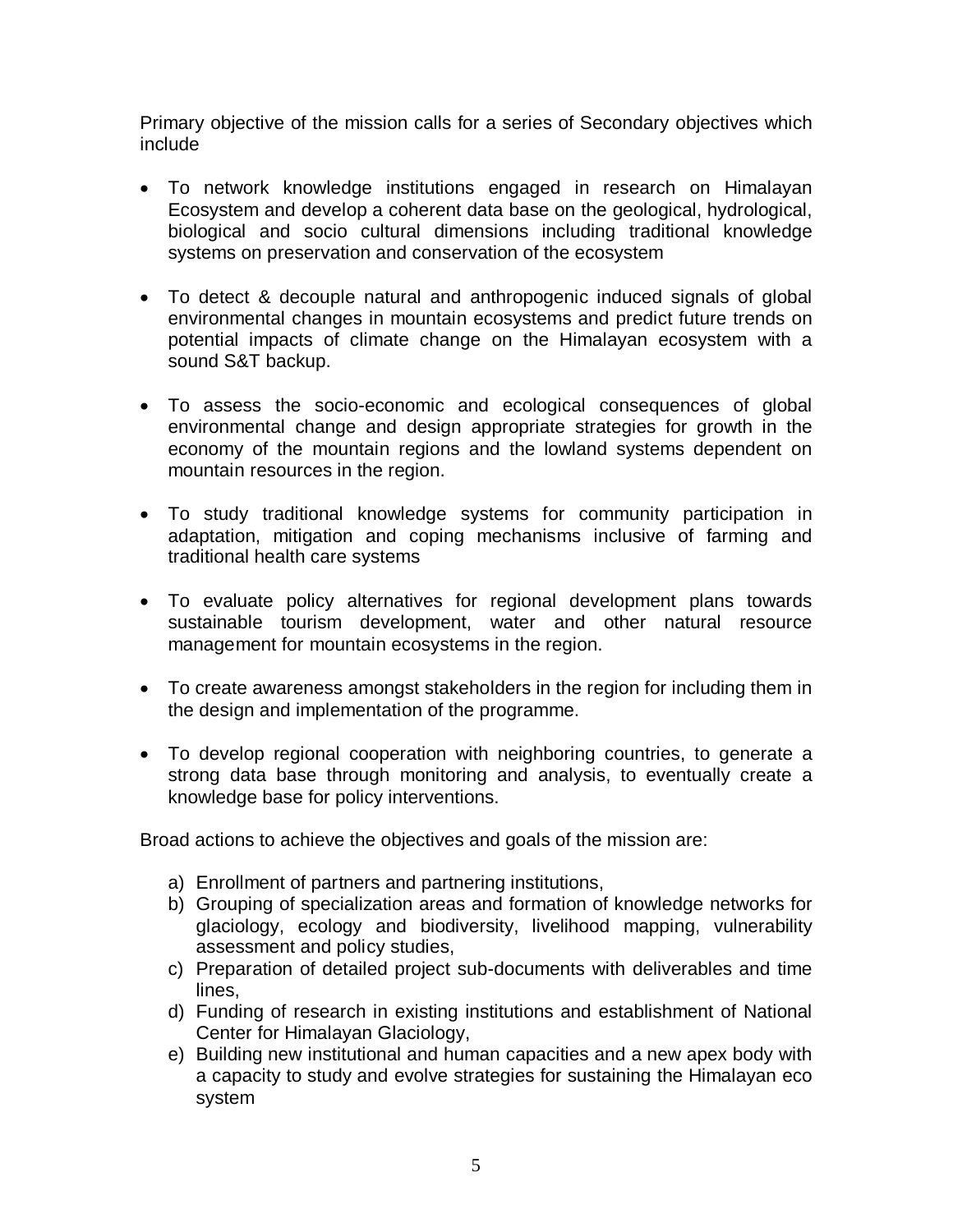- f) Development of regional cooperation with neighboring countries,
- g) Steering and monitoring of the mission through empowered committees and
- h) Evolve a periodical reporting system to the National Action Plan on Climate Change and PM $\sigma$  council.

The Mission would be monitored periodically, at least twice in a calendar year, by a High powered Committee under the Chairmanship of the Honorable Minister for Science and Technology and Earth Sciences. The High Powered Committee will include among others representatives of Ministry of Environment & Forests, Ministries of Agriculture and Water Resources and of the Governments of Himalayan States. The Prime Minister & Council on Climate Change would periodically review reports of this committee. The National Advisory Council for National Mission on Sustaining Himalayan Ecosystem would form the think tank and give inputs to the Monitoring committee and evaluate the progress of work. The mechanism for input approvals and funding decisions will involve a Committee of Secretaries of the participating departments. A dedicated Mission Cell on Himalayan Ecosystem will be constituted for the purpose of coordination and reporting to the various committees and oversight groups. This cell will be responsible for coordination with nodal institutions coordinating thematic work elements and report to the Committee of Secretaries as well as submit periodic reports to the PMO. The mission demands also regional cooperation and policy implications. A close coordination with Ministry of External Affairs (MEA) and Ministry of Environment and Forests (MoEF) will be essential.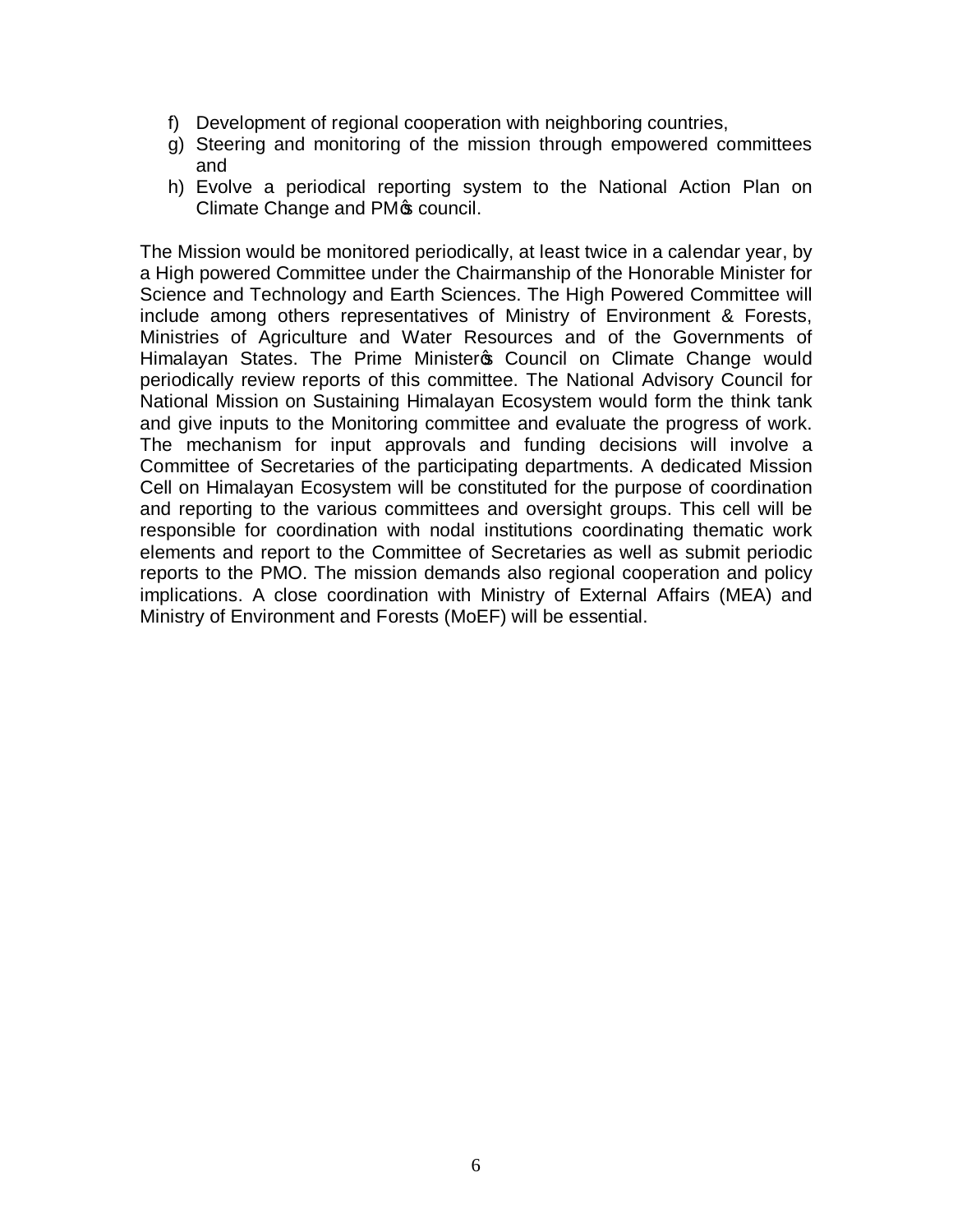# **CHAPTER-1**

#### **Introduction**

#### **1.1Background**

Sustainability of the Himalayan ecosystem is crucial for the livelihood of about 1.3 billion people in Asia. Natural geological wealth, forestry, wild life, flora, fauna and biodiversity, snow, ice and water bodies, traditional knowledge and mountain agriculture which characterize the region are special. It is now widely recognized that the rich and diverse Himalayan ecosystem is fragile. Un-sustainable changes in the ecosystem should be carefully avoided. The perennial rivers of north India depend heavily upon the sustainability of glaciers and the ecosystem of the Himalayan region.

With the growth and development of India, China and other countries sharing the Himalayan ecosystem, people living in these areas would seek access to developmental choices. Developmental paths of the states in the Indian Himalayan Region should be consistent with the sustainability of the prevailing ecosystem. The region is also characterized by its geological phenomena and hazards of natural disasters like landslides and earthquakes. The episodic events releasing large amounts of energy pose a challenge to the planners and to the development objectives of the states in the region.

The Fourth Assessment Report of the Intergovernmental Panel on Climate Change (IPCC) has concluded that there is an unequivocal evidence of current trends of global warming of earthos atmosphere caused by anthropogenic emissions. . The IPCC also estimates that global average surface temperatures would increase in the range of 1-6.3 $^{\circ}$ C over the next 100 years. It is widely acknowledged that climate change is not just about averages, but also of extremes.

Increasing temperatures and changing precipitation patterns in the Indian Himalayan Region can be expected to influence even more profoundly the regional mountain ecosystems and some sections of human populations. The changes can be expected to be complex. Effects of climatic changes on the environment and people tivelihoods could impact health, agriculture, forests, water resources, coastal areas, species and natural areas. There is a compelling need for a concerted effort to understand the implications of climate change on vulnerable sections of people and develop special strategies for sustaining fragile ecosystems on which large number of people depend.

In the above context, the National Environment Policy 2006 envisages a few measures for conserving the mountain ecosystem. Specifically, the Policy proposes to: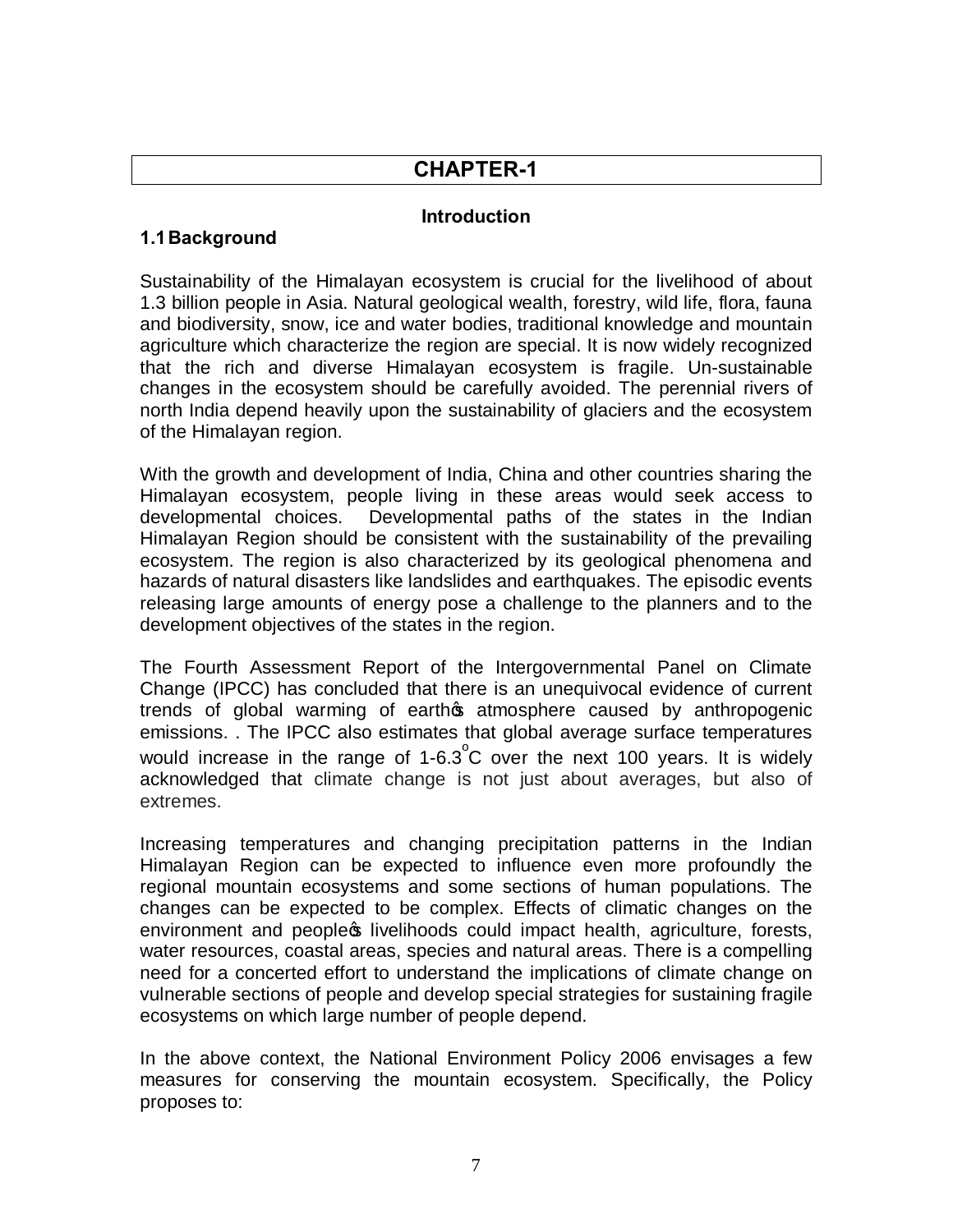- · Adopt appropriate land-use planning and watershed management practices for sustainable development of mountain ecosystem.
- Adopt % best practice + norms for infrastructure construction in mountain regions to avoid or minimize damage to sensitive ecosystems and despoiling of landscapes.
- · Encourage cultivation of traditional varieties of crops and horticulture by promotion of organic farming, enabling farmers to realize a price premium.
- Promote sustainable tourism through adoption of ‰est practice+norms of eco-friendly and responsible tourism, creation of appropriate facilities and access to ecological resources, and multi-stakeholder partnerships to enable local communities to gain livelihoods, while leveraging financial, technical, and managerial capacities of investors.
- · Take measures to regulate tourist inflows into mountain regions to ensure that these remain within the carrying capacity of the mountain ecology
- Consider unique mountain scapes as entities with % hacomparable Values<sup>+</sup>, in developing strategies for their protection.

#### **1.1.1 Himalayan Eco-system**

The Himalayan ranges are the youngest and loftiest among the mountain systems of the world. They represent a highly complex and diversified system both in terms of biological and physical attributes. The region has a discrete geographic and ecological entity. It produces a distinctive climate of its own and influences the climate of much of Asia. However, the variations in topographical features along three dimensional frame work (i.e., latitudinal: South-North; longitudinal: East-West; altitudinal: Low-High) cause diversity in climate and habitat conditions within the region.

The Himalayan landscape systems are unique. These systems, with their steep slopes and sharp gradients, are heterogeneous and exhibit sharp and most often systemic changes in climatic variables over very short distances. These features consequently result into enhanced changes in hydrological processes, with accelerated direct runoff and erosion. Major rivers of the region have their origin from these mountains and are the source of water for a large proportion of the human population within and outside the mountain region. Many of the world option crops originate in mountains, a crucial resource that should be conserved for sustaining modern agriculture. Natural wealth in the region, including geological assets, forms an important part of the Himalayan eco-system. All this has contributed to a whole range of diversity in indigenous human habitations, cultures and knowledge systems.

The region is largely inhabited by indigenous societies. Living in biodiversity rich areas of the country, the mountain people are dependent upon biodiversity for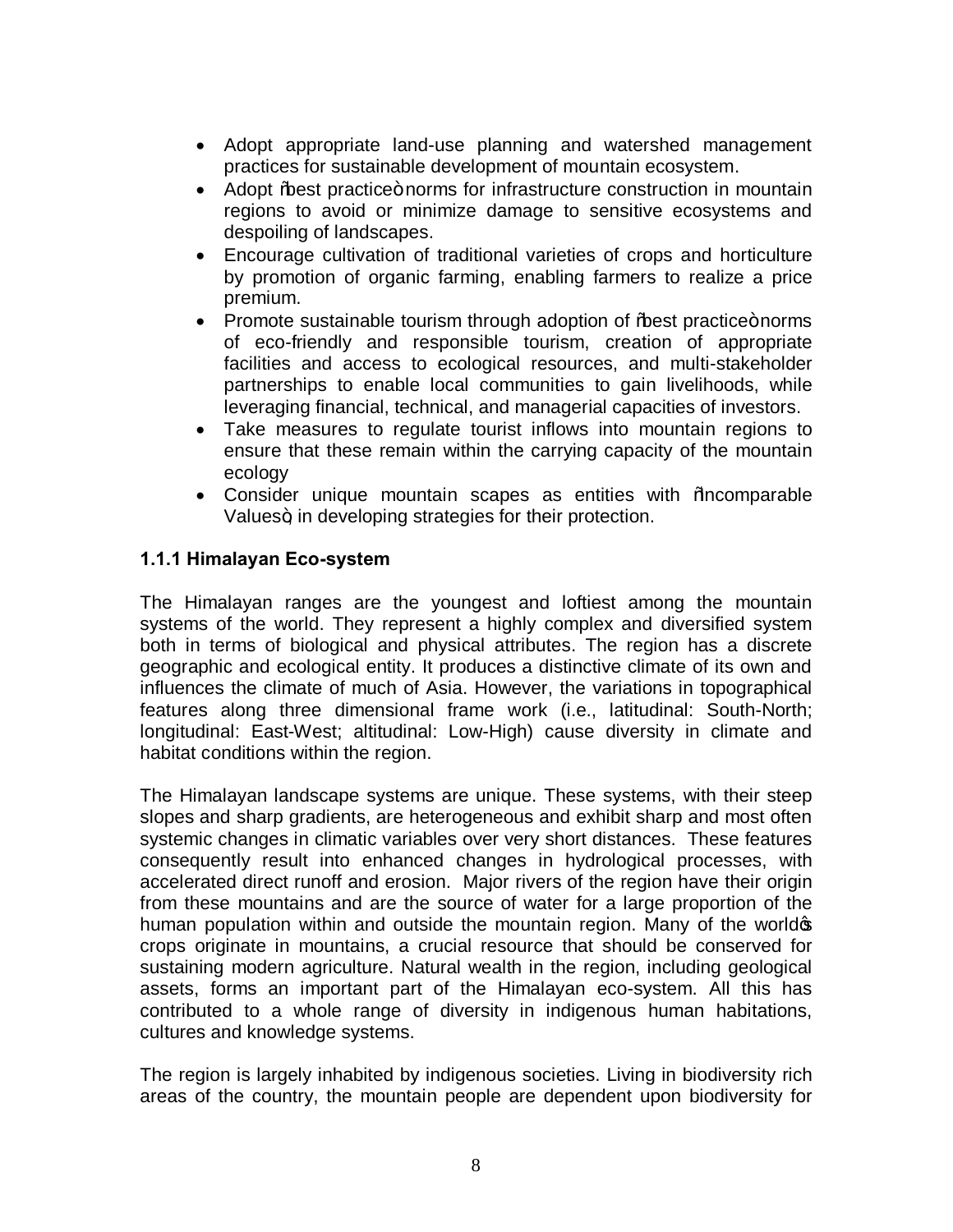meeting with their livelihood needs. Therefore, sustaining biodiversity in the region also means protecting the interests of the people. The region serves as a rich repository of plant and animal wealth in diverse ecological systems. These ecosystems reflect a mosaic of biotic communities at various spatial and organizational levels. Recognition of the Himalaya as one among 34 global biodiversity hotspots aptly reflects its qwide ranging ecological significance.

The vulnerability of the biological and physical features of the Himalayan Ecosystem towards natural and human induced disturbances is well recognized. Immediate actions are required to ensure sustenance of the ecosystem. Among others, this ecosystem needs to be protected against both improperly conceived developmental activities and yet to be assessed consequences of climate change. Further, in view of the pressing need for conservation of biological diversity in totality, sustainability of Himalayan Ecosystems has gained paramount importance. Hence, the National Mission for Sustaining Himalayan Ecosystems (NMSHE) is one of India option missions under National Action Plan on Climate Change (NAPCC).

#### **1.2 Indian Himalayan Region**

The Indian Himalayan Region (IHR) with geographical coverage of over 5.3. lakh  $\text{Km}^2$  comprises of the vast mountain range extending over 2500 km in length between the Indus and the Brahmaputra river systems and raising from low-lying plains to over 8000 m above sea level, it is around 300 Km at its widest part with an average width of 80 Km. As the world op highest mountain chain, the Himalaya is characterized by a complex geologic structure, snowcapped peaks, large valley glaciers, deep river gorges and rich vegetation. The Himalayan ecosystem is vital to the ecological security of the Indian landmass and occupies the strategic position of entire northern boundary (North-West to North-East) of the country. Apart from national security standpoint, IHR is also important for its high forest cover. More than 41.5% of its geographical area is under forests representing one-third of the total forest cover in India and nearly half (47%) of the % tery good+ forest cover category of the country. These forests generate a plethora of goods and services. However, a complex interplay of climatic and geological processes, destructive patterns of resource use and economic marginalization have led to the situation of heavy resource degradation and associated environmental consequences on the highly diverse and fragile Himalayan eco-system.

#### . *1.2.1. Effect of Climate Change on the Himalayan Ecosystem*

Ecologically sensitive mountainous areas, like the Himalaya, are prone to adverse impacts of global climate changes on account of both natural causes and anthropogenic emissions in other parts of the world as well as those arising out of unplanned developmental activities in the region. Himalayan Ecosystem resources are critical on the face of natural disturbances, anthropogenic activities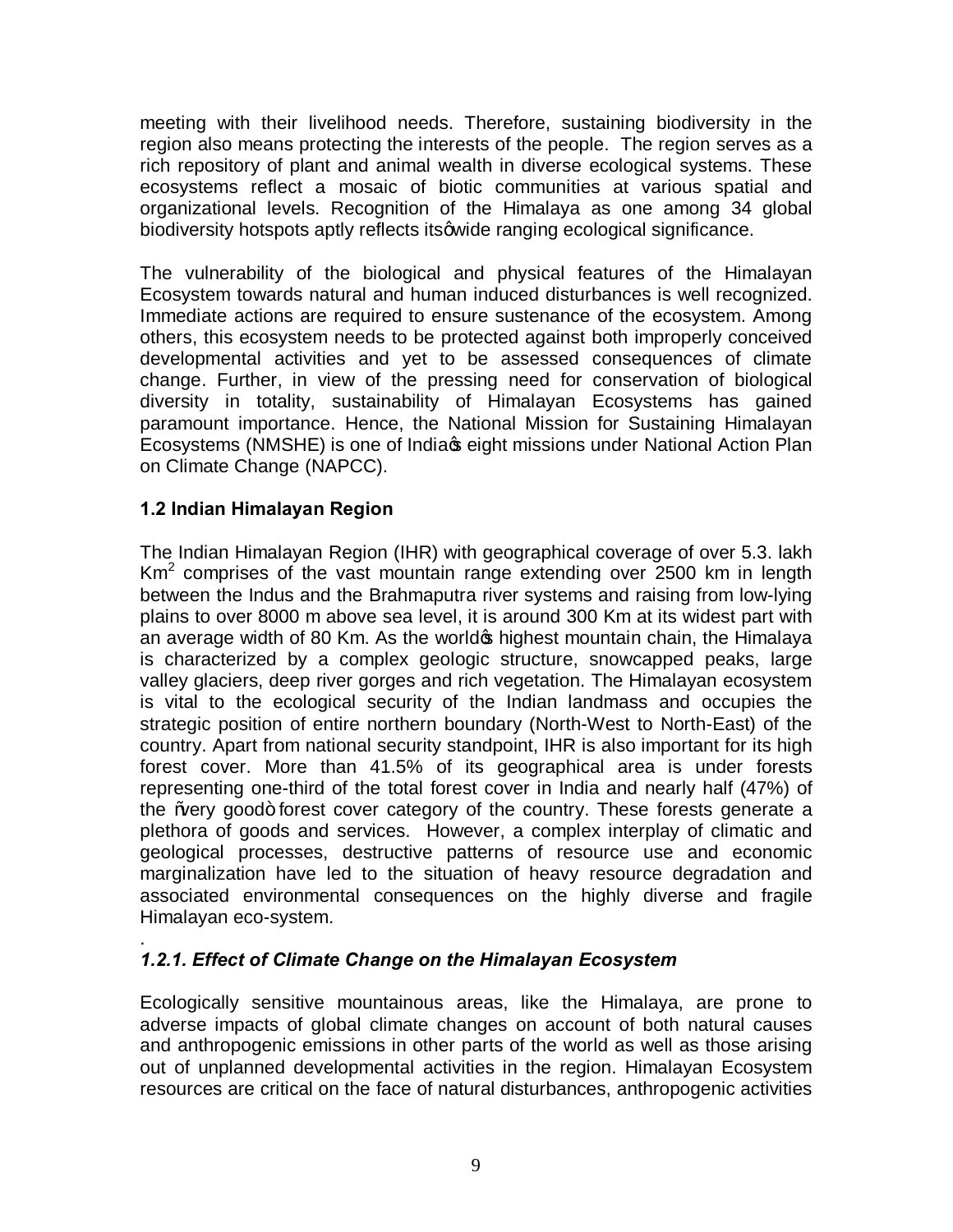and climate change. It has important implications for formulation of management strategies and sustenance of dependent human societies. Some of the significant consequences arising out of the global warming on the Himalayan region could relate to a) variability in the volumetric flow of water in the rivers, b) loss in biodiversity, c) unsustainable changes in ecology, d) glacier recession, e) deforestation and degradation, f) conditions for impending natural disasters and g) dislocation of traditional societies dependent vulnerably on the Himalayan ecosystem.

Ganges, Brahmaputra, Yamuna, and other major river systems originate in the Himalayas. Any changes in the Himalayan glacier dynamics and melting are expected to severely affect about 1.3 billions of people.

The Indian Himalayan Region (IHR) harbours about 8000 species of flowering plants, i.e., nearly 50% of the total flowering plants of India. Of this, nearly 30% are endemic to the region. There are over 816 tree species, 675 edibles and nearly 1740 species of medicinal value in the IHR. The Himalaya with its vast green cover acts as  $\pm$ inkgfor carbon dioxide. Annual carbon sequestration by the forests of western and northeastern Himalaya is just one of the important ecosystem services being performed by the Himalayan forests. This service needs to be therefore further strengthened and exploited for global good. Further, vast area under permanent snow cover and glaciers (about 17% of IHR), and about 30-40% under seasonal snow cover, form a unique water reservoir. This feeds several important perennial rivers that provide water for drinking, irrigation, and hydropower. IHR is home to nearly 4% of the country oppulation, and is provider for their livelihoods.

IHR is highly vulnerable both due to geological reasons and on account of the stress caused by increased pressure of population, exploitation of natural resources and other related challenges. These effects may well be exacerbated due to impact of climate change. Climate change is likely to adversely impact the Himalayan eco-system through increased temperature, altered precipitation patterns, episodes of drought, and biotic influences. This would not only impact the very sustenance of the indigenous communities in uplands but also the life of downstream dwellers across the country and beyond.

The task force on Mountain Ecosystem for Environment and Forest Sector constituted by the Planning Commission, Government of India, has prepared an account of State of Art in knowledge and institutional capacities associated with the Himalayan ecosystem. The committee constituted by the Expert group of Ministry of Environment and Forests under the Chair of Dr Patwardhan has submitted its report on the status of knowledge on Himalayan glaciers.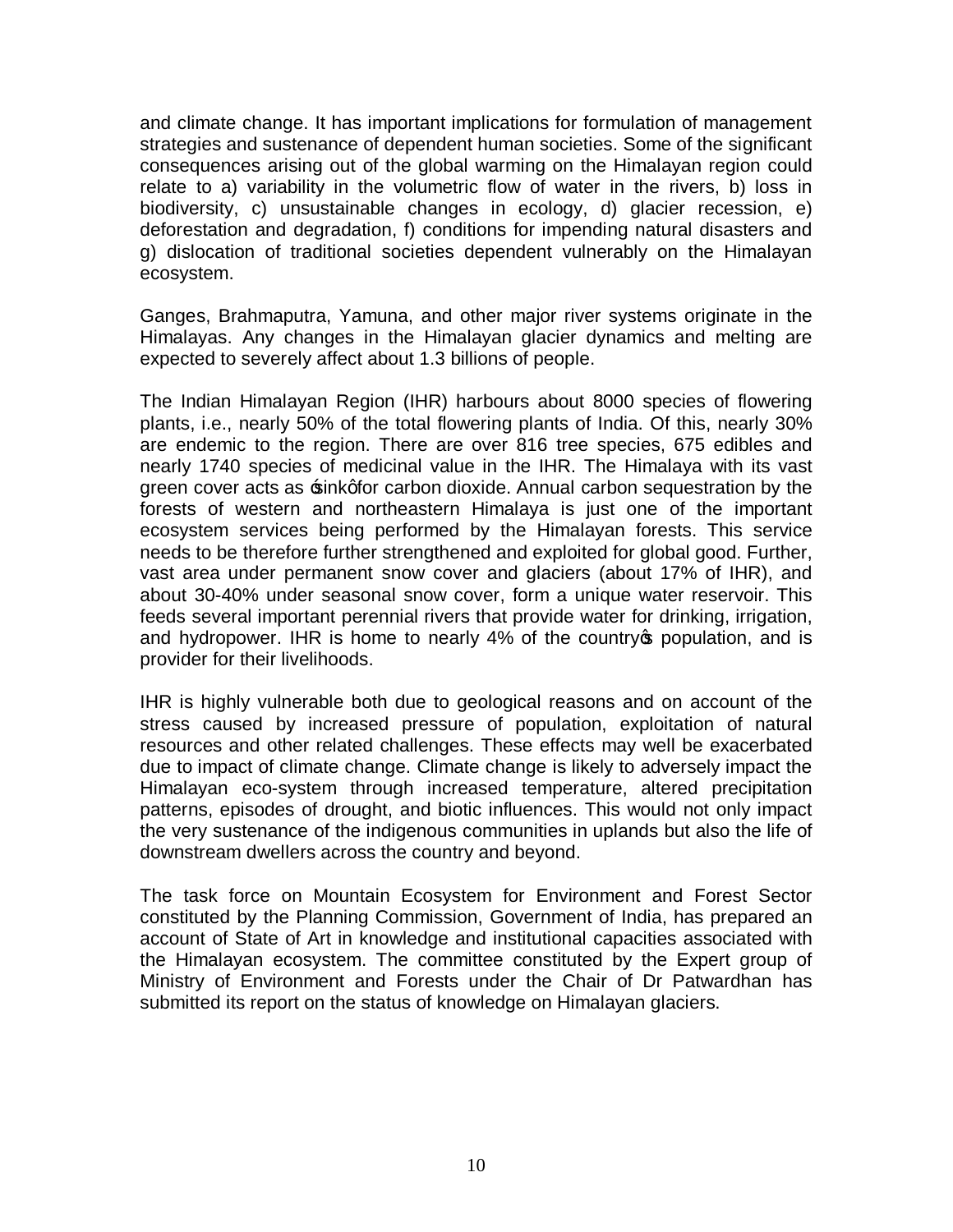#### *1.2.2 Implications of Climate Change on Human Health*

Change in climate could also cause infectious diseases transmitted by insects, i.e., vector borne diseases like malaria, yellow fever etc. The distribution of vector-borne diseases is restricted by climatic tolerance and any climatic change is expected to alter the edges of current geographical distribution.

Mountain regions are predicted to encounter above-average climate changes caused by human activities; thus the implications for human health from the impacts of climate change need reviewing.

#### **1.3 National Action Plan on Climate Change**

The National Action Plan on Climate Change (NAPCC) is India opdomestic plan for ecologically sustainable development to be implemented with her own resources. It identifies measures that promote developmental objectives while also yielding benefits for addressing climate change efficiently and effectively.

#### *1.3.1 National Missions*

Eight national missions have been recommended for implementation, in the NAPCC. The document suggests a multi-pronged, integrated & long-term approach with well defined time-lines for achieving the goals envisioned.

#### *1.3.2. National Mission for Sustaining the Himalayan Eco-system*

Eco-systems have an inherent capacity to withstand incremental changes in climate and landscape, leading to a natural carrying capacity of eco-system. When this capacity is exceeded, the eco-system features get changed in ways that become socially and environmentally unacceptable. Among others, this could well lead to loss of rare or endangered species, migration of species, and shifting of habitats. All these changes have implications for sustenance of life, including human beings.

The National Mission for Sustaining Himalayan Eco-system (NMSHE) aims to a) understand scientifically the complex processes affecting this eco-system, b) evolve suitable management and policy measures for sustaining and safeguarding the Himalayan eco-system including Himalayan glaciers and c) work with the states in the Indian Himalayan region in the implementation of scientifically derived policy measures. Objectives of the mission call for coordinated inputs and actions of several stake holders. For instance, inputs from the Ministries of Science and Technology and Environment and Forests as well as planning commission and actions of the states in IHR are required. The mission, therefore plans to position a sound coordination mechanism for ensuring cooperative and cohesive actions by the states in the Indian Himalayan Region (IHR).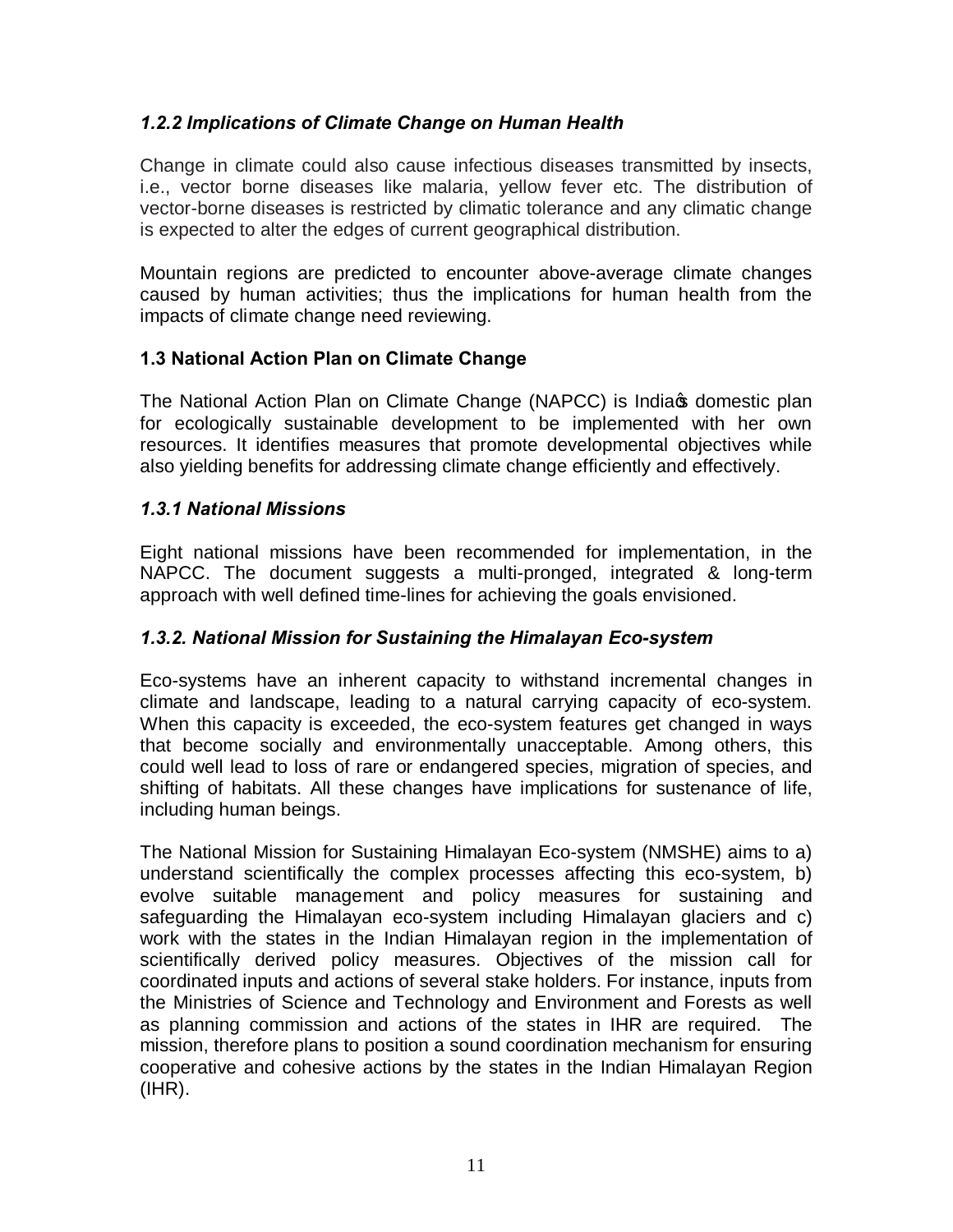Recognizing the scientific and technological inputs required for sustaining the fragile Himalayan Eco-system, the Ministry of Science and Technology has been charged with the responsibility of implementing this mission. However, active coordination with Ministry of Environment and Forests and Planning commission and concerned state governments is essential for successful implementation of the mission.

The mission would attempt to evolve management measures for sustaining and safeguarding the Himalayan glaciers and mountain ecosystem by:

- · *Enhancing monitoring of Himalayan ecosystem* with a focus on recession of Himalayan glaciers and its impact on river system and other downstream socio-ecological processes.
- · *Establishing observational and monitoring network* to assess ecosystem health including freshwater systems.
- · *Promoting community-based management* through developing mechanisms for incentives for protection and enhancement of forested lands.
- · *Strengthening regional cooperation* through established mechanisms for exchanging information with countries sharing the Himalayan ecology.

The mission, towards achieving the above, will involve various institutions already engaged in investigation, conservation and management of natural resources in IHR. The mission would effectively network such institutions, with common and shared objectives, co-sharing of resources and co-generation of processes leading to ecologically sustainable development Several Institutions, active in the area, can be broadly grouped into following categories: (i) Government institutions dealing with research and development, (ii) Nongovernment Organizations (NGOs) with local, national and international mandate, and (iii) Community based organizations.

While designing and implementing strategies and plans for achieving the goals of the mission, focus will be to follow the following cardinal principles enshrined in NAPCC:

- · *Protecting of vulnerable sections of society –* this includes participatory resource management strategies and development of livelihood options.
- · *Developing human resource –* there has to be heavy emphasis on skill development, at all levels, across various sectors to enable communities become sufficiently empowered with know-how and mountain specific required skills, necessary for adaptation to climate change.
- · *Enhancing ecological sustainability* by investigating causes and consequences of disturbance regimes, promoting conservation of native and endemic elements, and understanding glacier and river system dynamics.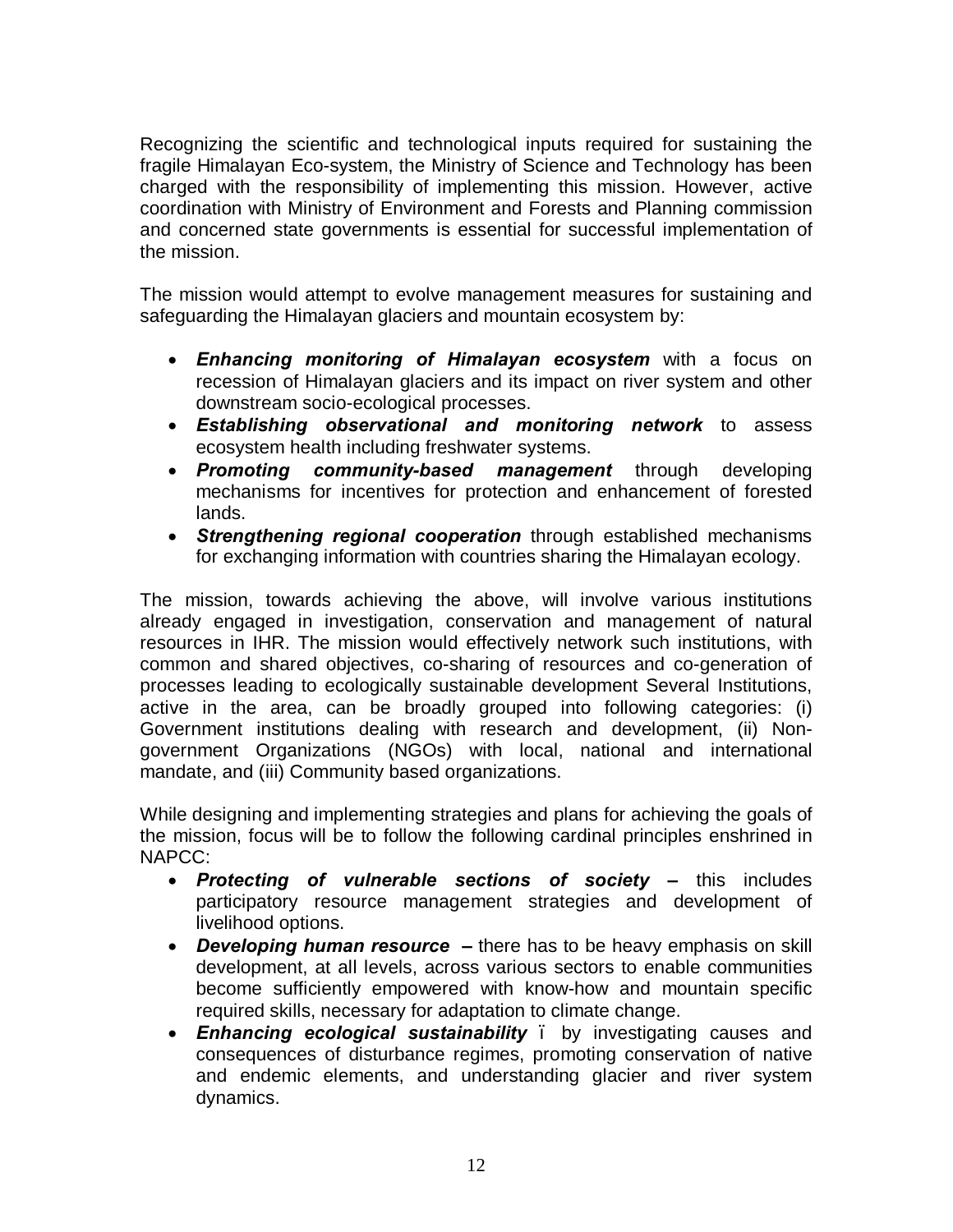· *Deploying technologies* – for hazard mitigation & disaster management, development of ideal human habitats, and agriculture and forest sector innovations.

The task force set up by the Planning Commission of India on Mountain Ecosystems (Environment & Forest Sector) had observed and highlighted an apparent need of coordination, networking and cohesiveness among the institutions working for conservation and development in the mountains. Requirements of adequate manpower and funds, infrastructure, communication and incentives for enhancing the delivery systems and connecting the laboratory findings to the real field requirements have been identified. To some extent, the essentiality of a mission mode programme with effective coordination and management was brought out by this task force by suggesting that a mission is required for filling the knowledge gaps and helping in evolving sustainable developmental strategies while sustaining Himalayan Eco-system.

The National Mission on Sustaining Himalayan Eco-system will undertake:

- a) Collation and documentation of all relevant knowledge existing within the formal and non formal sectors,
- b) Building of institutional and human capacities to observe and assess changes in ecosystem along with correlations of likely causes for the changes for providing inputs for formulation of policies and strategies for management
- c) Establishment of a State of the Art National Center for Himalayan Glaciology complete with provisions for promoting research in the area
- d) Assistance to the Ministry of Environment and Forests in the formulation of polices and management strategies and
- e) Assistance to states in the Indian Himalayan Region for implementation of sustainable actions through coordination functions

# *1.3.2.1 Himalayan Glaciers*

The Himalaya is referred to as the third polegas it has a large area with perennial snow cover and perhaps the largest concentration of glaciers outside the polar caps. The glacier coverage is estimated at about  $33,000$  km<sup>2</sup> and Himalayan glaciers are estimated to provide around  $8.6X10^6$  m<sup>3</sup> of water annually. Himalayan glaciers feed Asias seven great rivers: the Ganga, Indus, Brahmaputra, Salween, Mekong, Yangtze and Huang Ho.

Concerns have been expressed that glaciers might be receding at faster rates on account of global warming. Absence of systematic trends in glacier melt behavior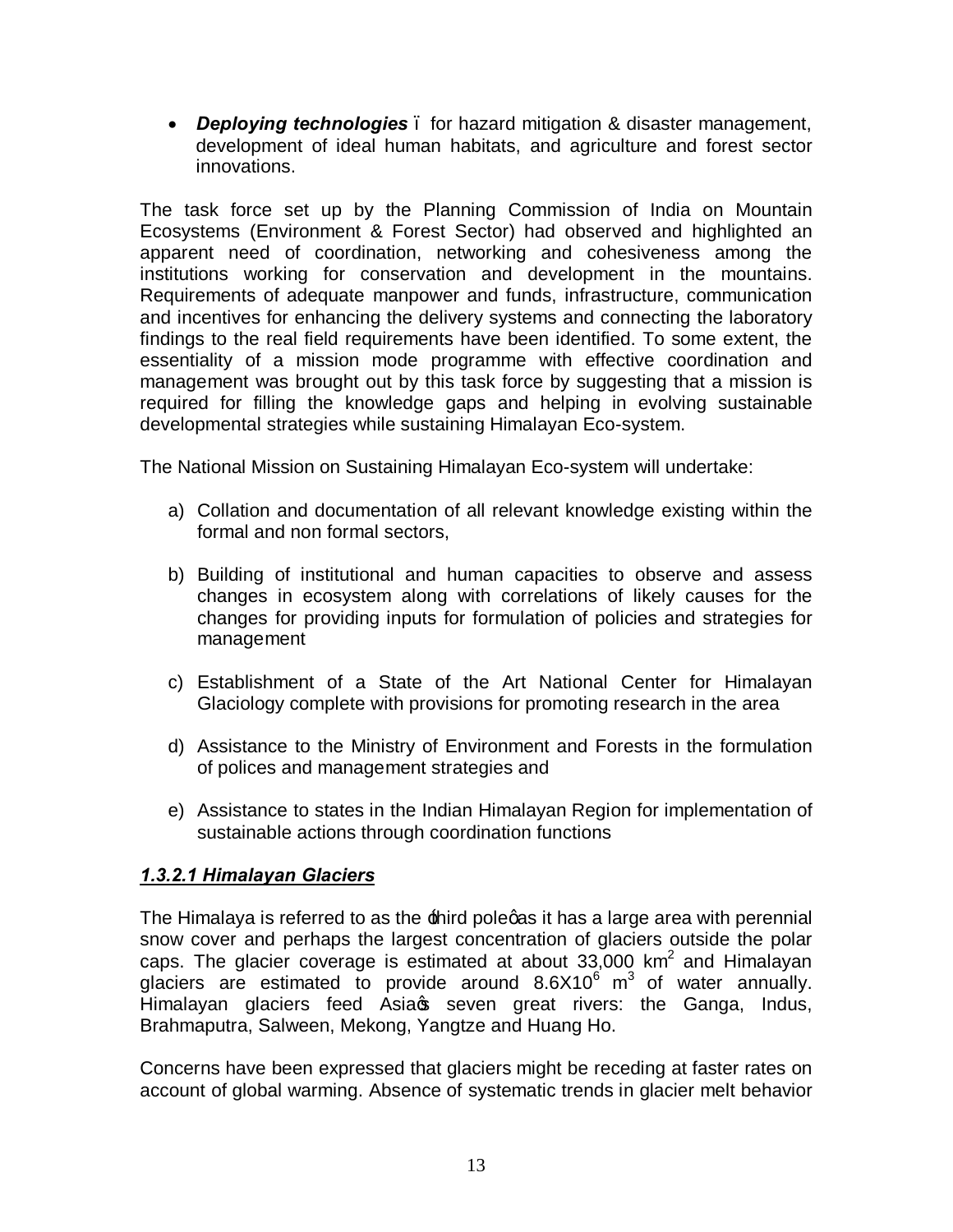is also reported. Reliable and scientific assessment of health of Himalayan Glaciers is essential at his stage. An initiative is also needed to develop a regional cooperation to quantify effects, assess vulnerability and tackle climate change impacts on the glacial ecosystem to evolve mitigation and adaptation measures.

#### *Ongoing Research on Himalayan Glaciology*

Geological Survey of India, Snow and Avalanche Study Establishment (SASE), of Defence Research and Development Organization (DRDO), Space Application Centre (SAC) of Department of Space (DOS) and many other national organizations including the Survey of India (SOI) have been engaged in monitoring the changes in glaciers of Himalaya. The Department of Science and Technology had been supporting research on glaciers on project mode for more than 15 years under its **H**imalayan Glaciology Programmeg G.B. Pant Institute of Himalayan Environment & Development (GBHED) has been active in the area of research on glaciology. Several knowledge institutions have been actively engaged in research on Himalayan Glaciers. A sound and reliable mechanism for data exchange and sharing on Himalayan Glaciers is necessary. A Study Group was constituted by the Principal Scientific Advisor (PSA) to Government of India, Chair of the Expert Committee on Climate Change, under the Chairmanship of Prof Anand Patwardhan to prepare a National white paper on knowledge institutions and available data on Himalayan glaciers. The scientific data residing in the knowledge institutions across various administrative departments has now been documented.

A recent discussion paper (published by the Ministry of Environment & Forests, GOI) entitled %Himalayan Glaciers: a state of art review of glacial studies, glacial retreat and climate change+ is also available.

Understanding Glacier dynamics and the alterations on the associated eco systems require the use of modern tools of advanced science and technology. Long term data sets are required on recession of Himalayan glaciers and its impact on river, impacts on downstream hydrological regimes and associated changes in biological diversity and socio-cultural systems. Short term project mode approaches would not be sufficient. Recognizing the importance of long term observations, DST had supported Extra Mural Research on glaciers on long term basis over 15 year periods. There is now an opportunity for the Indian science sector to contribute to an important National mission.

Observational and monitoring network on Himalayan glaciers and Himalayan ecosystem will be established with a mandate to study*:*

- o Physical systems concerning glacial & seasonal snow covers;
- o Snow melt dynamics and its contribution to river water flows;
- o Water issues *(regional water basins to location specific recharge issues);*
- o Weather and climate trends relevant datasets (*establishment of*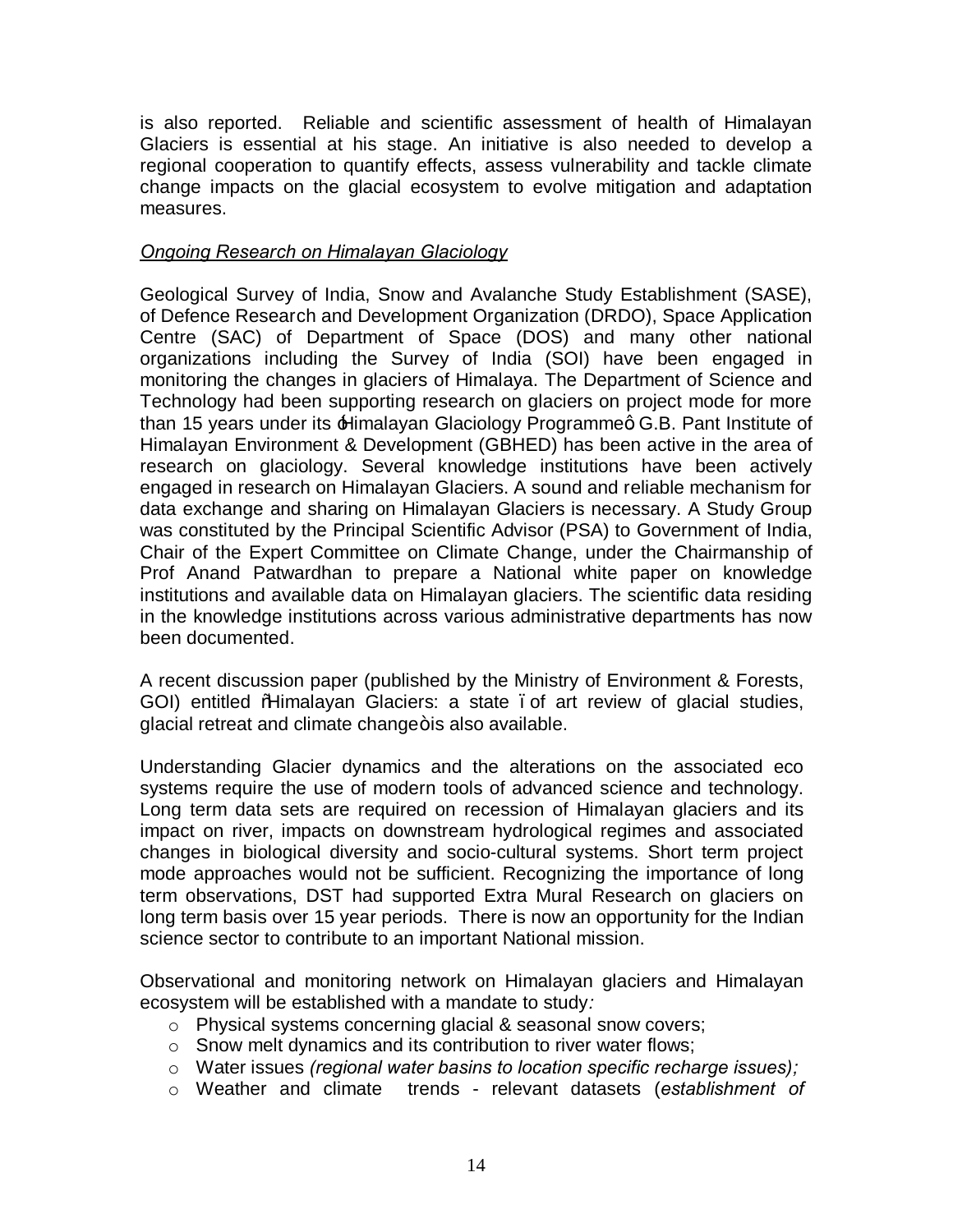*weather towers)*

- o Land degradation, land use land cover change *(representative protected and non protected sites),*
- o Changes in ecosystems and biogeochemical fluxes and
- o Energy systems *(alternate energy and energy efficiency)*

#### *1.3.2.2 Himalayan Eco-system: observations, ground truthing and follow-up actions*

Inter-connection of a large number of sub systems within the Himalayan ecosystem is well known. Interconnectivity poses additional challenge, which can be met only if all the knowledge institutions in the region are networked through a common objective. Increasing intensity of threats to all levels of biological diversity in the sub-systems of Himalayan Ecosystem has been feared. The threat perception has raised concerns and called for long term and integrated management of these sub-systems and their bioresources. There is now a growing realization that conservation and rational use of biodiversity in the Himalayan region could bring enormous economic benefits to the inhabitants and contribute to the sustainable development of region.

Traditionally, indigenous communities in the region have been dependent on bioresources to meet basic sustenance needs, notably food, fodder, fuel, fertilizer, fiber, shelter, health care, etc. More than 80% of the population in the region is involved in agriculture, animal husbandry, forestry and other biodiversity dependent vocations. Among other bioresources with direct economic value, the Himalayan region is well recognized for diversity of medicinal plants, wild edibles and other non timber forest produce (NTFPs). However, as elsewhere in the world, there is a need to bring in a paradigm shift in realizing the economic contribution of Himalayan eco-system. The attention needs to be focused on the value of ecosystem services. For example, the forest biomass value in some oak forest stands of Central Himalaya, 545. 782 t ha $^{-1}$  yr $^{-1}$ , is typical for the region. Estimates of annual carbon sequestration by the forests of western and northeastern Himalaya are computed to 6.49 mt that values to 843 million US\$.

Carbon sequestration is one of the important ecosystem services being performed by the Himalayan forest eco-systems. In addition, the beautiful landscapes, numerous rivers and streams cascading down the mountain slopes, diversity of cultures and religions, and colorful festivals of indigenous/ethnic communities present strong attractions for people from all over the globe. The uniqueness and attractiveness of eco-system emanates also from biological systems inclusive of: **c**ritical habitats and species; ecosystem structure derived form diversity and resilience ecosystem functions, including carbon and water relations; indigenous mountain farming systems with economically and ecologically important crops susceptible to climate change; nomadic pastoralism; agriculture-horticulture-animal husbandry and traditions of organic agriculture, etc.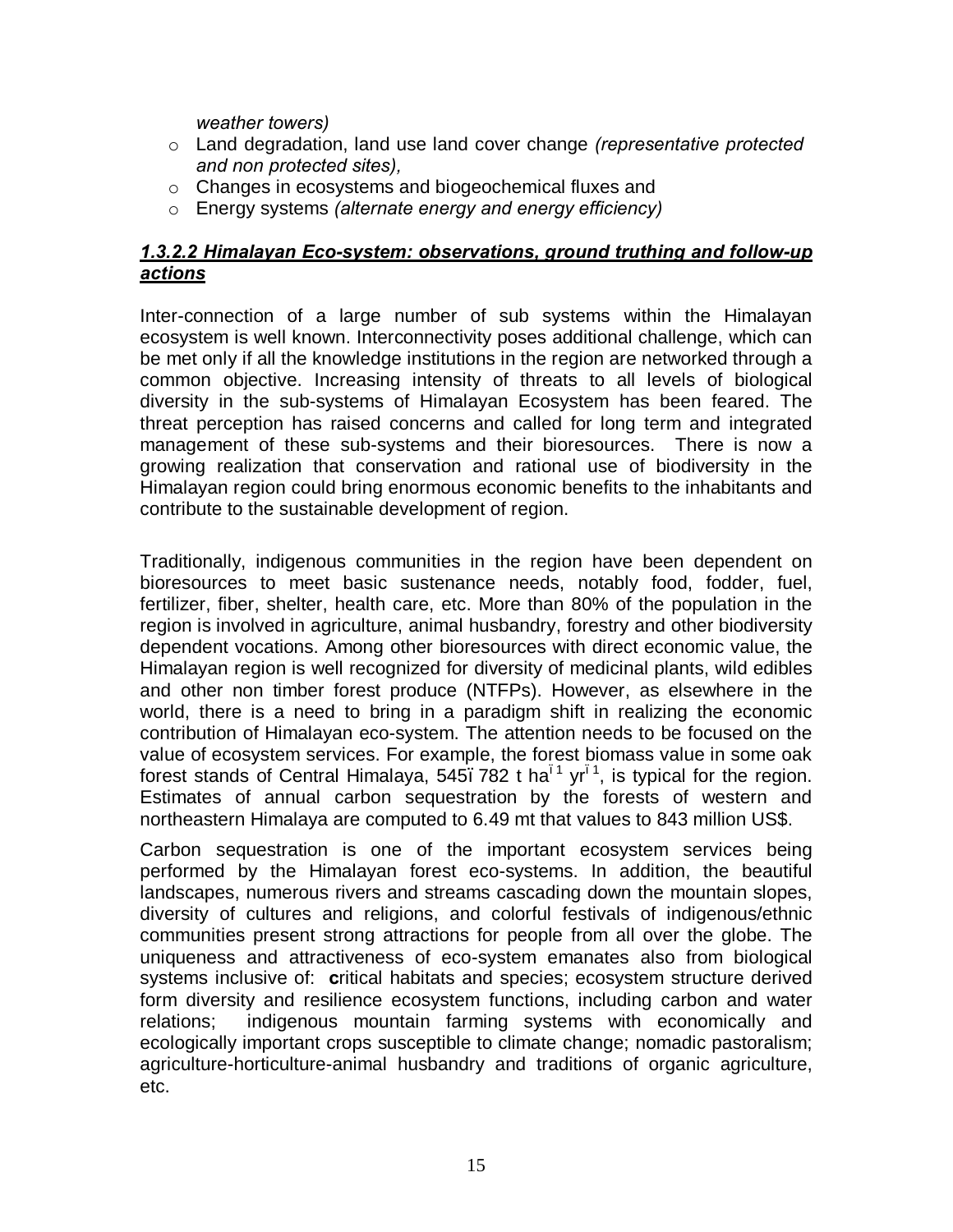#### *Ongoing Research on Himalayan Ecology*

DST has mounted in 1990s, a programme on *'*Bio-Geo Database & Ecological Modeling for Himalayas qwith an aim to assess the potentiality of various sectors of natural resources for selected micro-watersheds in project mode and thereafter building up of application oriented scenarios for the decision makers. A data base has been generated for the states of Uttarakhand and Himachal Pradesh.

Among others, realizing the importance of Himalayan eco-system, the Ministry of Environment and Forests has established G.B. Pant Institute of Himalayan Environment & Development (GBPIHED) long back in 1988, with a mandate of achieving sustainable development and environmental conservation in the Indian Himalayan Region (IHR). Over the years, the Institute has taken significant strides in identifying problems, developing region specific approaches, demonstrating their efficacy in the field and disseminating the information to various stakeholders. Diverse problems thus addressed related to ecology, resource conservation, traditional practices, livelihood opportunities, land restoration, propagation protocol development, biotechnological interventions, etc. As a result large quantum of data has been generated, analyzed and synthesized.

The report of the task force on Mountain Ecosystems has enumerated lucidly the ongoing research activities in various other institutions on Himalayan Ecology. There are some good starting points.

#### **Planned Actions in Protecting Himalayan Ecology**

The Prime Minister **S** Office has already initiated a coordination mechanism for ensuring planned implementation actions involving the Chief Ministers of the Indian Himalayan States.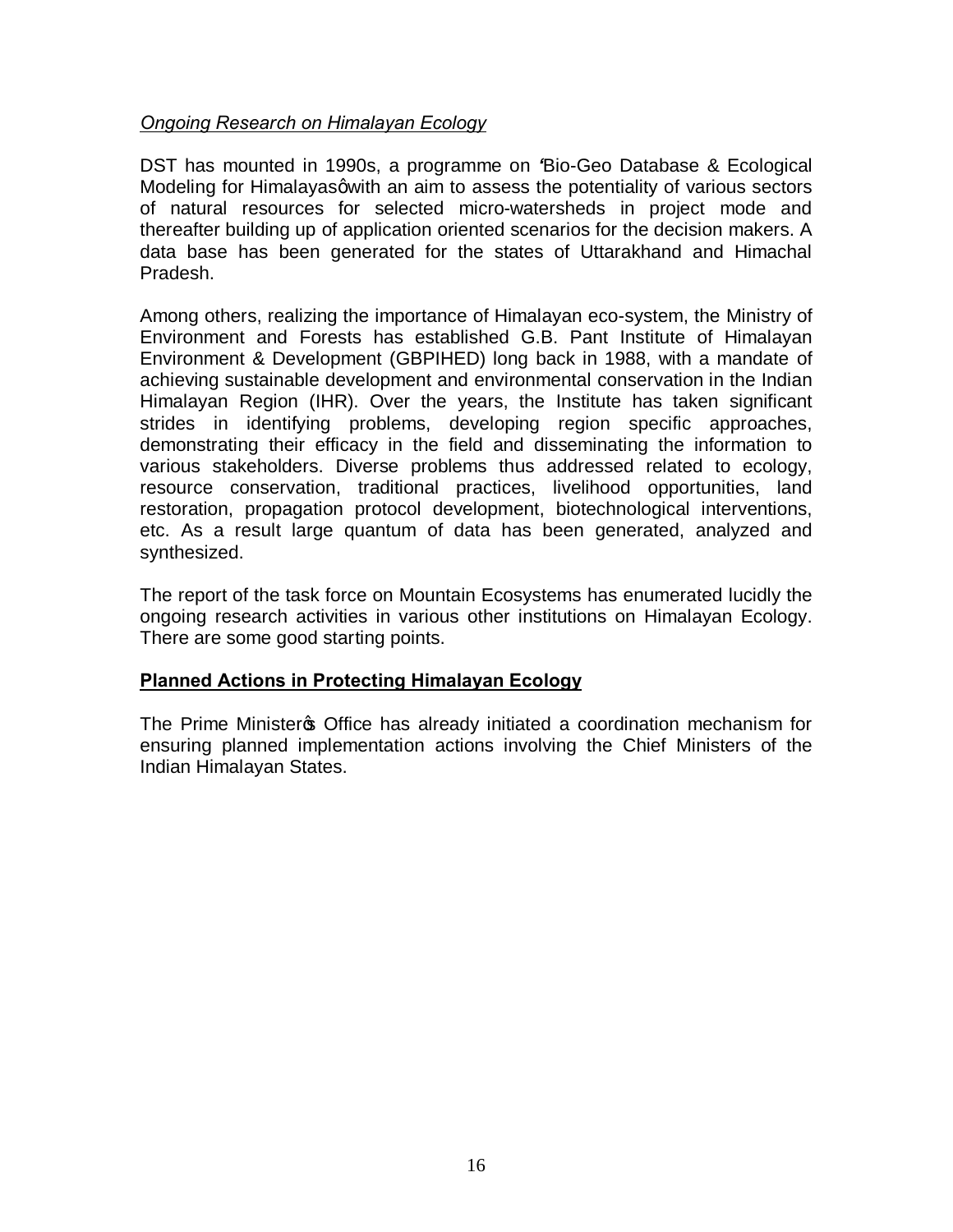# **CHAPTER-2**

#### **Main Objectives of the Mission**

The most crucial and primary objective of the mission is to develop a sustainable National capacity to continuously assess the health status of the Himalayan Ecosystem and enable policy bodies in their policy-formulation functions and assist States in the Indian Himalayan Region with their implementation of actions selected for sustainable development. This integrated objective would demand a) scientific assessment of the vulnerability of the Himalayan eco system to short and long term variability in the weather and climate in all its dimensions of physical, biological and socio-cultural aspects, b) research for framing evidencebased policy measures to protect the fragile ecosystem and c) time bound action programmes at state level in the Indian Himalayan Region in order to sustain the ecological resilience and ensure the continued provision of key ecosystem services.

Secondary objectives of the National Mission for Sustaining Himalayan Ecosystem identified within the overall primary objective are

- · Networking of knowledge institutions engaged in studies on Himalayan Ecosystem and development of a coherent data base on the geological, hydrological, biological and socio cultural dimensions including traditional knowledge systems on preservation and conservation of the ecosystem
- · Detection and decoupling of natural and anthropogenic induced signals of global environmental changes in mountain ecosystems and prediction of future trends on potential impacts of climate change on the Himalayan ecosystem with a sound S&T backup.
- · Assessment of the socio-economic and ecological consequences of global environmental change and design of appropriate strategies for growth in the economy of the mountain regions and the lowland systems dependent on mountain resources in the region.
- · Studying of traditional knowledge systems for community participation in adaptation, mitigation and coping mechanisms inclusive of farming and traditional health care systems
- · Evaluation of policy alternatives for regional development plans towards sustainable tourism development, water and other natural resource management for mountain ecosystems in the region.
- Creation of awareness amongst stakeholders in the region for including them in the design and implementation of the programme.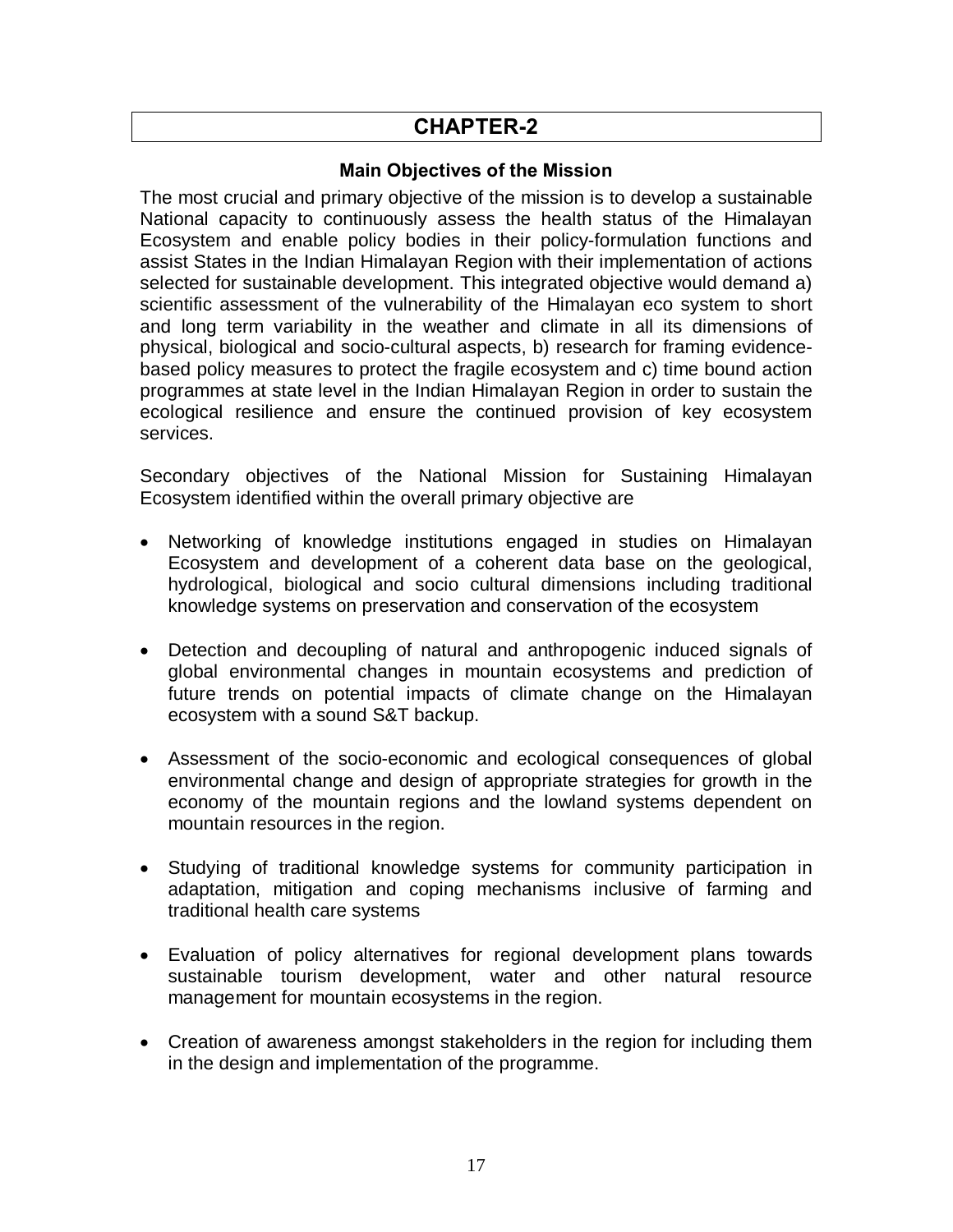- · Assisting the states in the Indian Himalayan Region with informed actions required for sustaining the Himalayan ecosystem,
- · Development of regional cooperation with neighboring countries, to generate a strong data base through monitoring and analysis, to eventually create a knowledge base for policy interventions.

Long term objective of the mission is to position a viable and self-learning knowledge system assisting the policy bodies and state authorities. This would require

- a) Building human and institutional capacities in the different existing / new Institutions in the Himalayan region.
- b) Identification of national knowledge institutions and development of a self sustaining knowledge network.
- c) Development and adoption of new methods for assessing the health of the Himalayan eco system including those of glaciers and create a data base of the same.
- d) Assessment and quantification of the changes in the Himalayan eco system attributable to the climate change as a result of global emissions and human activities in the region and model for future projections
- e) Assessment and exploration of means of augmentation of the carbon sink potentials of the Himalayan eco system
- f) Exploration of linking of traditional and formal knowledge systems through strategic mechanism of formalization for mutual benefit and value for the sustainability of the Himalayan ecosystem
- g) Identification of most-desirable Adaptation Policies to Improve Regional Sustainability.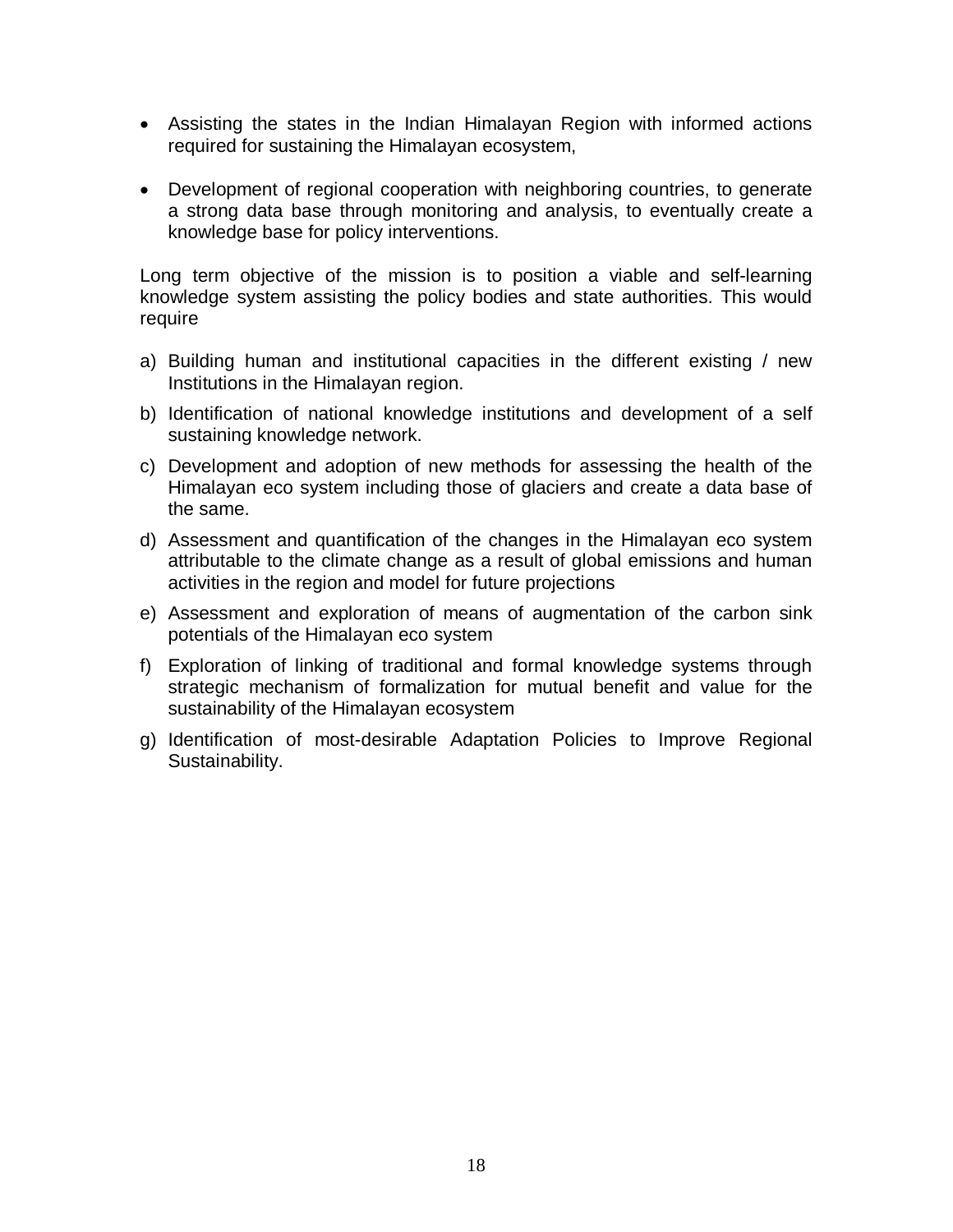# **CHAPTER-3**

#### **Proposed Actions to address Objectives and Goals of the Mission**

#### **3.1 Continuous Monitoring of the Eco-system and Data Generation.**

One of the most crucial needs and gap areas is the availability of reliable and authentic data on the Himalayan Ecosystem. Data needs for the mission include a) information on ecosystem integrity and stability, b) delineation of areas of different land cover / land use, soil erosions, weather variability, c) assessment of availability and demand of water and other natural resources, d) average yields, e) growth rate of population relying on the Ecosystem, e) tourist information and f) other regional data. The data collected should include also spatial and temporal dimensions. A sound data collection system should include also exchange and continuous updating on the one hand and ability to analyze and model the likely future changes in the ecosystem. In other words, the database should consist of information for each land unit under both current and future conditions.

Data required for the identification of vulnerabilities to climate and economic changes will come mainly from several sources: field work, survey (including the use of modern techniques), expert judgment, existing data derived from previous studies on various research, government documents, statistics and reports, and scientific literature.

Monitoring and analyses of indicators of environmental change in the region would form a major activity for the proposed Mission. The research component will focus on ecological indicators of environmental and economic changes. This indicator system includes sub-groups such as cryospheric indicators related to snow conditions, glaciers, and permafrost. Historical and current data on terrestrial ecosystems, freshwater ecosystems (streams and lakes) and datasets from mountain farming systems including nomadic pastoralism will be collected and analyzed. The research will also study the watershed hydrology and water balance in the region. The Ministry of water resources has carried out a large volume of work in this area already. NMSHE will further strengthen the data collections activities through S&T inputs. Generation of multi-location meteorological data, using modern technologies, will be stressed in the Mission. Data generation will need to be multi-centric and involve time series. Interoperability and standardization of format for data collection would be essential. The mission will address the major issue of standardization and inter-operability of data generated.

Data collection and compilation would be based on a cooperative and coordinated programme involving as many as knowledge institutions from both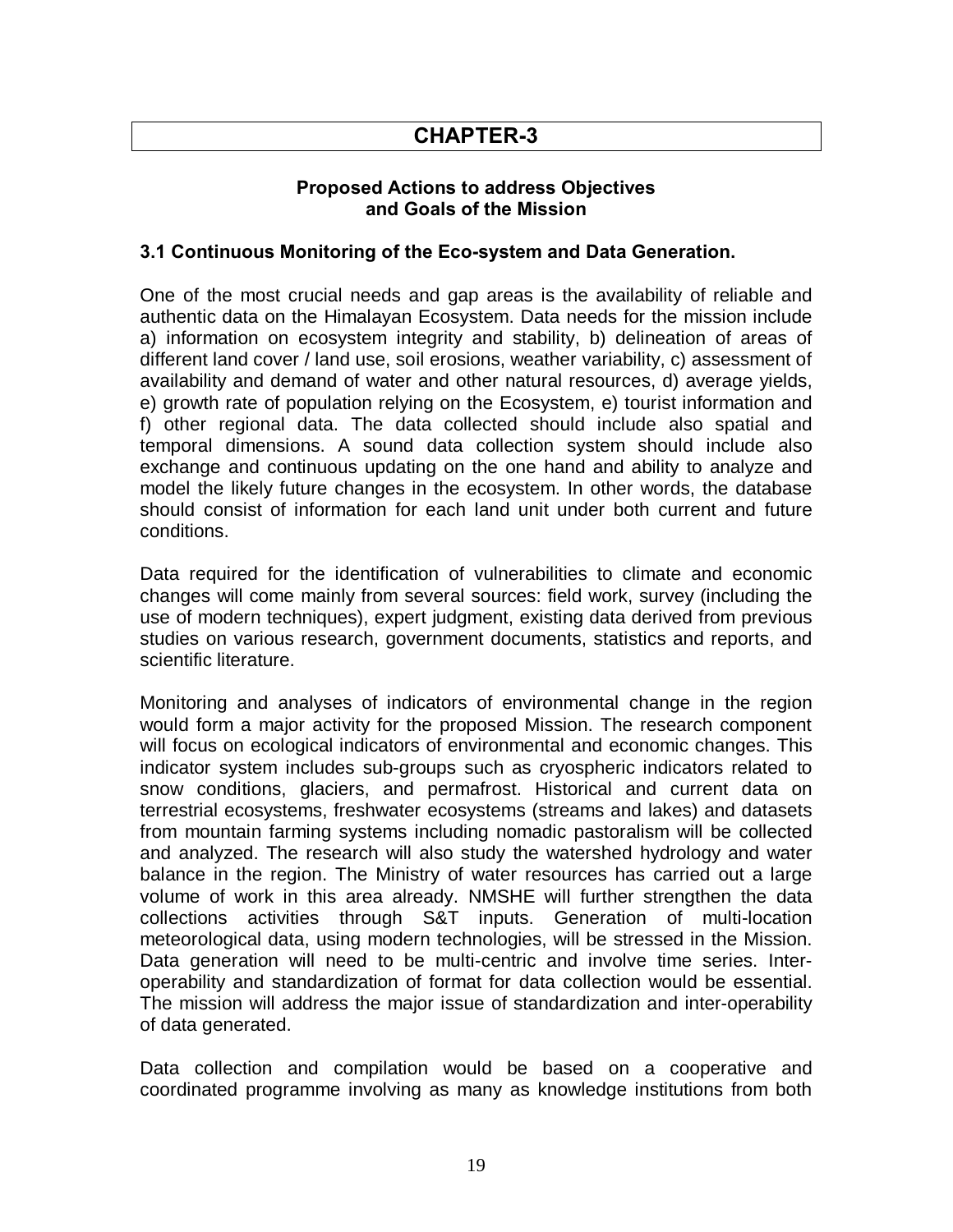formal and community based organizations as possible. This exercise should involve a national effort calling for cooperation and collaboration from a large number of institutions and agencies.

#### **3.2 Glaciology Research**

Himalayan glaciers form an important part of Himalayan eco systems. Creation of research capacity in knowledge institutions for glaciology in the country has become crucial in recent years. A national center which will support also Extra Mural Research on a sustained basis for long term observations on Himalayan Glaciers is being developed as a part of a National Initiative. A preliminary effort to network knowledge institutions working in the area of Himalayan glaciology has already been made and database development on the ongoing work is being initiated. Multi institutional cooperation and networked R&D programmes in the areas of observational science and technologies for 10 representative Glaciers in the Himalaya have been initiated.

A National Centre for Himalayan Glaciology is being established by DST and a nodal center has already been initiated as a part of the Wadia Institute of Himalayan Geology (WIHG), Dehradhun. R&D efforts to understand the glacier dynamics in the Himalayan region which is vulnerable to both natural and man made changes are proposed to be undertaken through a nationally coordinated programme. Special drive and mechanisms for developing human capacity in the area of glaciology are being initiated.

# **3.3 Generation of Bio-Geo Database & Ecological Modeling For Himalayas**

Strategic importance of the fragile Himalayan eco-system demands spatial methodologies for the conservation of its natural environment. Nationally coordinated initiatives on **"**Bio-Geo Database & Ecological Modeling for Himalayas+ from different agencies with local presence in the Himalayan region are required. Department of Science & Technology has initiated some measures. The programme needs to be scaled and sized to meet the requirements of the region. There are other initiatives on this subject from other agencies which will be strengthened appropriately.

#### **3.4 Prediction of Socio-Economic and Climate Change Scenarios**

The present-day ecological and economic impacts of economic and tourism development will be studied in detail. This will provide a baseline set of measurements that can be used to assess societal vulnerabilities to future climate and socio-economic changes. In this Mission three types of scenarios will be specified: climate change, future socio-economic conditions, and adaptation options. In developing climate scenarios, the study will identify a set of scenarios representing current climate variation and future change. The vulnerability assessment needs information on specific frequency and/or magnitude of climate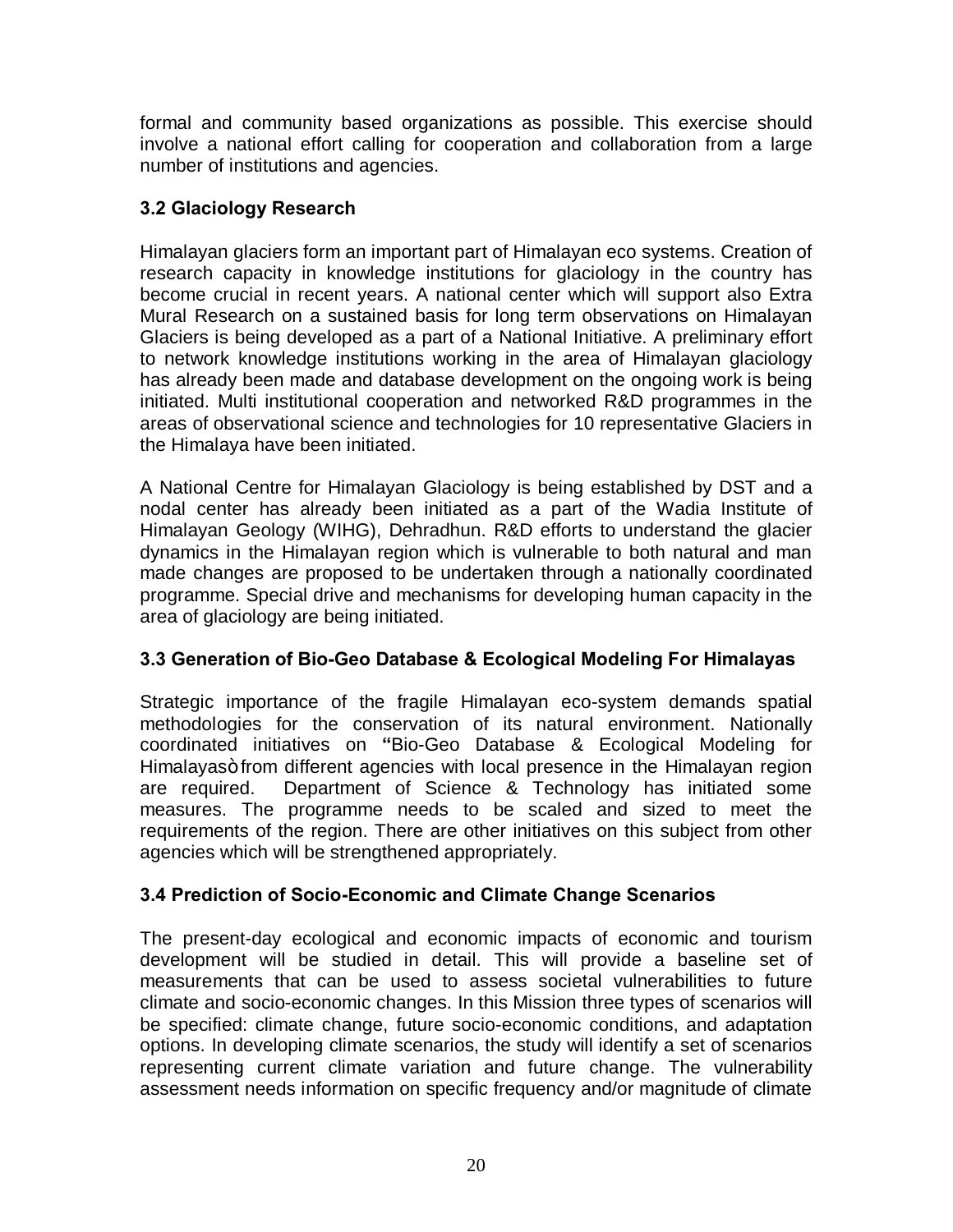events. An analysis of how land use has been changing for the past 30 years over selected areas in the Himalayan region with respect to policy, population and economic increase and ecosystem condition change with some reasonable projections into the future would provide insights to the impact assessment to socio-economic and climate changes. To handle a variety of data sources containing both spatial and non-spatial data, a geographic information system will be used to serve as a spatially-referenced database for integrated analysis. Various methods will be used to project future tourism development, population increase and economic growth.

Any integrated assessment should include studies on economic sectors (tourism, water resources, and agriculture), as well as sensitivities of fragile ecological systems to climate and economic changes in the region. The mission requires an integrative approach.

#### **3.5 Vulnerability Assessment**

Tools of both computer-based and non-model based methods will be used for measuring vulnerabilities to determine how vulnerable these sensitive systems are to climatic perturbations and socio-economic changes. Survey, empirical observations, and Nominal Group Techniques will be used to study the impacts and stresses of present-day conditions, and to evaluate existing adaptive capacities of various key sectors sensitive to climate variations and socioeconomic changes. Ecological and economic impacts of current economic growth and climate variation will provide a baseline set of measurements and observations that can be used to measure progress toward reducing vulnerability to future economic and climate changes.

Analyses of the social, economic, and ecological impacts (negative and positive) of alternative economic and climate change scenarios for different economic sectors will be undertaken to fill impact data gaps for key sectors that are sensitive to climate and socioeconomic changes. To improve impact information, expert judgment, and various ecological simulation or statistical models, GIS, will be employed to identify impacts of climate and socioeconomic change scenarios. These models will be modified based on regional conditions and will be tested before application for this Mission. The assessment study should a) identify the vulnerabilities of ecosystems, tourism sector, water resources, agriculture, and regional minority communities to climate and economic changes and b) develop an integrated system to understand the inter-sectoral linkages of the stakeholders employing multi-criteria based methods.

#### **3.6 Identification of desirable Adaptation Policies to Improve Regional Sustainability**

There is a need to integrate scientific information on impacts, vulnerability, and adaptation in decision making processes, risk management, and sustainable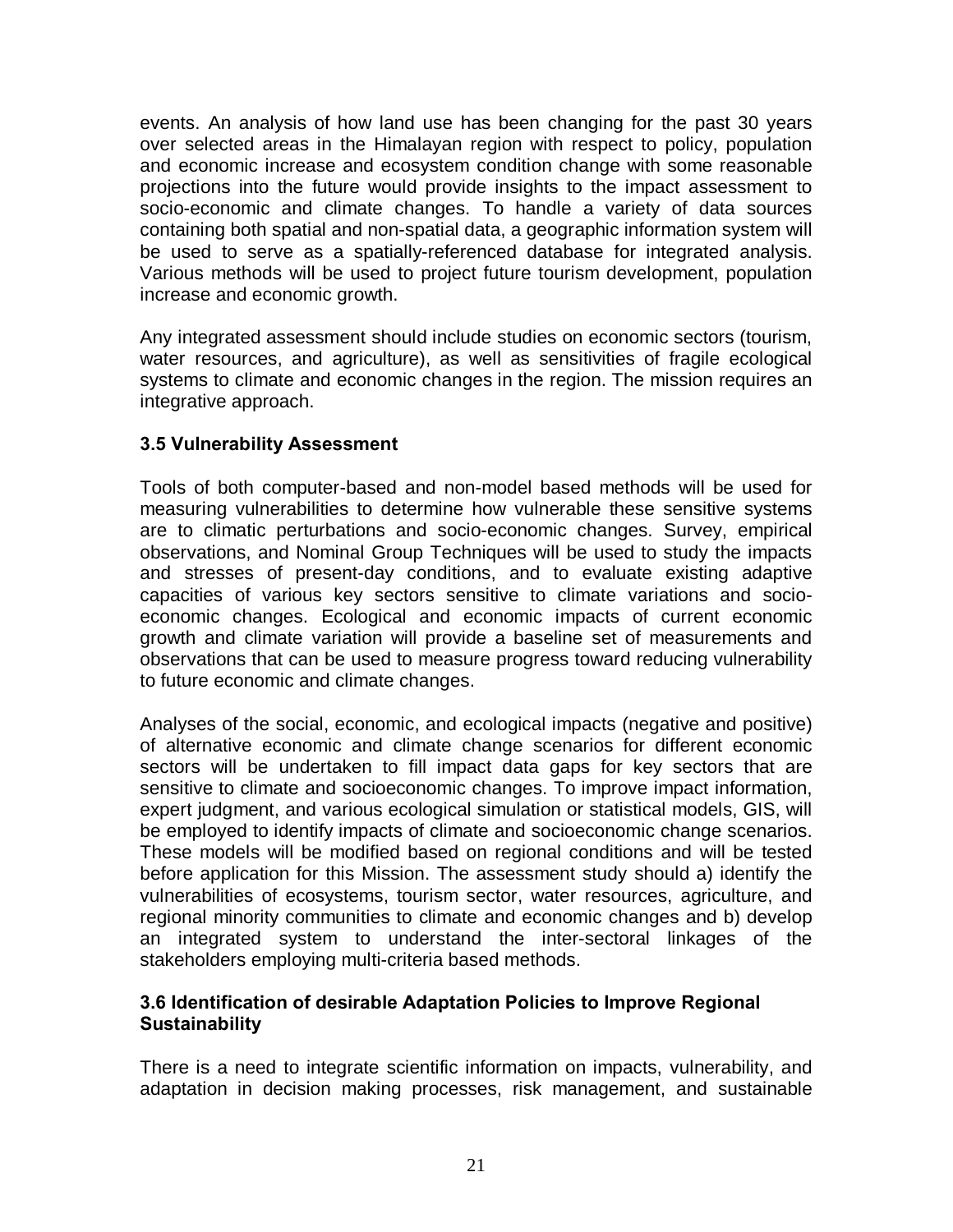development initiatives. GIS based decision support system complete with integrated approaches for determining the path alternatives for development will be developed to suit the region. In order to select desirable measures among alternatives, multi-stakeholder consultation will be deployed to relate evidencebased policy information to decision making requiring subjective judgment and interpretation.

Considerable knowledge base exists on mountain geology, soil science, hydrology, biodiversity, having relevance for sustainable management of the Himalayan region in the context of global change qand globalizationg However, there is an increasing realization now than ever before that conservation linked sustainable management of natural resources of the very traditional mountain societies has involve community participation. Such an approach will be necessary ensure that the chosen developmental pathway is based on a value system that they understand and appreciate and thereby enabling their voluntary participation. NMSHE will make efforts to integrate traditional ecological knowledge (TEK) with modern understanding to evolve  $\pm$ ybrid technologies / techniques a for better conservation and maintenance of ecology, economy and sustainable management of natural resources.

It is recognized that impacts of climate change would fall disproportionately on those that are least able to face the same. For example the indigenous tribal communities of the region, could be more vulnerable than others and ill equipped to adapt to vagaries of climate change. Therefore, mission will attempt to closely examine the intricate relationship between the natural environment anf indigenous cultural systems in the target region. Attempt will be made to explore how indigenous knowledge can become part of a shared learning effort to address climate change impacts, mitigation and adaptation, and link with the sustainability.

#### *3.6.1 Sustainable agriculture and food security*

Ensuring sustainable agriculture is critical not only for ensuring sustainable food security for the mountain people that is based on their own values systems, but also in the larger context of conserving human-managed biodiversity under varied land use systems, for the larger human wellbeing too. There is an urgent need to assess the different varieties of new hybrids of wheat and other cereals which are resistant to temperature and diseases in the Himalayan region. An inventory of arable land and existing usable water resources is required. There is also a need to record and document the existing base in the Himalayan Ecosystem in terms of

- 1. Genetic diversity of crop plant
- 2. Genetic diversity of live stock
- 3. Genetic diversity of forest species.
- 4. Aquatic diversity and
- 5. Soil microbial diversity.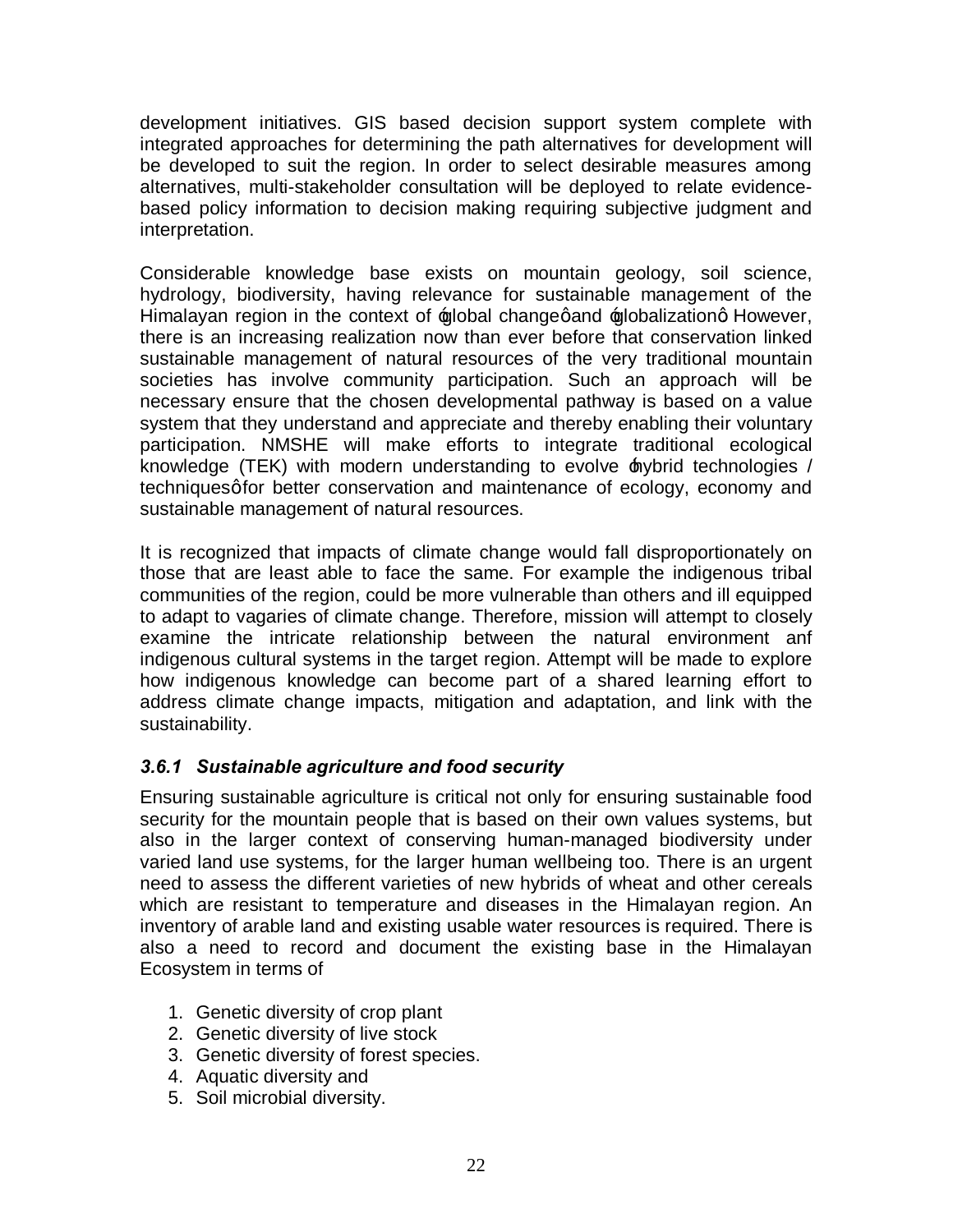Several awareness campaigns for farmers on agro-biodiversity conservation, food security, legal rights and bio resources are planned. Further local youth have to be trained to set up seed bank. Integrated pest management and nutrient supply techniques may be adopted by farmers to better achieve agriculture output.

While investigating and analyzing indigenous knowledge and practices to cope with climate change, the mission will promote relevant organizations/agencies to undertake awareness campaigns, especially in tribal areas, and establish knowledge network with indigenous groups to enable communities to share and assimilate knowledge on the subject. Establishment of field demonstrations and imparting training on improved/alternate livelihoods under change scenario and design future interventions to enable communities to adapt to climate change will form a strong component of Mission.

#### *3.6.2. Plantation Systems in the Himalaya*

The Himalayan eco-system supports diversity of native/endemic species having multipurpose values. The mission will establish mechanisms for promoting plantations of such species so as to maintain integrity of the system. Encouragements to participation of indigenous communities in such efforts will be ensured by devising appropriate incentive mechanisms and acknowledging their contributions.

In order to remove the ill-effects of non-sustainable agricultural practices and ensure sustainable high production levels a *technology to create buffering mechanisms in the soil system* is to be developed through the minimal introduction of both TEK-based technologies with modern methods of agriculture.

# *3.7.1 Sustainable forestry*

Sustainable forestry in the region calls for a combination of both standard sylvi cultural knowledge and involvement of communities with TEK available in the realm of forest management. It is known that introduction of socially valued species with ecological keystone value, along with socially valued ecosystems (eg., sacred groves) and socially valued cultural landscapes for implementation of  $\pm$  oint forest managementg(JFM) has facilitated biodiversity conservation linked sustainable forestry practices in certain parts of the ecosystem. Further extension of such traditional practices of forest management to larger parts of the Himalaya will be explored.

Sustaining Himalayan Ecosystem demands an in situ conservation of all forms of life along with their life-support system. An underlying referral system for monitoring and evaluating changes in natural ecosystems and indigenous communities needs to be strengthened in the region. The mission, through the nodal ministry for Indian Biosphere Reserves (i.e., Ministry of Environment &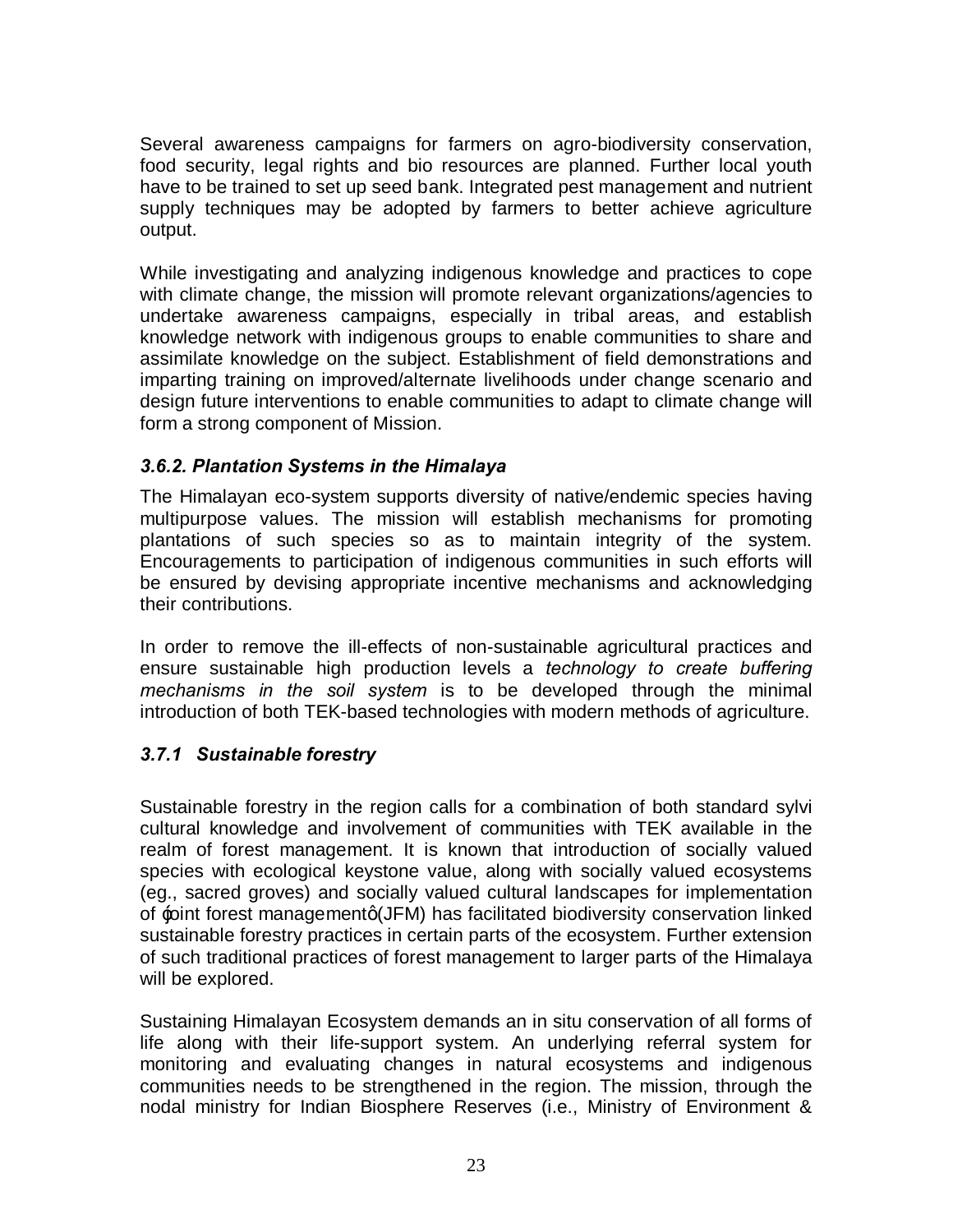Forests) will make provisions for promoting participatory mechanisms for long term management and sustainable use of Himalayan Biosphere reserves resources. The involved lead Biosphere Centers of the ministry will be further strengthened to find-out ways and means for developing such mechanisms.

#### **3.8 Strengthening of Regional Cooperation**

Himalayan ecosystem is vulnerable to global emissions and impacts of climate changes. There are several trans-boundary and regional issues closely interwoven with the resilience of the Himalayan ecosystem. There is a requirement for improving trans-boundary exchange of information through mutually agreed mechanisms and processes. The lead participation of the Ministry of External Affairs and collaboration of Ministry of Environment and Forests as well as Ministry of Defense are essential. There is a need and scope for encouraging collaborative R&D projects with trans- boundary implications and collaboration. Aspects like collective surveillance and testing with enhanced communication for addressing issues of emergency following of an outbreak, resource sharing, and understanding of administrative and jurisdictional functions of each other may need to be considered. At this stage, the mission could recognize only the case of strengthening of international cooperation in the Mission on Himalayan eco-system. Special strategies may need to be devised after consultations with the other ministries coordinated and led by the Ministry of External Affairs.

#### **3.9 Enhanced implementation of guidelines for Priority Action in the National Mission on Sustaining the Himalayan Ecosystem**

The States which share the Himalayas are also its principal sentinels. Adaptation to Climate Change must become an integral part of their development strategies. The special vulnerabilities of this ecologically fragile region need to be recognised, as much as its rich natural resources in terms of forests, water wealth, biodiversity and tourism potential. While a number of long-term measures are under consideration as part of the National Action Plan on Climate Change, several key and urgent interventions may be considered to prevent the further degradation of the Himalayan Ecology and to preserve their life-sustaining role for millions of our citizens. This not only includes those residing in this region, but also in the entire Indo-Gangetic Plain.

#### 3.9.1 **Sustainable Urbanization in Mountain Habitats:**

The cities in the Himalayan mountainous zones are increasing in size and in numbers. They are displaying the same degradation that plagues our cities in the plains – growing dumps of garbage and plastic, untreated sewerage, chronic water shortages, unplanned urban growth and heavy pollution from increasing vehicular traffic. This phenomenon will only exacerbate the impact from climate change. The following immediate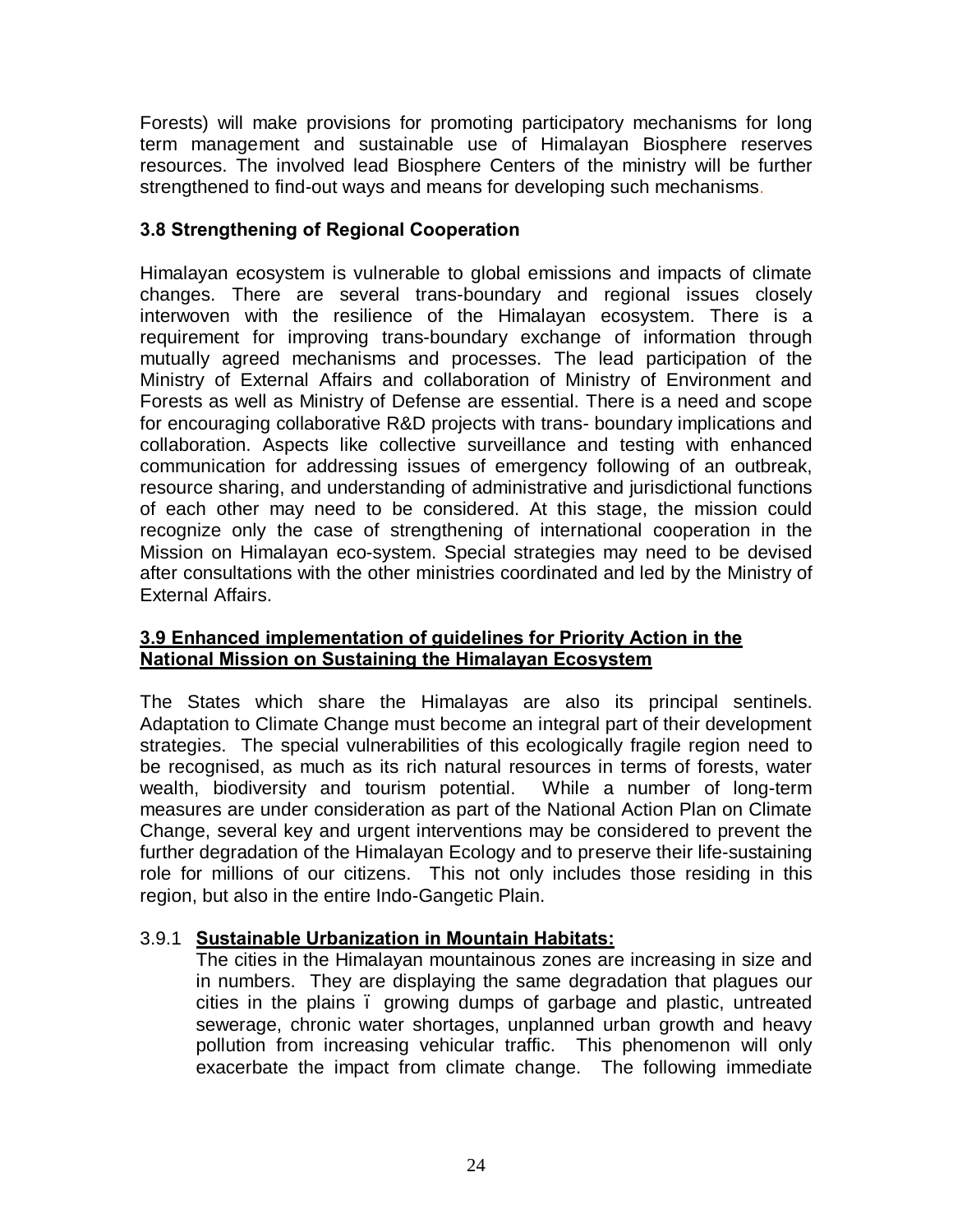interventions by all the concerned States, supported by the Union Government, could be considered:

3.9.1.1 Town Planning and Adoption and Enforcement of Architectural Norms:

> Given the ecological fragility of mountainous areas, it was agreed that rather than permit the unplanned growth of new settlements, there should be consolidation of existing urban settlements, which are governed through land-use planning incorporated in a municipal master plan. These designated settlements would be provided with all basic urban facilities, such as water supply, waste disposal and power, before further civilian growth is permitted. State authorities will prescribe regulations, taking into account the particularities of the local eco-system, including seismic vulnerability, the need to respect local aesthetics and harmony with Nature, and the optimum population load the settlement can sustain, given the availability of water and power. Consolidation of urban settlements, would also avoid the need to construct a larger number of road links to a multiplicity of destinations, thereby causing further damage to the fragile ecology.

There are 12 Himalayan towns included in the JNNURM, which can serve as models in this regard.

Further action points may include:

- (a) Municipal bye-laws will be amended, wherever required, to prohibit construction activity in areas falling in hazard zones or across alignments of natural springs, water sources and watersheds near urban settlements. There will be strict enforcement of these bye-laws, including through imposition of heavy penalties and compulsory demolition of illegal structures.
- (b) The National Building Code will be revised by the Union Government, in consultation, with the concerned State Governments, to take into account the specific requirements of urban settlements in the Himalayan zone, including recommendations on the use of local materials and local architectural practices.
- (c) The State Governments concerned will set up State-level Urban Arts Council, under relevant legislation, to oversee the implementation of the National Building Code for mountain areas and of respective Master Plans for designated urban settlements.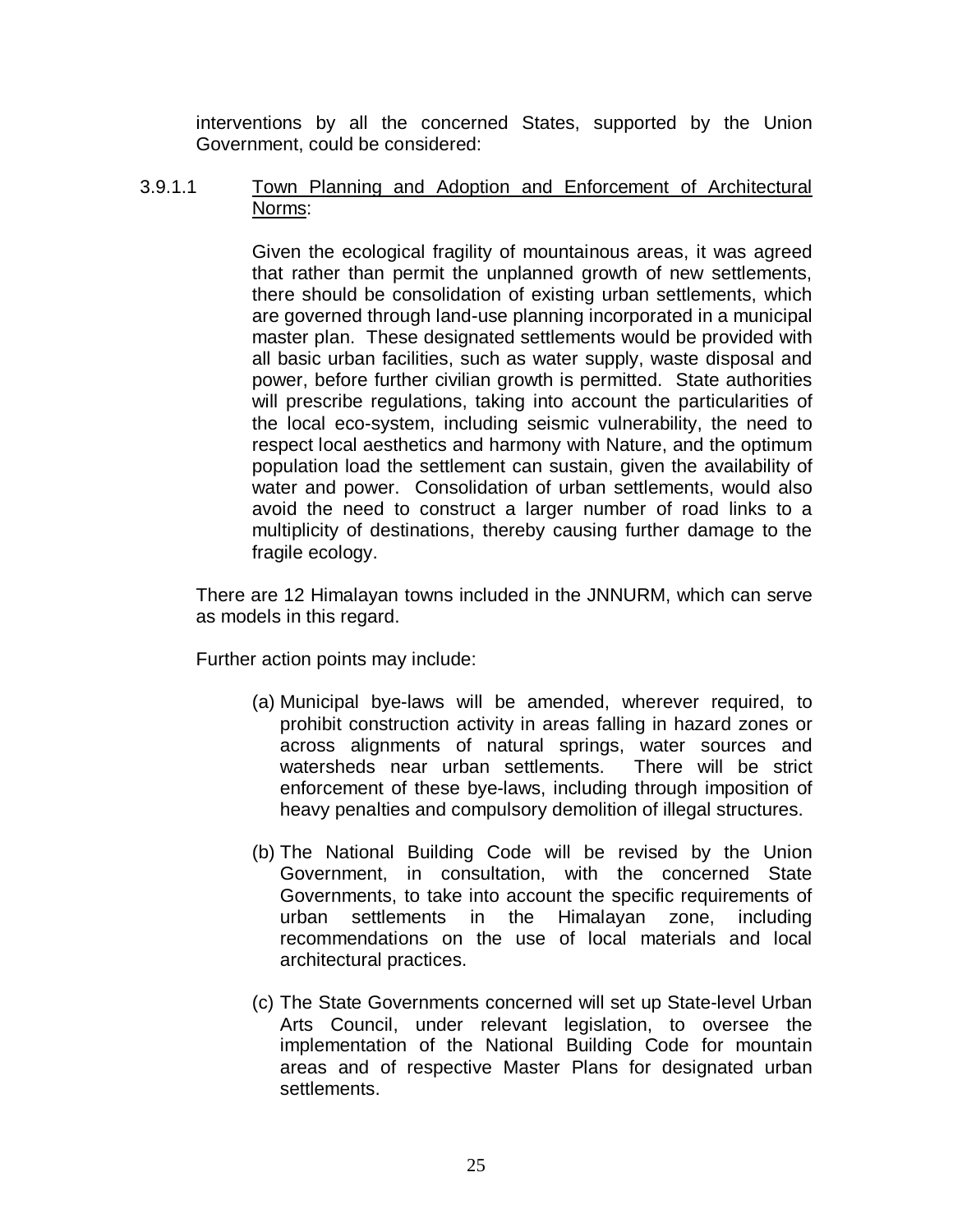- (d) The compulsory use of solar water heaters, rain water harvesting and appropriate sanitation facilities, will be incorporated in the National Building Code and Municipal bye lays in the concerned States.
- (e) Construction activity will be prohibited in source-catchment areas of cities, including along mountain lakes and other water bodies. Their feeder channels will also be kept free of building activity.

In order to enable these decisions to be implemented urgently, it is necessary to draw up, as soon as possible, a comprehensive State-wide inventory of such water resources and their channels, which could then be declared fully protected zones.

#### 3.9.1.2 Solid Waste Management

In this regard, the following policy directives could be considered:

- (a) The use of plastic bags would be banned in all hill towns and villages. This has been done with commendable success in the States of Himachal Pradesh and Sikkim.
- (b) Potable local water, certified by a designated State authority, may be provided through all commercial outlets, such as local shops and restaurants, to discourage the use of bottled water, which adds to toxic plastic litter in hill towns and along trekking routes. This has been done successfully in Leh and promotes local employment.
- (c) Each State will establish facilities for the composting of biodegradable household waste and recycling and re-use of other types of waste. This may be accomplished through publicprivate partnerships, wherever feasible. This will be followed by the amendment to municipal bye-laws, making the segregation of household waste mandatory. This will be accompanied by a focused awareness and public education campaign.
- (d) An appropriate State tax or levy on all major commodities using plastic and/or non-biodegradable packaging, entering hill towns will be examined. This will create incentives to manufacturers of these goods to use/develop environmentally friendly packaging.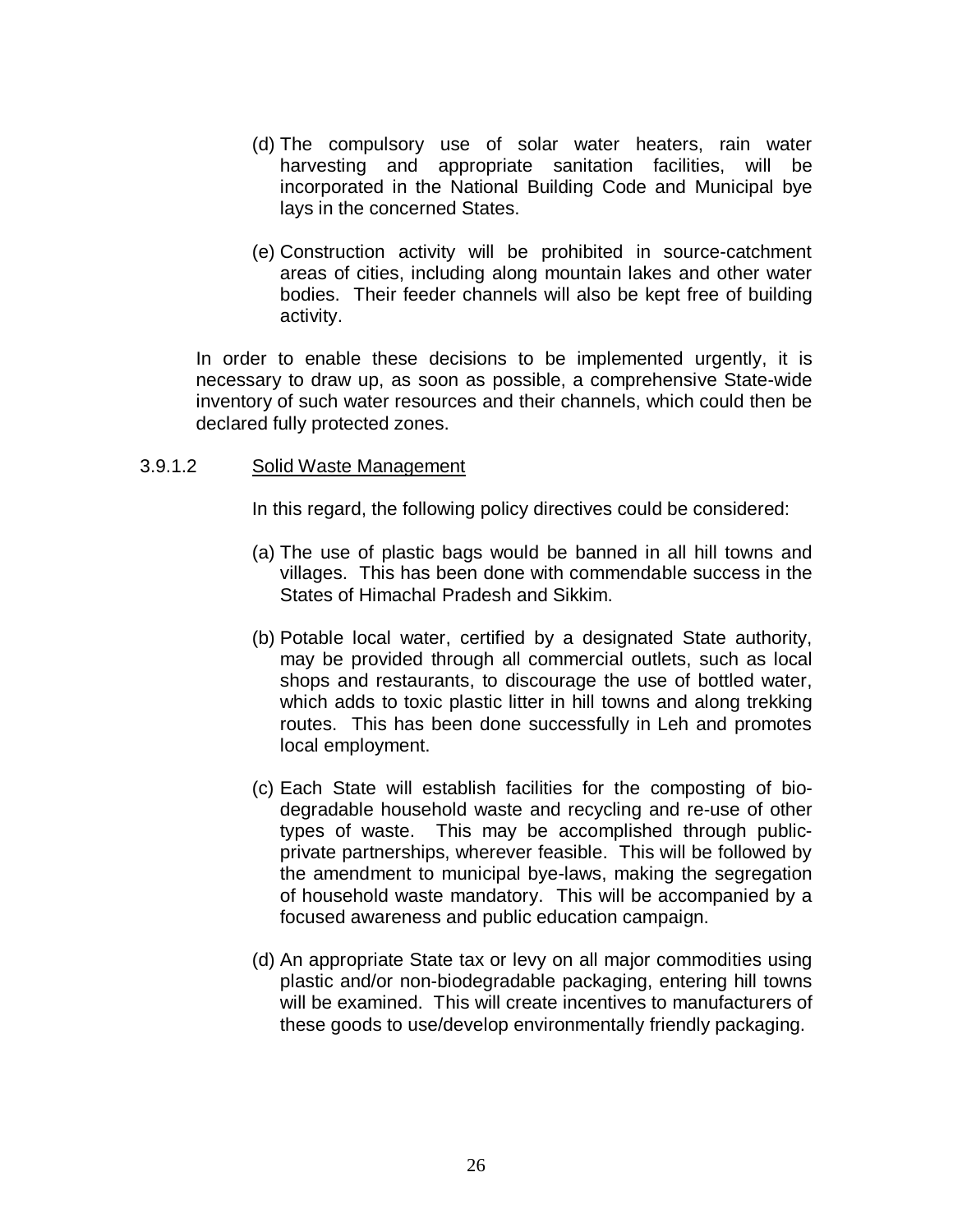#### 3.9.1.3 Promotion of Sustainable Pilgrimage:

Measures for promoting the healthy and sustainable development of religious pilgrimage to the many sacred and holy sites scattered all over the Himalayas, are also necessary. Some of these actions are:

- (a) A comprehensive inventory of key pilgrimage sites in each State would be drawn up, which would include analyses of the ecological capacity of each site, based on its location and fragility. Uttarakhand has recently issued guidelines restricting the numbers of pilgrims to the Gangotri glacier (Gaumukh) to 150 daily. The Union Government will assist in this exercise, which would be carried out by multi-disciplinary teams including engineers, scientists, ecologists, cultural anthropologists and respected NGOs.
- (b) In advance of the results of the above exercise, develop a plan to harmonise the inflow of pilgrims with the capacity of the local environment to cater to the needs of pilgrims. These include the source of several Himalayan rivers, sacred lakes and forest groves. The selected sites would be arrived at through public consultation and consensus and will be publicly announced. There may also be restrictions on the months of the year when these sites would remain open, to allow recovery of the ecology during the off-season.
- (c) The construction of roads should be prohibited beyond at least 10 kilometres from protected pilgrim sites, thereby creating a much-needed ecological and spiritual buffer zone around these sites. These areas, like national parks and sanctuaries, will be maintained as special areas, where there would be minimal human interference, respecting the pristine nature of these sites. Where there are existing roads beyond the 10-km buffer, vehicular traffic beyond this limit will be prohibited.
- (d) Each designated pilgrimage site should have a declared buffer zone where development activity will be carefully regulated. Local communities residing in or around these pilgrimage sites should be given a role in the management of the buffer zone and to benefit from pilgrimage activities, through providing various services to pilgrims. This has been tried out with some success in the Periyar Tiger Reserve in Kerala.
- (e) At all entry points to designated buffer zones, pilgrims will be advised to take back all waste, in particular, non-degradable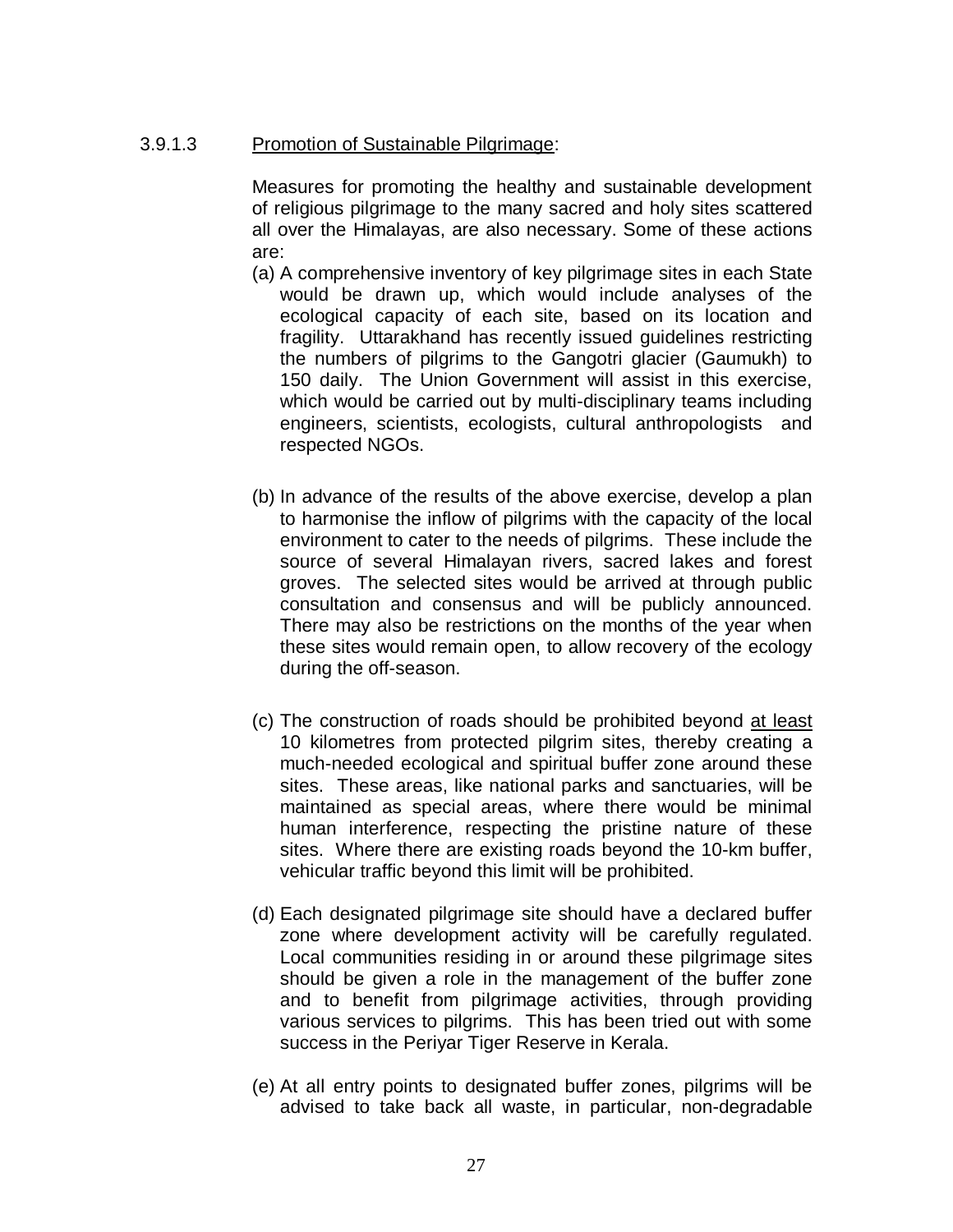items. Provision may be made to sell them waste collection bags, which could be made by local communities, using local materials. Such waste may be collected and sorted out at special collection points outside the buffer zone, for disposal. A fee may be charged for the same.

- 3.9.1.4 Commercial and Adventure Tourism: The measures listed for regulation of pilgrim traffic in the Himalayan zone would also apply, to a large extent, in promoting ecologically sustainable tourism in the region. The following interventions will also be considered:
	- (a) Homestead tourism would be promoted in this area and commercial hotel tourism of the 3 to 5 star-variety would be avoided. Local communities will be encouraged and enabled to provide homestead-based tourist facilities, through a package of incentives and through capacity building. The experience with homestead tourism in Ladakh is a good example.
	- (b) Each state will set up a Homestead Tourism Audit and Certification agency, to promote standardized and quality practices in designated tourism zones. These would include key environmental guidelines, such as the use of solar energy, use of organic produce, recycling of waste, cleanliness and hygiene, courtesy, knowledge of local culture and landscape, among others. This will also help educate tourists of the importance of safeguarding the Himalayan ecology.
	- (c) Recognising the adverse impact on Himalayan ecology due to unrestrained expansion in vehicular traffic, each state will consider the imposition of an entry tax for vehicles entering important hill towns. A similar tourism tax or trekking charge may be levied for all ecologically fragile zones, with the proceeds to be used for creating better facilities (for example clean toilets, tourist shelters) and for benefiting local communities.
	- (d) Parking fees for private vehicles in hill markets and hill towns will be raised substantially to discourage such traffic, thereby reducing both congestion and pollution. Each hill town will declare the central parts of the town, as walking areas, with access provided by pollution free electric or CNG buses.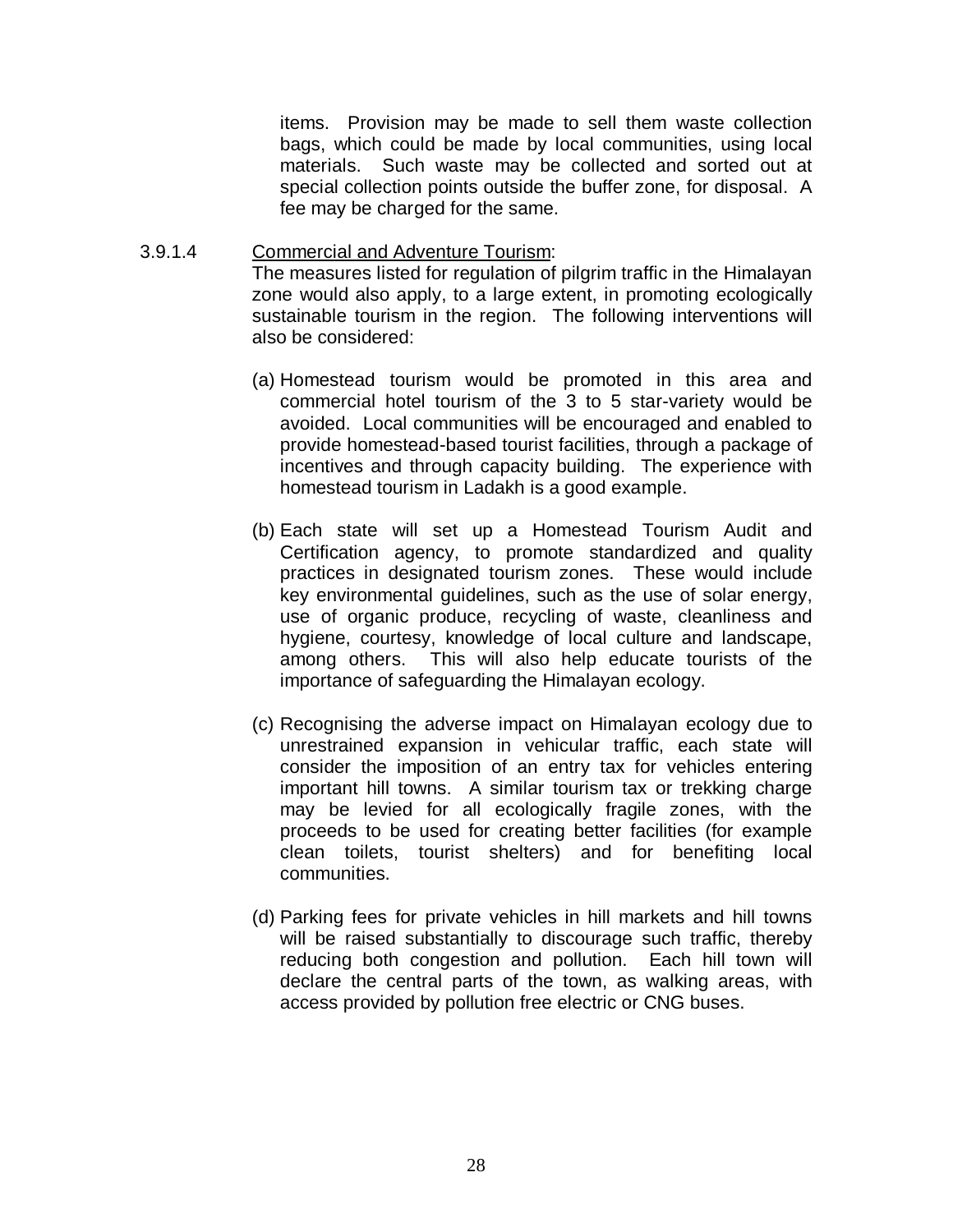#### 3.9.1.5 *Chi***cal Road Construction+**

Roads are the life-line of this remote and inaccessible region. However, the construction of roads must fully take into account the environmental fragility of the region. To this end, the concerned State Governments will consider promulgating, as soon as possible, the following guidelines for road construction in hill areas.

- (a) Environmental Impact Assessment to be made mandatory for the construction of all state & national roads and expressways of more than 5 km length, including in the extension and widening of existing roads. This will not apply to inter-village roads.
- (b) Road construction will provide for the treatment of hill slope instabilities resulting from road-cutting, cross drainage works and culverts, using bio-engineering and other appropriate technologies. Cost estimates for road construction in these areas will henceforth include estimates on this account.
- (c) Plans for road construction must provide for disposal of debris from construction sites at suitable and identified locations, so as to avoid ecological damage and scarring of the landscape. Proposals for road construction must henceforth include cost estimates in this regard.
- (d) Hot mix plants will only be set up at least 2 kms away from settlements. These sites should have a minimum open area of 200 sq. metres and should be already devoid of vegetation.
- (e) All hill roads must provide adequate roadside drains and, wherever possible, be connected to the natural drainage system of the area.
- (f) Alignment of proposed roads should avoid fault zones and historically landslide prone zones. Where this may not be possible, adequate measures will be taken to minimize associated risks, in consultation with experts.
- 3.9.1.6 Water security: The importance of the Himalayas as a natural storehouse and source of water must be acknowledged fully. The region is already under water-stress, with the drying up or blockage of many water sources and natural springs. The following immediate actions, appear to be necessary:
	- (a) Initiate a state-wide programme for rejuvenation of Himalayan springs and protection of high-altitude lakes.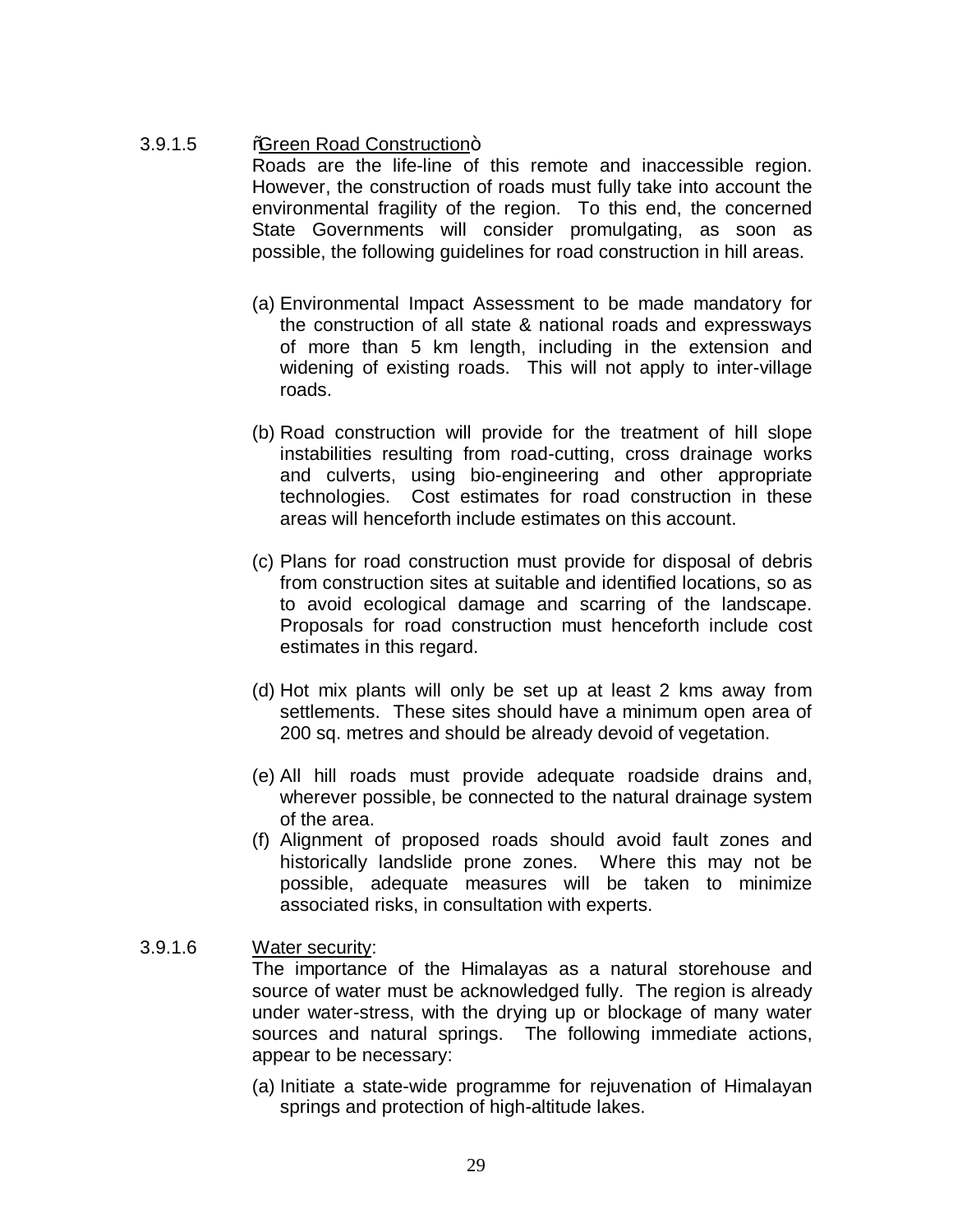- (b) Provide legislative protection for mountain lakes, natural springs and key water sources and prohibit construction activities along these water-bodies.
- (c) Inventorise mountain springs (active and dormant) and also do detailed geological mapping to identify the spring recharge zone.

#### 3.9.1.7 Building environmental awareness:

Building environmental awareness among the people in the region is key measure in the development of sustainable measures for the fragile Himalayan ecosystem.

- (a) Utilize local festivals and fairs for spreading environmental awareness and to link the protection of environment to local cultures and festivals
- (b) Central and State governments to together organise an annual festival of the Himalayas to celebrate local cultures, which demonstrate ways of sustainable living for resilient societies in harmony with the pristine nature of the Himalayas. This will also expose the rest of the country to the importance of the Himalayas in India pnational life.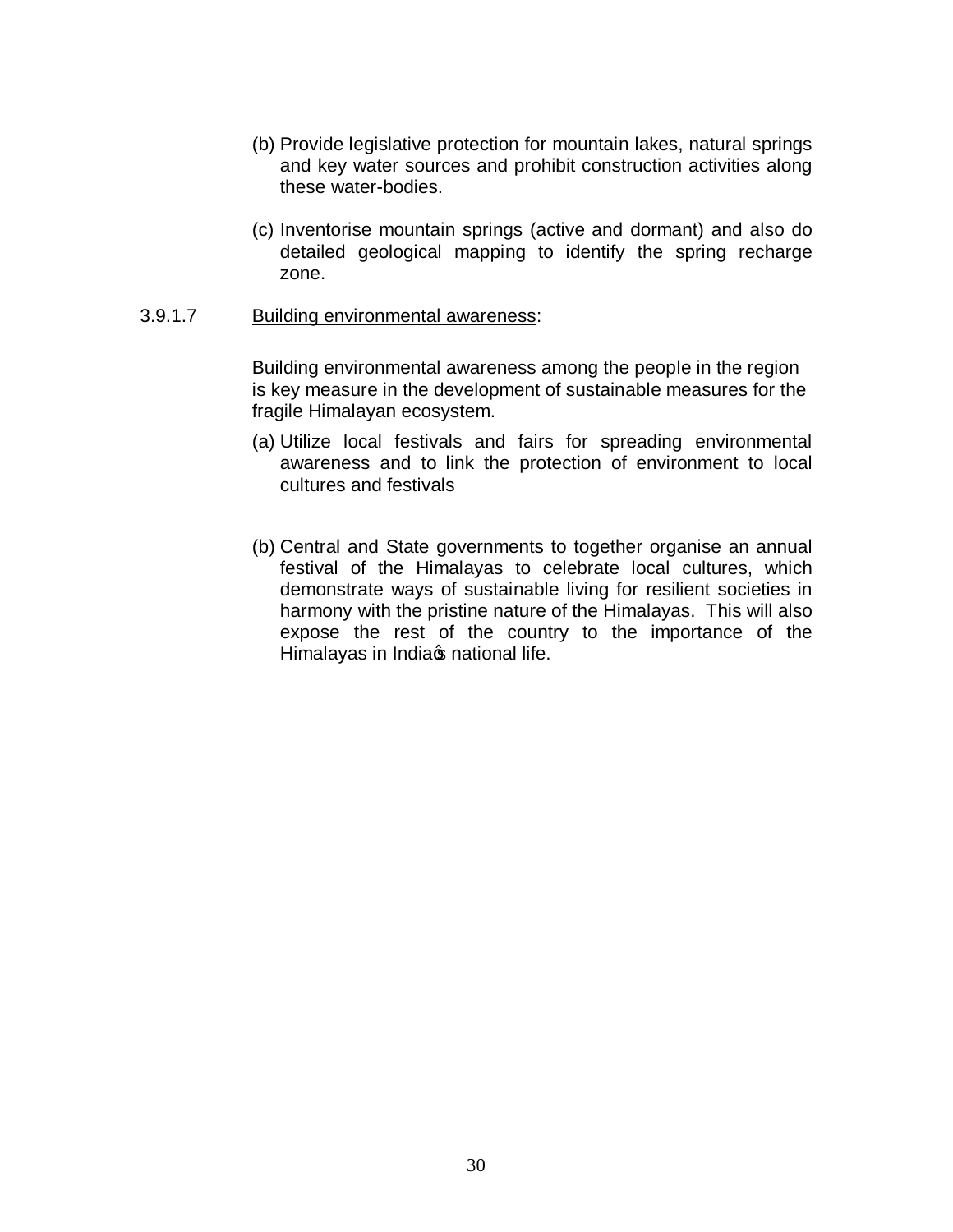#### **Approach, Strategies and Methodologies to Address Gap Areas**

- 4.1 The National Mission for Sustaining Himalayan Eco-system (NMSHE) desires to provide an integrating platform for several knowledge institutions engaged in the study of glaciers and of the other eco-system components. It will strive to provide inputs for evolving policy strategies and recommending action programmes for sustaining the eco system based sound S&T datasets. The main strategy of the national mission would therefore be based on strengthening of ongoing activities in the knowledge domain by enrolling knowledge institutions in the area and develop new institutional mechanisms needed for a long term coordinated action programme through appropriate steering and monitoring mechanisms.
- 4.2 NMSHE will design an integrated approach for identifying vulnerabilities of the resource system to climate and socio-economic changes, and for evaluating adaptation options. In particular, the mission will address the following gaps in ecosystem vulnerability and adaptation science:
- 4.2.1 Measurement of vulnerabilities of existing ecosystems including the adaptive capacity of current institutional and physical structures to deal with climate variations and other socioeconomic changes. Critical thresholds of vulnerabilities and barriers to adaptation in the resource systems will also be examined. To achieve this, socio-cultural implications and potentials for integration of indigenous knowledge systems would be evaluated and integrated into the mission actions.
- 4.2.2. Community based management systems will be studied for their potential to create an environment for effective collaboration with society and development of participatory approaches for improved outreach will be studied and evaluated through requisite number of pilot trials.
- 4.2.3 New mechanisms for promoting access to knowledge and sharing of benefits will be examined through special policy research groups and community based organizations with local presence and respect.
- 4.2.4 Study of ecological service potentials emanating from the Himalayan ecosystem will be integrated into the mission though research in both natural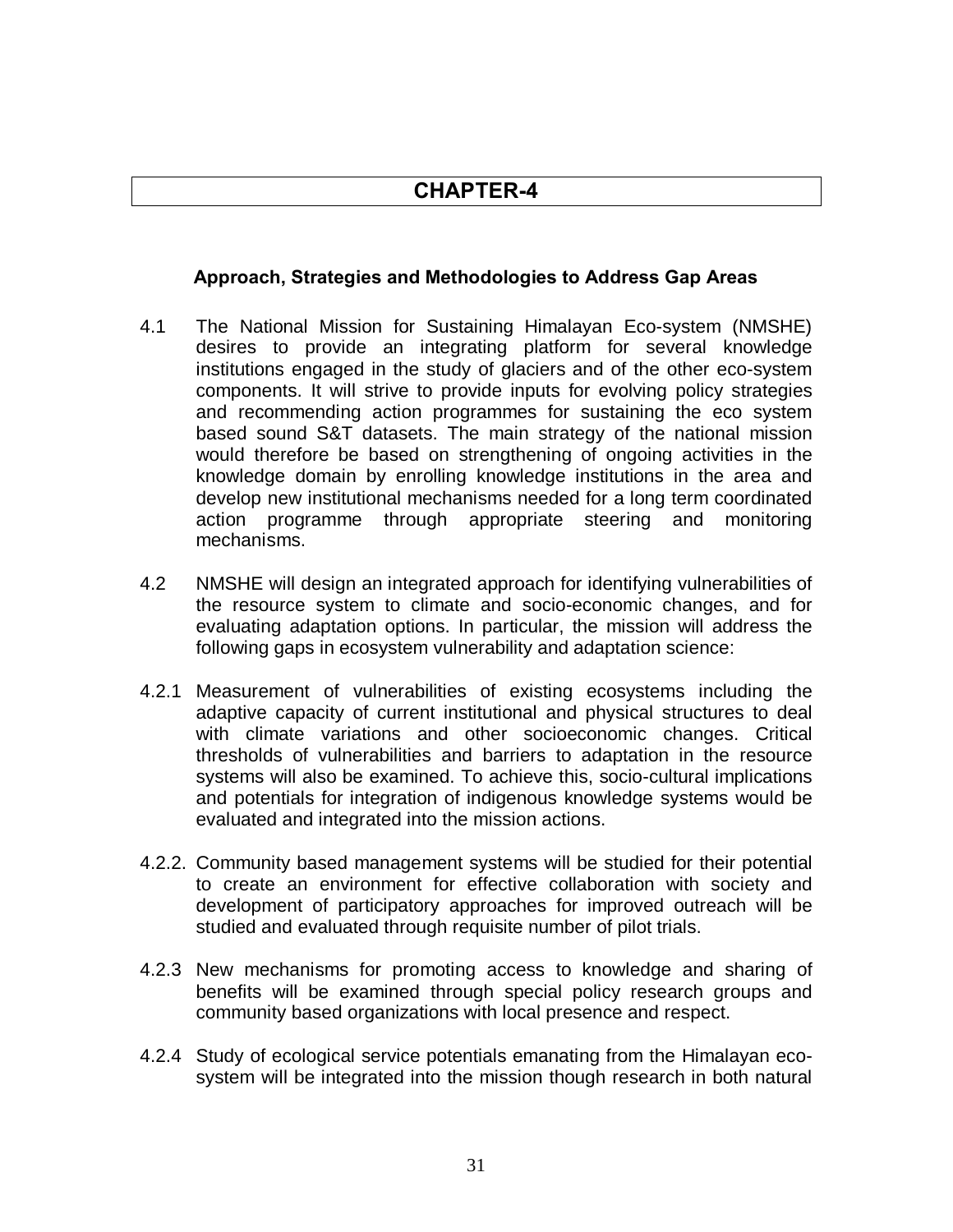and social science areas. For this enrollment of both natural and social science research groups into the mission will be accomplished.

- 4.2.5 Strategies and approaches selected for a Mission involving both scientific and socio-economic priorities of a fragile ecosystem demands an inclusive and participative model rather than command control systems. A separate study group to learn from the lessons of green and white revolutions in the country where participation of farmers was obtained will be constituted.
- 4.2.6 Considering the need for maintaining compatibility, through uniform approaches, with global datasets, the mission will promote/strengthen initiatives to establish State-of-Art observation, monitoring and prediction system. This may include provisions for collaborative ventures at landscape level with neighbouring countries which share Himalayan ecology.
- 4.2.7 An integrated assessment (IA) framework will be developed to enhance adaptive capacity of resource planning and management to the impacts of climate change and other socio-economic changes; and
- 4.2.8 Finally the mission will evolve a framework to integrate sensitivity analysis, vulnerability indicator setting, vulnerability assessment, and adaptation option evaluation.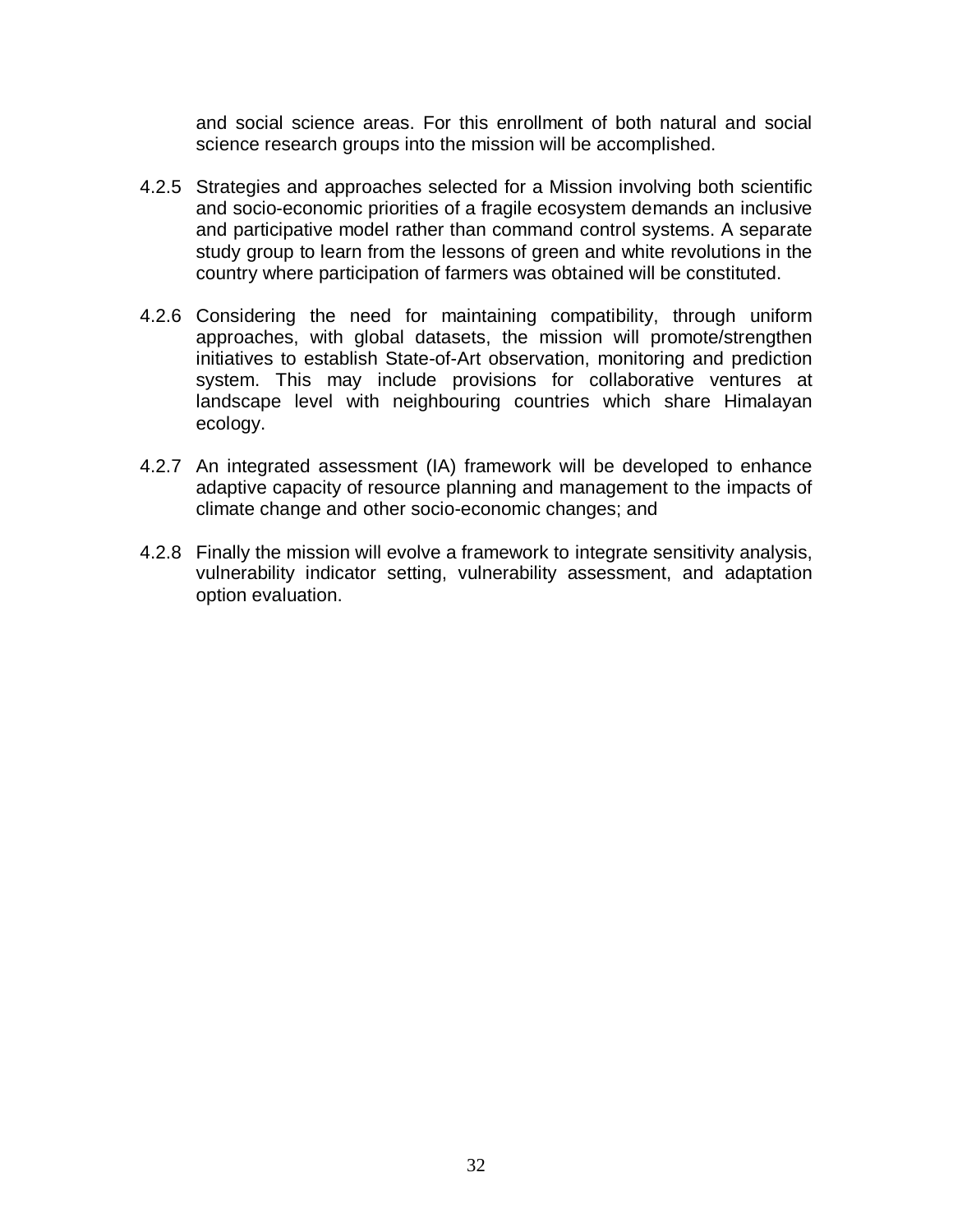# **CHAPTER-5**

#### **Work Elements and Timelines**

- 5.1 Several knowledge institutions under the administrative management of various ministries and Community based organizations and experts from the university sector are already engaged in some of the work elements associated with the mission. A strong and effective co-ordination among the existing knowledge institutions is planned. These organizations will be networked and further strengthened. A Major work element under the mission should be enrolment of partners and partnering institutions. Thematic working groups and knowledge network for each theme area will be formed. Mapping of eco system, monitoring of glacier resources, database on traditional knowledge systems and livelihood management practices etc. call for a partnership between governmental and community based as well as non-governmental organizations. A multi-parameteric and multi-variant system like Himalayan eco system calls for applications of rigorous principles of statistics and other related tools and techniques.
- 5.1.1 The technical work element will be structured into a matrix type organizational arrangement with some work elements connecting vertical thematic research groups. For instance, vulnerability assessment studies would require a multi-pronged approach.

Thematic Study groups for a) natural and geological wealth, b) water, snow and glaciers, c) forest cover and plant diversity, d) micro flora and fauna, e) wild life and animal population and f), traditional knowledge systems will be formed and for each thematic area one coordinating institution or organization needs to be identified and enrolled. The matrix structure proposed for the technical work elements of the mission is presented in Table 1.

**Table 1: Proposed Matrix Structure to promote cross cultural interactions among various agencies and institutions engaged in work relating to Himalayan Ecosystem**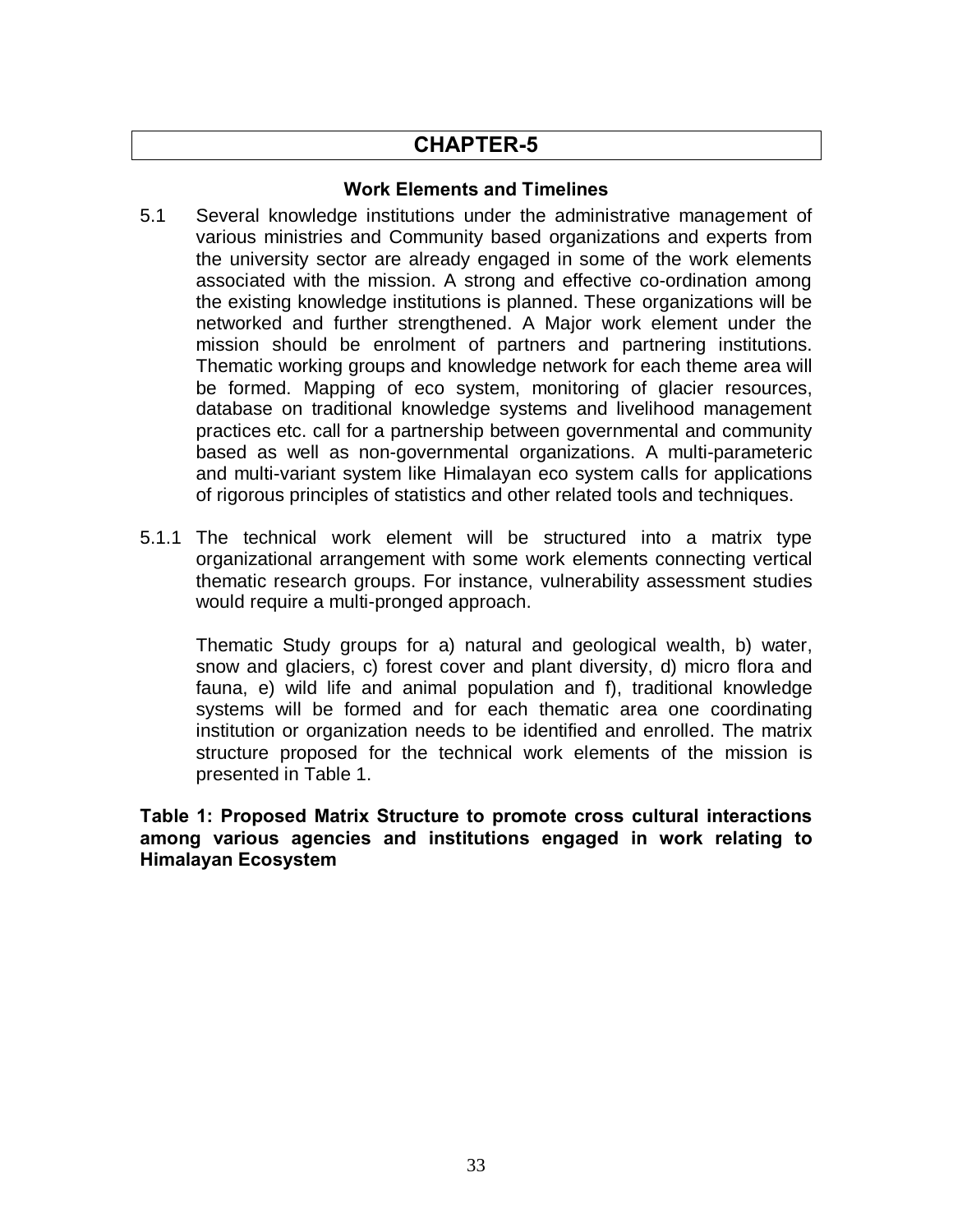|                              | <b>Task</b>             | <b>Task</b>            | <b>Task</b>        | <b>Task</b>     | <b>Task</b>      | <b>Task</b>             |
|------------------------------|-------------------------|------------------------|--------------------|-----------------|------------------|-------------------------|
|                              | force 1                 | force <sub>2</sub>     | force <sub>3</sub> | force 4         | force 5          | force 6                 |
|                              | <b>Natural</b>          | Water,                 | <b>Forest</b>      | <b>Micro</b>    | <b>Tradition</b> | Himalaya                |
|                              | and                     | ice, snow              | resource           | flora and       | al               | $\mathsf{n}$            |
|                              | geologica               | resource               | s and              | fauna           | <b>Knowled</b>   | <b>Agricultur</b>       |
|                              | I wealth                | S                      | plant bio          | and wild        | ge               | e                       |
|                              |                         | including              | diversity          | life &          | <b>Systems</b>   |                         |
|                              |                         | glaciers               |                    | animal          |                  |                         |
|                              |                         |                        |                    | populatio       |                  |                         |
|                              |                         |                        |                    | n               |                  |                         |
|                              | <b>Nodal</b>            | <b>Nodal</b>           | <b>Nodal</b>       | <b>Nodal</b>    | <b>Nodal</b>     | <b>Nodal</b>            |
|                              | organizati              | organizati             | organizati         | organizati      | organizati       | organizati              |
|                              | on                      | on                     | on                 | on              | on               | on                      |
|                              | enrolled<br><b>WIHG</b> | enrolled<br><b>NIH</b> | enrolled           | enrolled<br>WII | <b>Enrolled</b>  | <b>Enrolled</b>         |
|                              |                         |                        | <b>GBPIHE</b><br>D |                 | <b>JNU/DST</b>   | (ICAR/<br><b>Min of</b> |
|                              | (DST)                   | (MWR)                  | (MoEF)             | (MoEF)          |                  | Agri.)                  |
| Data bases                   |                         |                        |                    |                 |                  |                         |
| Monitoring                   |                         |                        |                    |                 |                  |                         |
| systems                      |                         |                        |                    |                 |                  |                         |
| Modeling<br>and              |                         |                        |                    |                 |                  |                         |
| simulation                   |                         |                        |                    |                 |                  |                         |
| <b>Vulnerability</b>         |                         |                        |                    |                 |                  |                         |
| assessment                   |                         |                        |                    |                 |                  |                         |
| <b>Adaptation policy</b>     |                         |                        |                    |                 |                  |                         |
| research                     |                         |                        |                    |                 |                  |                         |
| Pilot studies for            |                         |                        |                    |                 |                  |                         |
| revalidation                 |                         |                        |                    |                 |                  |                         |
| <b>EMR</b><br><b>Funding</b> |                         |                        |                    |                 |                  |                         |
| Capacity<br>and              |                         |                        |                    |                 |                  |                         |
| building and long            |                         |                        |                    |                 |                  |                         |
| term forecasts               |                         |                        |                    |                 |                  |                         |

Legends:

WIHG: Wadia Institute of Himalayan Geology

NIH: National Institute of Hydrology

GBPIHED: G.B. Pant Institute of Himalayan Environment & Development

WII: Wildlife Institute of India

JNU : Jawaharlal Nehru University

ICAR: Indian Council of Agricultural Research

5.1.2 A cross cultural research group with defined roles and functional responsibilities and coordinating mechanism is envisaged for tackling the diverse needs of the mission. The mission would require an effective coordination among Planning Commission, Ministry of Environment & Forests (MoEF), Ministry of Water Resources (MoWR), Ministry of Science and Technology (MoST), Ministry of Earth Sciences (MoES),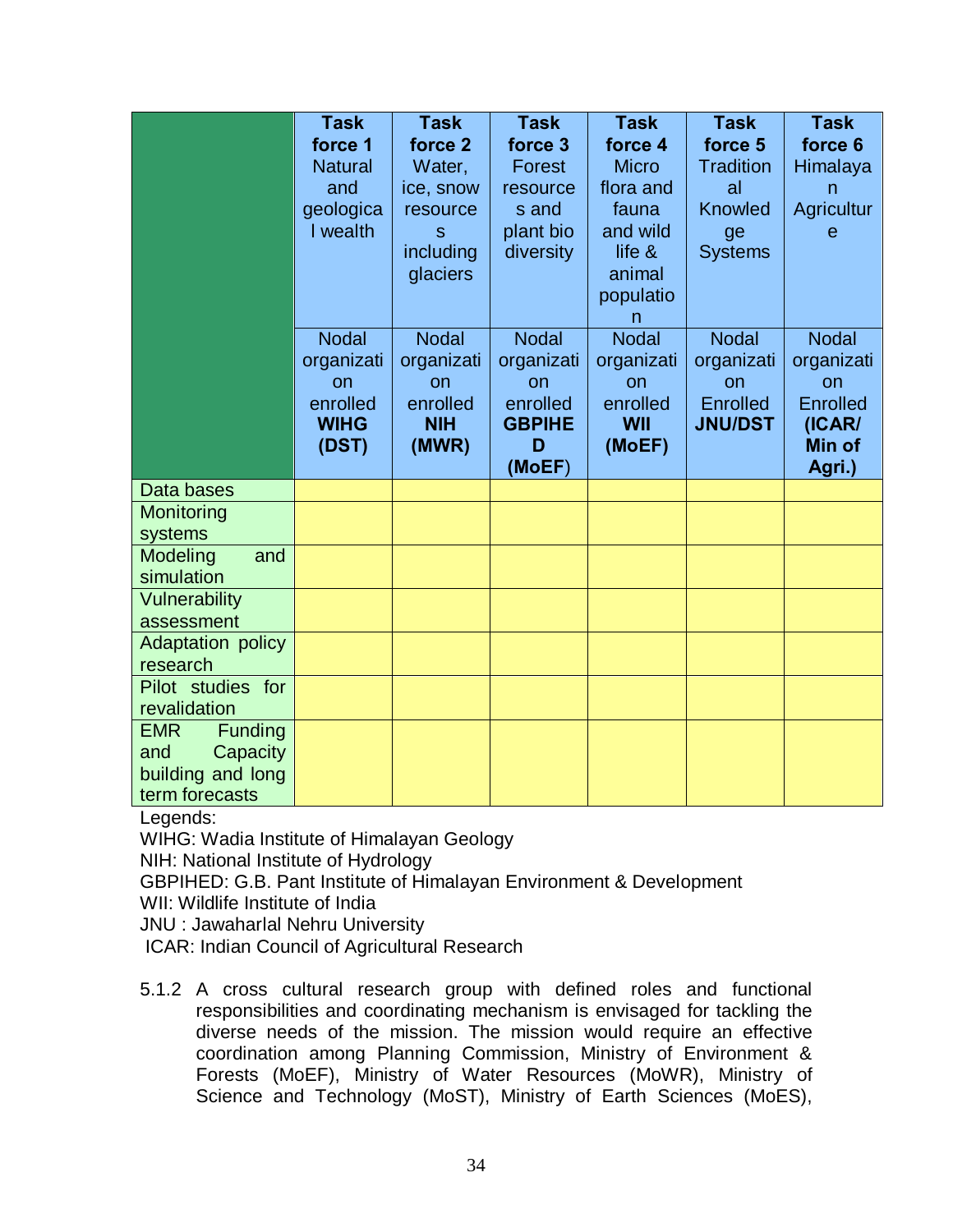Department of Space (DOS), Defence Research & Development Organization (DRDO), Ministry of External Affairs (MEA), and Ministry of Home Affairs (MHA). Geological Survey of India (GSI), Survey of India (SOI), India Meteorological Department (IMD), University departments with strong research activities in the area will form the key knowledge bodies involved in the mission.

- 5.1.3 Actions planned under the National Mission on Sustaining Himalayan Eco system are grouped under seven heads. They are:
	- (a) Enrollment of partners and partnering institutions,
	- (b) Grouping of specialization areas and formation of knowledge networks for glaciology, ecology and biodiversity, livelihood mapping, vulnerability assessment and policy studies,
	- (c) Preparation of detailed project sub-documents with deliverables and time lines,
	- (d) Funding of research in existing institutions and establishment of national center for Himalayan Glaciology,
	- (e) Building new institutional and human capacities,
	- (f) Development of regional cooperation with neighboring countries, g) steering and monitoring of the mission through empowered committees and
	- (g) Evolve a periodical reporting system to the National Action Plan on Climate Change and PM $\infty$  council.
- 5.2 Promotion of Eco tourism and policy research would form important knowledge domains under the National Mission on Sustaining Himalayan Eco-system. This will include developing policy guidelines for Pilgrimage Tourism in sensitive areas as well as framework for promoting Ecotourism and Regulated Commercial tourism in the region. Mission will make adequate budget provisions to strengthen this sector. This will, however, require effective involvement of State Governments.
- 5.2.1 A beginning towards achieving this was made through Shimla Declaration on Sustainable Himalayan Developmentq during Himalayan Chief MinistersgConclave (Shimla, October 30, 2009).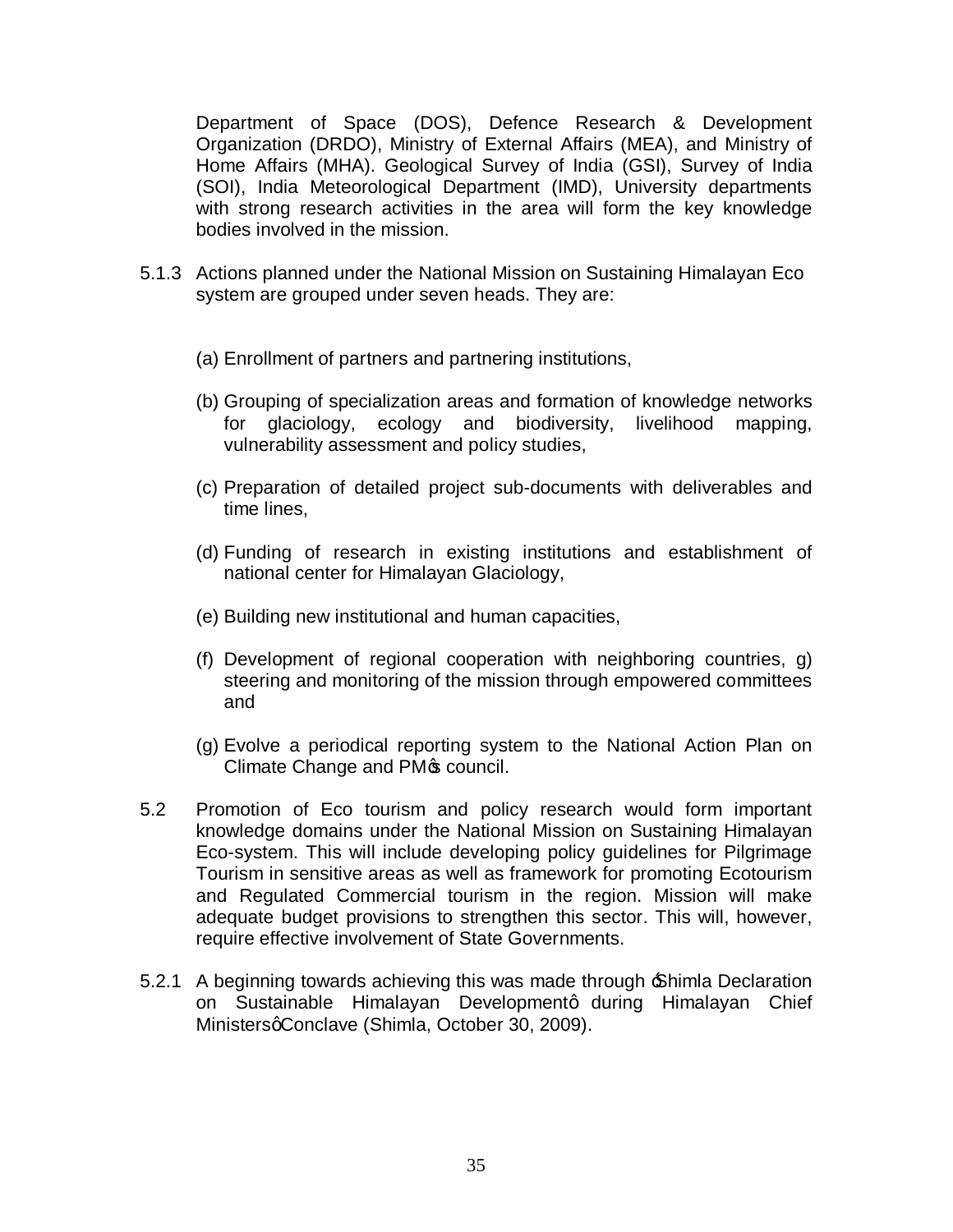The Conclave made several recommendations under four categories viz.,

- i. Knowledge Gaps and Research Needs;
- ii. Social and Economic Implications of Climate Variability;
- iii. Local Actions: Global Impacts;
- iv. Role of Academia, Civil Society and Industry.

The conclave recommended inclusion of these recommendations as part of the action plan for the National Mission for Sustaining Himalayan Ecosystem. The Conclave agreed on the following actions:

- (a) To foster cooperation on sustainable development by establishing the Himalayan Sustainable Development (HSD) Forum which will meet annually and would be hosted by partner states on a rotational basis.
- (b) To set up State Level Council for Climate Change in every state which will be located in CM $\infty$  office and would function as the convener for the HSD Forum. The Councils will play a catalytic role in tracking research being conducted by different departments and institutions. The Council will work as an information and knowledge pool to foster exchange of data related to climate change, good practices and policy initiatives across the Himalayan states.
- (c) To pursue the common agenda to protect, conserve and enhance forests and other natural resources of the state. They will work to ensure that financial incentives are provided for natural resources, which capture the cost of ecosystem services, carbon sequestration as well as land and livelihood opportunities.
- (d) The Conclave noted that the Himalayas are the nation watershed. They noted that hydroelectric power provides renewable sources of power. But equally this energy development is faced with new challenges, and noted the importance of maintaining ecological flows in rivers. They also voiced concern about the impact of climate change on glaciers, which could lead to changes in hydrology of the critical and perennial rivers of the States and the need for evolving methods for comprehensive impacts of projects at a basin-level. They agreed to set up a joint working group to look into these urgent issues and to recommend actions.
- (e) Himalayan states need to look for alternative models for urban growth, keeping in mind the specific conditions and constraints of the region.
- (f) To support technologies, which would provide methods of building green roads and to discuss these with central and states agencies for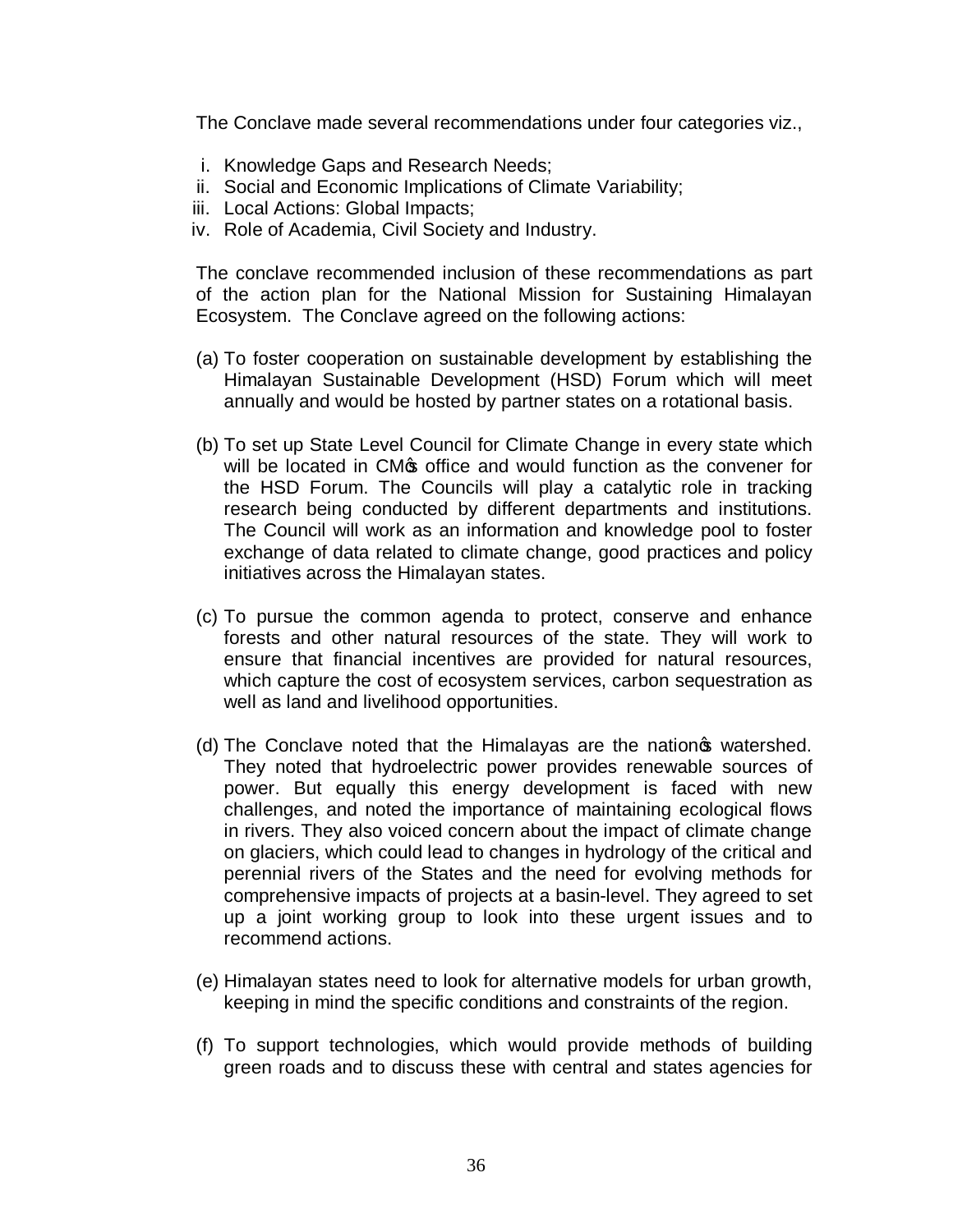urgent implementation. They agreed to explore alternative forms of mass transit, which is eco-friendly like railways and ropeways.

- (g) The Conclave voiced concern of the possible impacts of climate change on agriculture and horticulture in the states, which is critical for livelihoods and economic security of people. They agreed to undertake research in these areas and to evolve best practices to adapt to these coming changes. They agreed that traditional knowledge, built on diversity and innovation of local communities, needs to be supported to build resilience and coping strategies.
- (h) Energy security being a basic human need, the conclave noted that new and renewable energy sources could provide important leapfrog solutions in the many remote and grid-unconnected villages of the states and felt the need for the central government to provide adequate incentives for the promotion of these technologies.
- (i) The Conclave noted that tourism and pilgrimage is an important economic and social activity for the region. However, the growth of unregulated tourism or unmanaged pilgrimage could destroy the very spiritual character and pristine ecology, which attracts visitors in the first place. It is therefore, imperative that the region explores alternative models for this sector.
- (j) It agreed that encouraging green industry and clean technology is important for the region. They noted that industry must take up the challenge of building sustainable businesses, which reduce and minimise pollution and waste and ensure there is no damage to local ecology and people wivelihoods.
- (k) The Conclave noted that employment for young people is a development imperative for every state. They noted that green jobs in the emerging areas of adaptive agriculture, horticulture, green buildings, water conservation, green energy and others will provide a huge opportunity for the youth of the states. They agreed to propose to the Central government to incorporate these emerging areas in their ongoing skill development programmes and to provide resources to the states for new green job creation.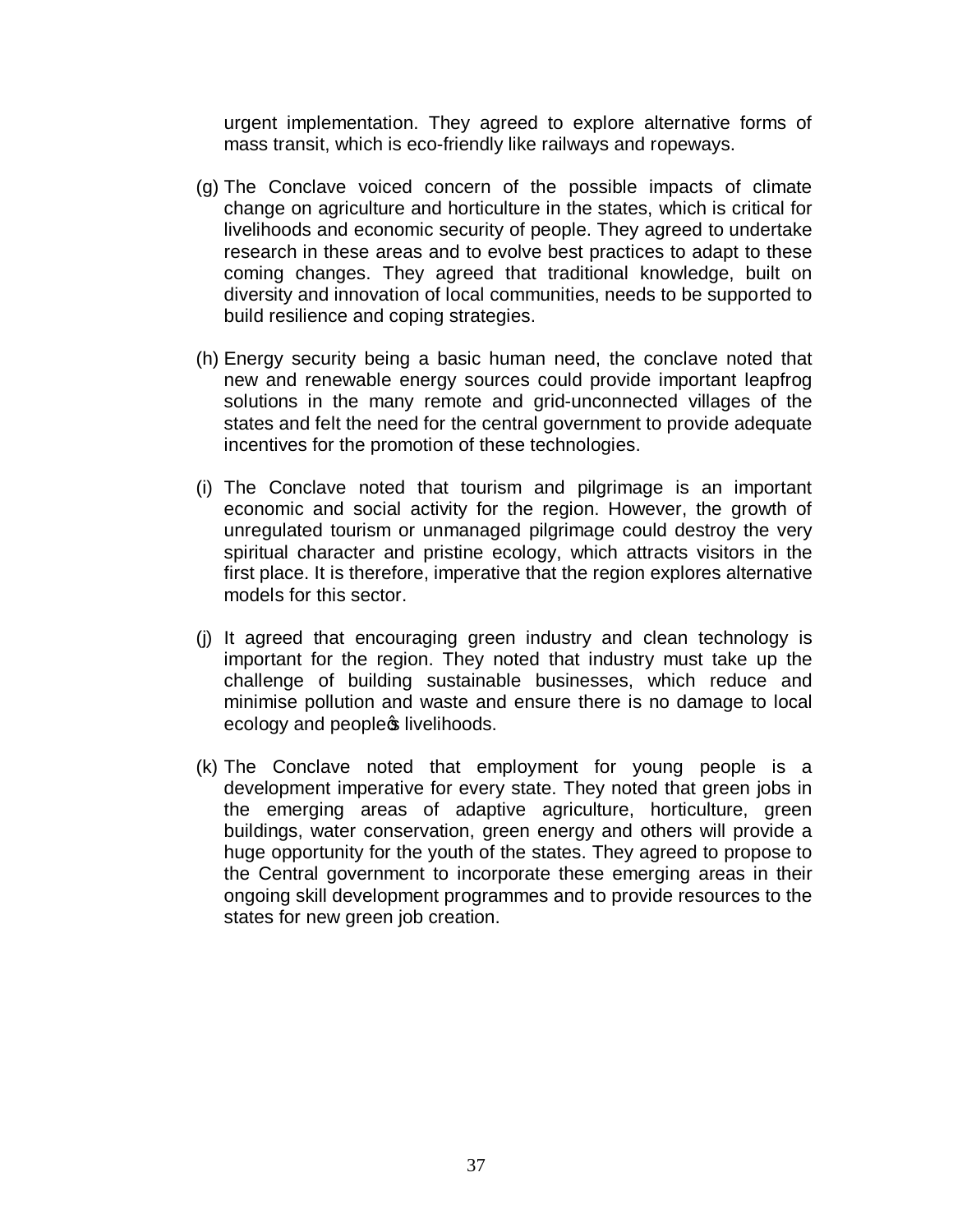# **5.3 PROPOSED TIMELINES FOR ACTIONS**

| <b>Action identified</b>                                                                                                                                                                                                                            | Expected date<br>of l<br>commencement  | <b>Expected</b><br>date<br><b>of</b><br>completion |  |
|-----------------------------------------------------------------------------------------------------------------------------------------------------------------------------------------------------------------------------------------------------|----------------------------------------|----------------------------------------------------|--|
| Enrollment of partnering institutions-<br>Meeting of Stakeholders/ partnering<br>agencies                                                                                                                                                           | <b>July 2010</b>                       | September<br>2010                                  |  |
| Grouping of knowledge domains and<br>formation of knowledge networks<br>including theme leaders and nodal<br>institutions for knowledge grid and<br>development of an integrated mission<br>plan document with multi- stake holder<br>participation | September 2010                         | December<br>2010                                   |  |
| Detailed project documents                                                                                                                                                                                                                          | October 2010                           | January 2011                                       |  |
| Funding of research programmes and<br>projects                                                                                                                                                                                                      | September 2010                         | On going                                           |  |
| Building new institutional and human<br>capacities                                                                                                                                                                                                  |                                        |                                                    |  |
| Nucleus center for glaciology at<br>Wadia<br>Institute<br>Himalayan<br>on<br>Geology                                                                                                                                                                | December 2008<br>(Already established) | Ongoing                                            |  |
| National<br>Himalayan<br>center<br>on<br>$\bullet$<br>Glaciology                                                                                                                                                                                    | January 2011<br>(Already established)  | Ongoing                                            |  |
| Building Human capacities through<br>$\bullet$<br>fellowships and training                                                                                                                                                                          | <b>July 2010</b>                       | Ongoing                                            |  |
| Development of regional cooperation                                                                                                                                                                                                                 | October 2010                           | Ongoing                                            |  |
| Steering and monitoring of mission                                                                                                                                                                                                                  | September 2010                         | Ongoing                                            |  |
| Reporting to PMs council                                                                                                                                                                                                                            | ------                                 | Periodical<br>on                                   |  |
|                                                                                                                                                                                                                                                     |                                        | quarterly basis                                    |  |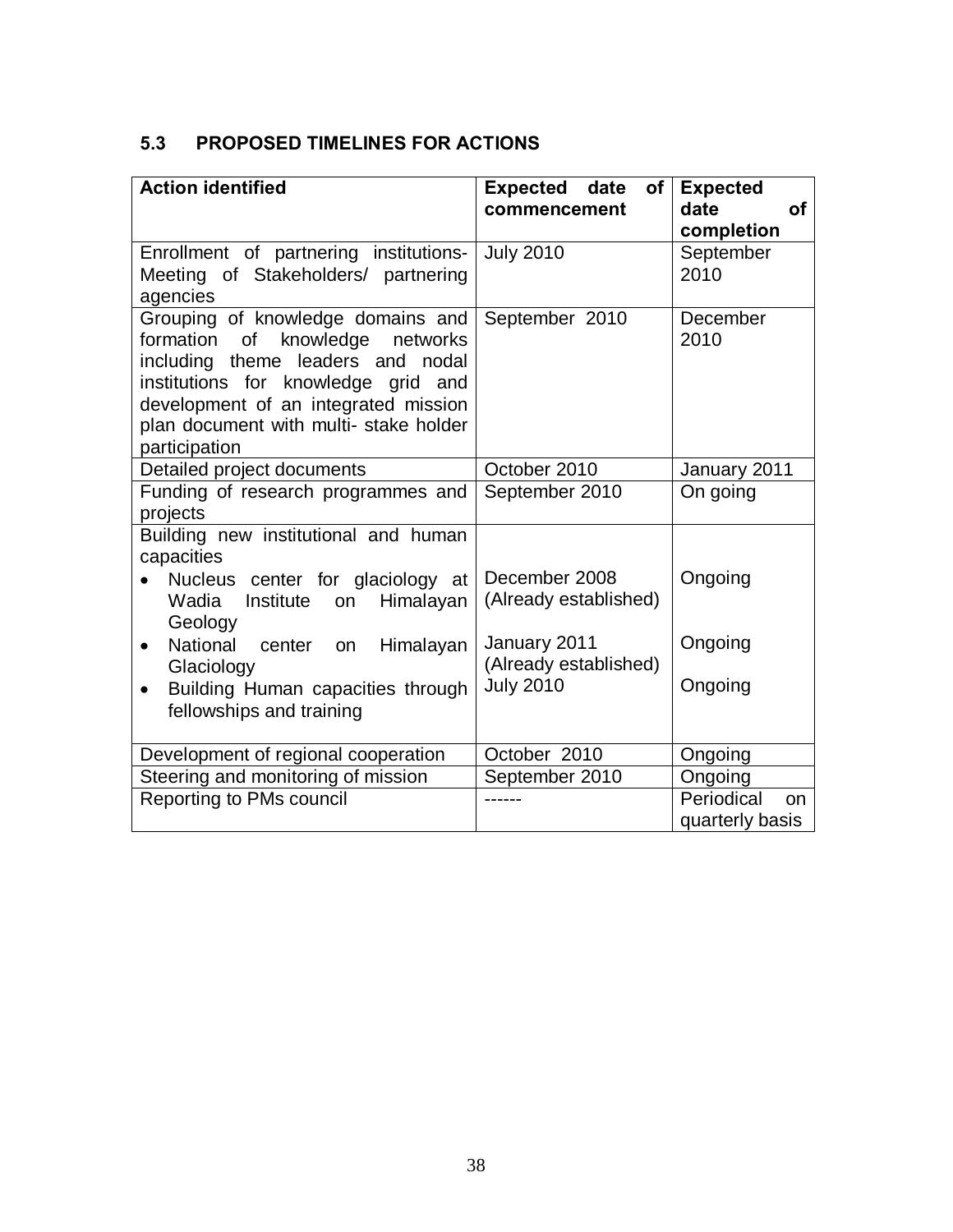#### **Institutional Arrangements for Implementation of the Mission**

- 6.1 A dedicated professional group for coordinating and enabling National Mission on Sustaining Himalayan Eco system would be constituted under the Ministry of Science and Technology. The coordinating mechanism would involve also setting up of mirror coordination sites in Planning Commission and The Ministry of Environment and Forests. A specific fund would be earmarked within the budget of the Department of Science and Technology for supporting the work elements under the Mission.
- 6.2 Total of five task forces of experts in the five different knowledge domains (natural and geological wealth, water, ice, snow and glaciers, forest resources and plant diversity, micro flora, fauna and wild life & animal population and Traditional knowledge systems) would be formed to examine the various research proposals and projects received and make recommendations for funding. An input approval committee of secretaries would be constituted to allocate resources based on the recommendations of task forces.
- 6.3 An Advisory Council of technical experts will be constituted for the National Mission on Sustaining Himalayan Ecosystem. This council would play the think tank function and assist in the monitoring of the progress of the work under mission. The national mission proposes to work with the existing knowledge institutions within the structure and practices of Extra Mural Research support employed by the Ministry of Science and Technology as well as Intra Mural research programmes undertaken already in the domain areas institutions under various ministries. Establishment of the National Centre for Himalayan Glaciology and special programmes for human capacity building on Himalayan eco system would be supported by the Department of Science and Technology under existing provisions made.
- 6.4 The data related to Glaciological Research generated through DST funding will be processed and analyzed at the National Centre for Himalayan Glaciology. Similarly bio . geo data related to Ecology, environment, fauna, flora etc generated will be processed and analyzed at National Centre for Bio-geo data base. All the above data will be modeled and processed at Himalayan Centre for Ecology in GIS environment and future Climatic Projections will be predicted. The information on climate change and Himalayan ecology will be discussed by the Advisory Council for suggesting necessary Policy Issues for adaptation which will be reported to the PM Council on Climate Change for implementation through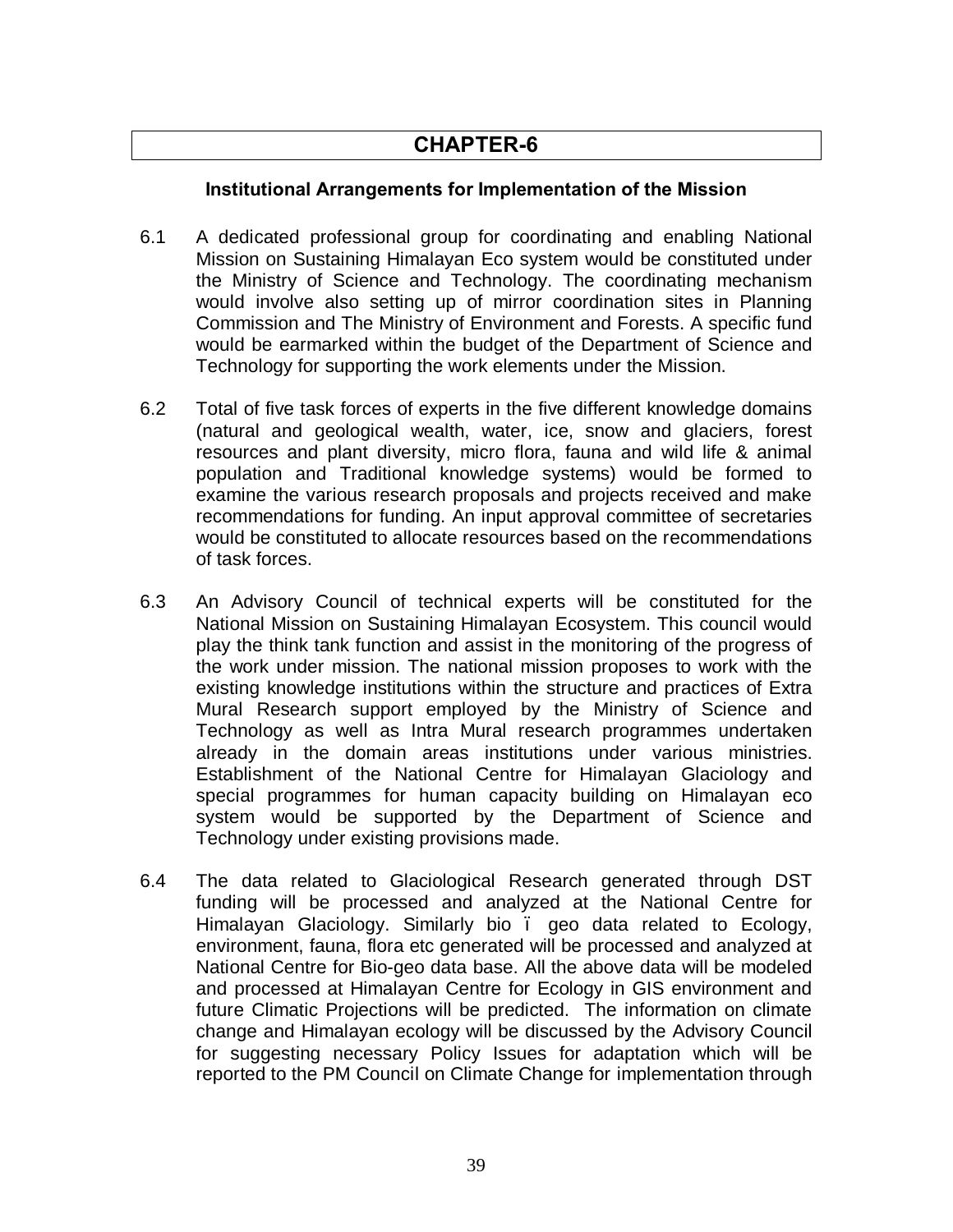

State Governments. A coordinating arrangement of various sub tasks under different thematic groups will be as shown in Figure 1 below:

6.5 The nodal institution for each thematic area will be drawn from one of the five partnering departments or agencies in the national mission namely, Ministry of Environment and Forests, Ministry of Mines (Geological Survey of India), Ministry of Science and Technology and including Council of Scientific and Industrial Research, Ministry of Water resources, Indian Council of Forestry Research and Education. In addition, a joint effort will be made between the Ministry of Human Resource Development and the Department of Science and Technology for developing a consortium of universities in the Himalayan Region. A special effort will be made to develop a network of Community based organizations and Non Governmental organizations to address the issues concerning Traditional Knowledge Systems.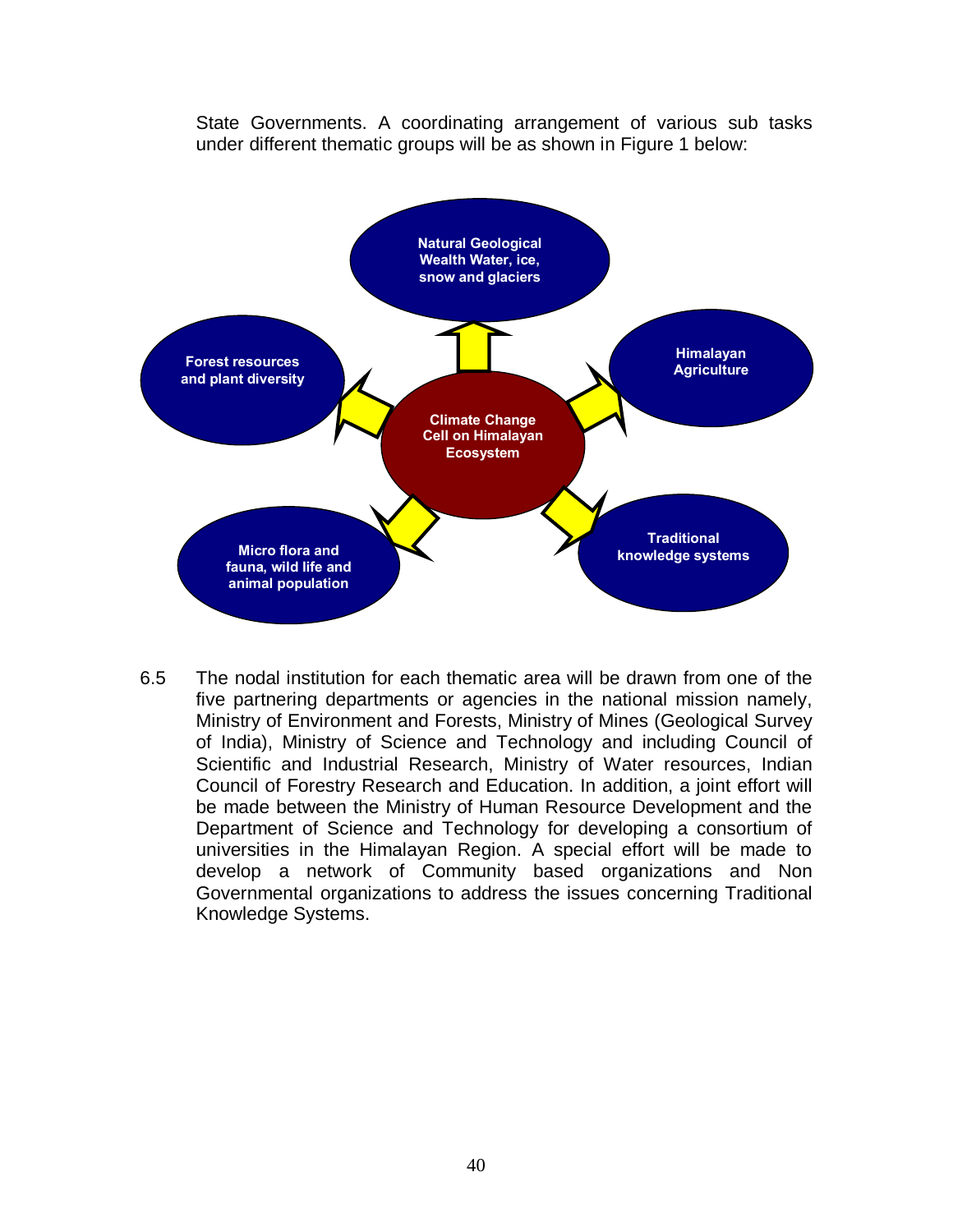- 6.6 Sustaining Himalayan eco-system is a challenging task. It involves six different sets of actions namely
	- a) Generation and sharing of reliable data as inputs for formulation of policies,
	- b) Identification and selection of good practices and actions for protecting the Himalayan ecosystem based on both modern and traditional knowledge systems
	- c) Supporting of the selected actions with suitable regulatory framework,
	- d) Ground-level implementation of selected actions and plans at the levels of Indian Himalayan States and
	- e) Development of regional cooperation among the neighboring countries and
	- f) Continuous monitoring and oversight for ensuring the implementation of selected paths.

Stipulation of clear guidelines for sustainable management and governance of Himalayan eco-system is a critical need. Involvement and commitment of Himalayan states is a fundamental requirement. In this context, Ministry of Environment & Forests has already made a beginning by bringing out a publication **%**Covernance for Sustaining Himalayan Ecosystem . guidelines and best practices+to provide basis on which new approaches and practices can be adopted. Also, as a follow-up of Shimla Declaration in Himalayan Chief Minister & Conclave (October 30, 2009), the ministry has established a technical secretariat at GBPIHED for Himalayan Sustainable Development Forumq The mission will make special provisions, including manpower and budget, to strengthen such initiatives to bring in all Himalayan states at one forum to address issues of environmental degradation and sustainable development in the region.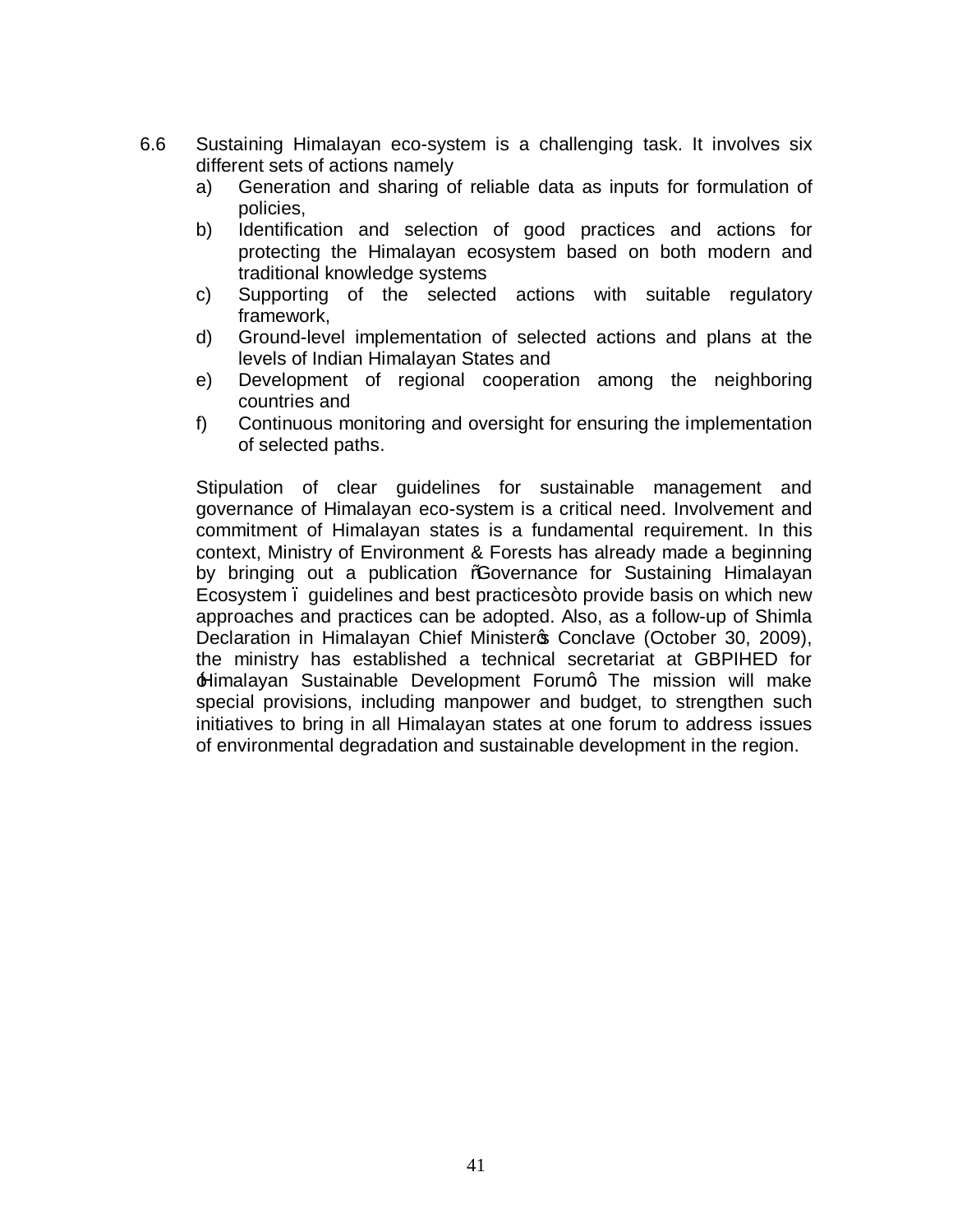# **CHAPTER-7**

#### **Coordination, Monitoring and Evaluation Mechanism and Organizational Structure for the Mission**

- 7.1 All the three departments under the Ministry of Science and Technology viz., Department of Science & Technology (DST), Department of Scientific and Industrial Research (DSIR) and Department of Biotechnology (DBT) and their autonomous knowledge institutions; Ministry of Earth Sciences (MoES) and its autonomous knowledge institutions; Ministry of Environment and Forests (MoEF) and its autonomous knowledge institutions; Ministry of Water Resources (MoWR) and its autonomous knowledge institutions; Department of Space (DOS) and its autonomous knowledge institutions; Geological Survey of India (GSI), Survey of India (SOI), India Meteorological Department (IMD), University departments with strong research activities in the area, Ministry of External Affairs (MEA), Ministry of Home Affairs (MHA), Ministry of Agriculture (MoA) as well as Ministry of Defence (MoD) would be enrolled into the mission taking into account the needs for regional cooperation and work within the areas of national boundary.
- 7.1.1 Earth Science Organization (ESO)/ Ministry of Earth Sciences will be engaged formally as a part of the activities of the mission as it deals with the aspects related to atmosphere (weather and climate), cryosphere, hydrological cycle, etc., which form crucial components for ecosystem studies in the Himalayan region.
- 7.1.2 The National Mission on Sustaining Himalayan Eco-system calls for significant level of interactions and collaboration with Non-Governmental Organizations (NGOs) and participation of civil society. Therefore, collaboration with Indian Council for Social Studies and other social sciences research organizations are planned during the second phase of the mission.

#### **7.2 Monitoring and Evaluation**

- 7.2.1 The National Mission on Sustaining Himalayan Ecosystem would be monitored periodically, at least twice in a calendar year, by a High Powered Committee (HPC) under the Chairmanship of the Honorable Minister for Science and Technology and Earth Sciences. An oversight function will be carried out by the HPC for monitoring and making policy decisions including mid course corrections, if required any.
- 7.2.2 The National Advisory Council for National Mission on Sustaining Himalayan Eco-system would form the think tank and give inputs to the Monitoring committee and evaluate the progress of work. A mechanism for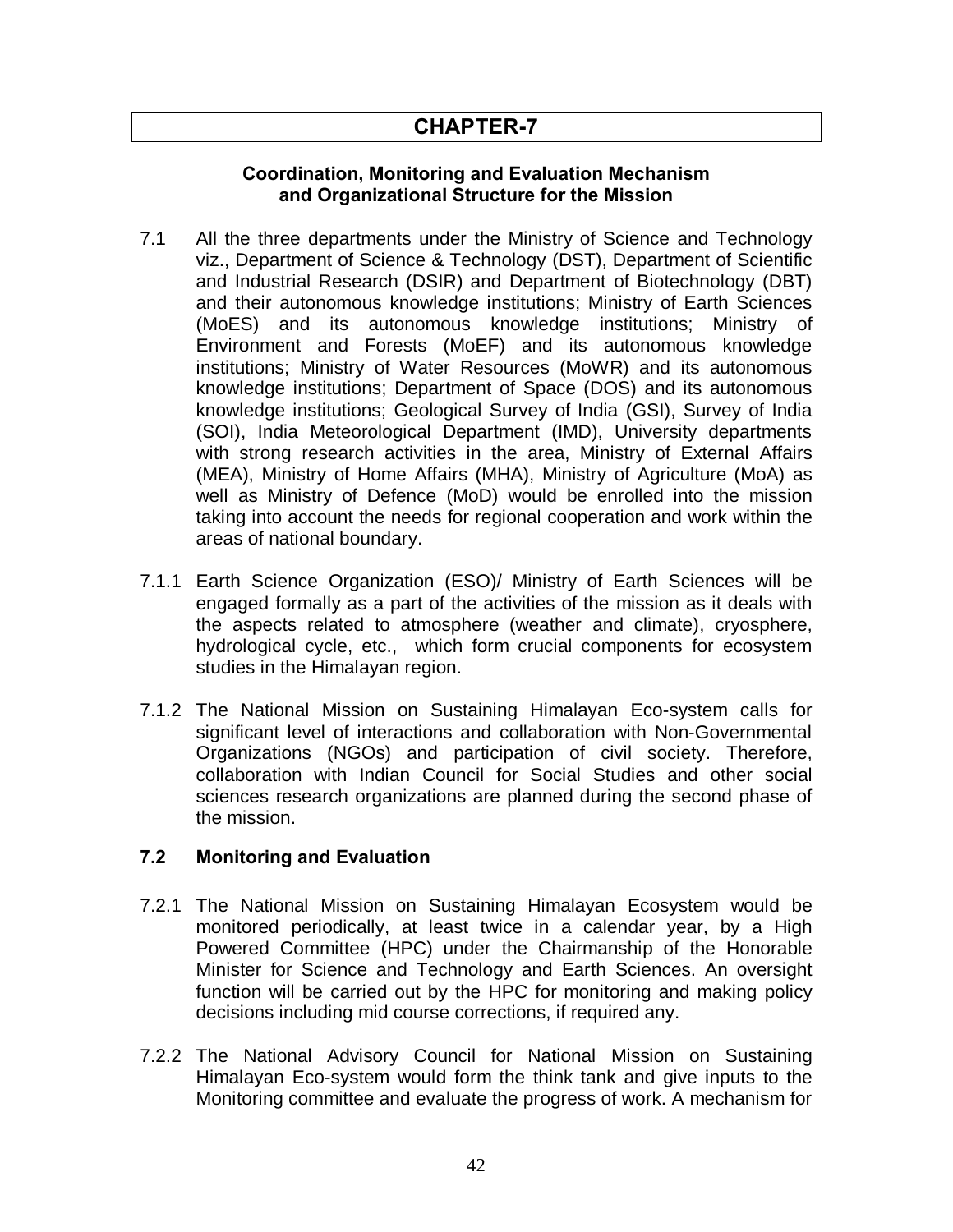the PM $\sigma$  council for periodical and scheduled reporting of progress to the PMO would be developed and implemented.

- 7.2.3 An Advisory Council drawn from a committee of experts from different areas will provide think tank functions on technical areas and various work elements. The mechanism for input approvals and funding decisions will involve a Committee of Secretaries of the participating departments with the Secretary of the administrative department of the nodal institution chairing the meeting.
- 7.2.4 A dedicated Mission Cell on Himalayan Ecosystem will be constituted for the purpose of coordination and reporting to the various committees and oversight groups. Taking into account of the diverse needs of the mission, it is proposed that the coordination arrangement will house three mirror site namely in the Ministry of Science and Technology, Ministry of Environment and Forests and Planning Commission. Such a cell will be responsible for coordination with nodal institutions coordinating thematic work elements and report to the Committee of Secretaries as well as submit periodic reports to the PMO.
- 7.2.5 The mission also includes regional cooperation and policy implications. They need to be coordinated by MEA and MoEF. These aspects will be directly handled by MEA and MoEF in consultation with the Minister of Science and Technology and Earth Sciences.

The overall structural arrangement of the mission is as presented in Figure 2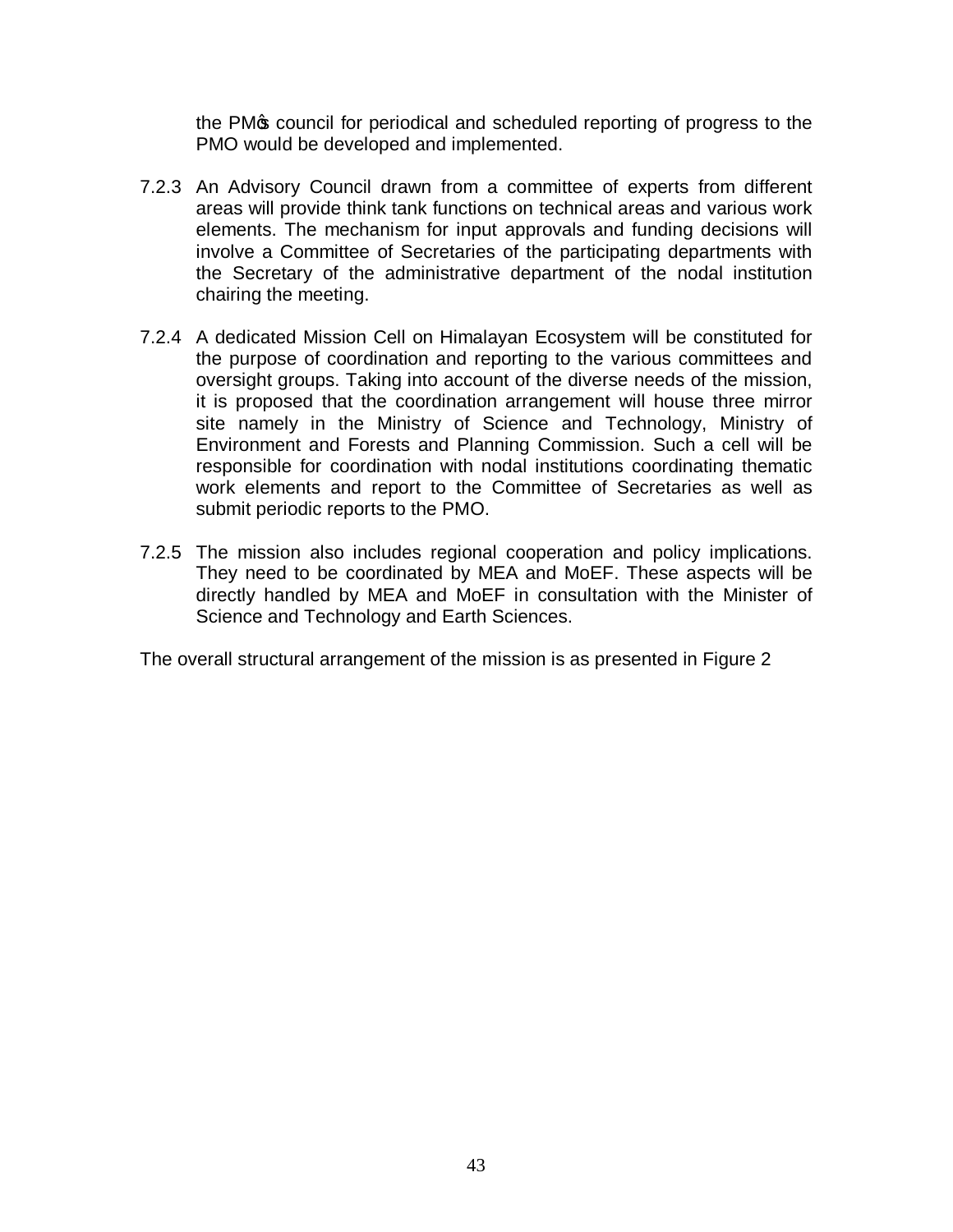

7.3 The National Mission for Sustaining Himalayan Ecosystem is location specific and demands formulation of actions derived from regional perspective. The mission could draw valuable lessons from other missions under National Action Plan for Climate Change. Therefore the mission coordination mechanism would include also the development of a strong synergistic mechanism with other National Missions of NAPCC. Following is a schematic presentation of envisaged synergy with other missions.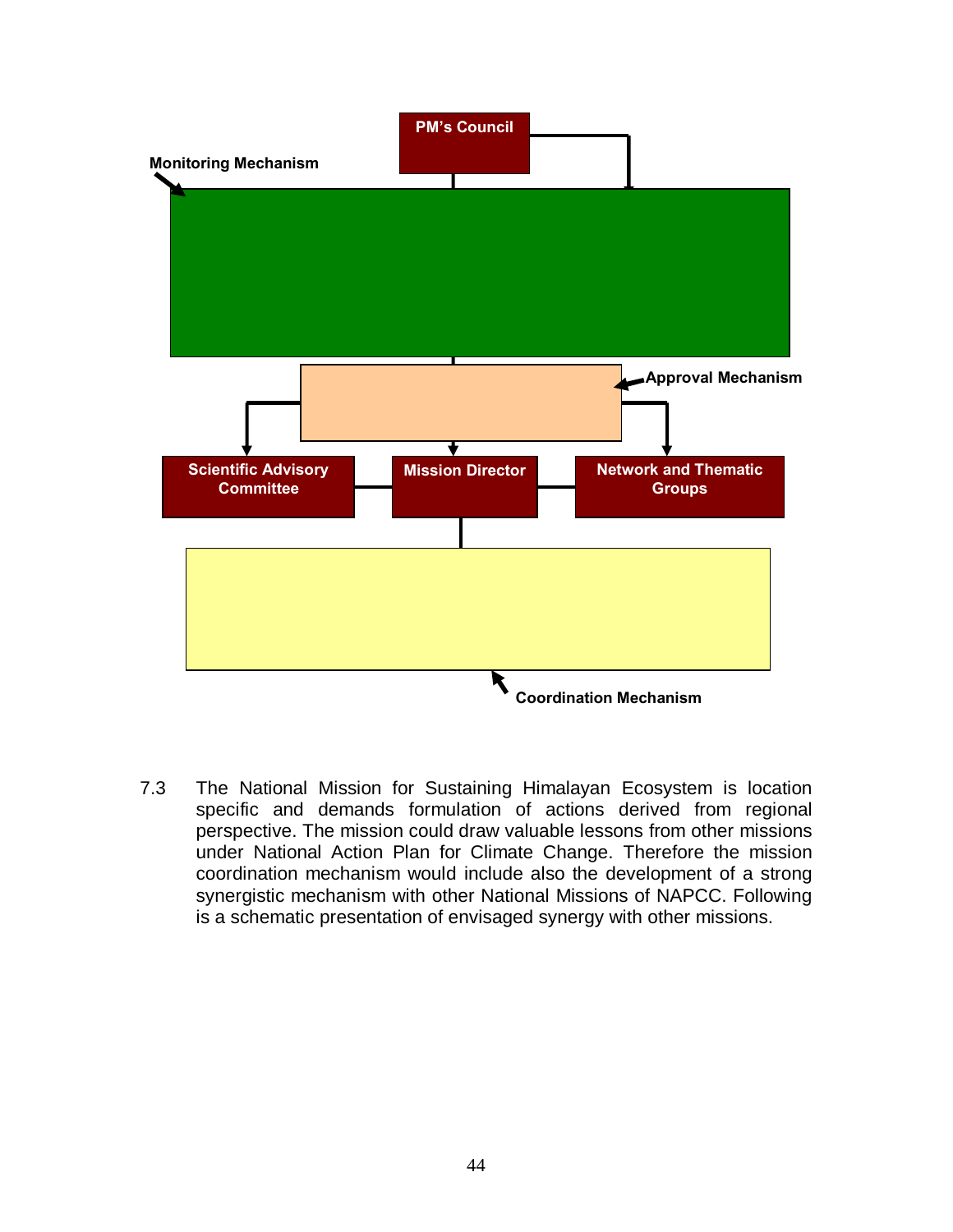#### Fig 3: Envisaged Synergy of NMSHE with other Missions of NAPCC

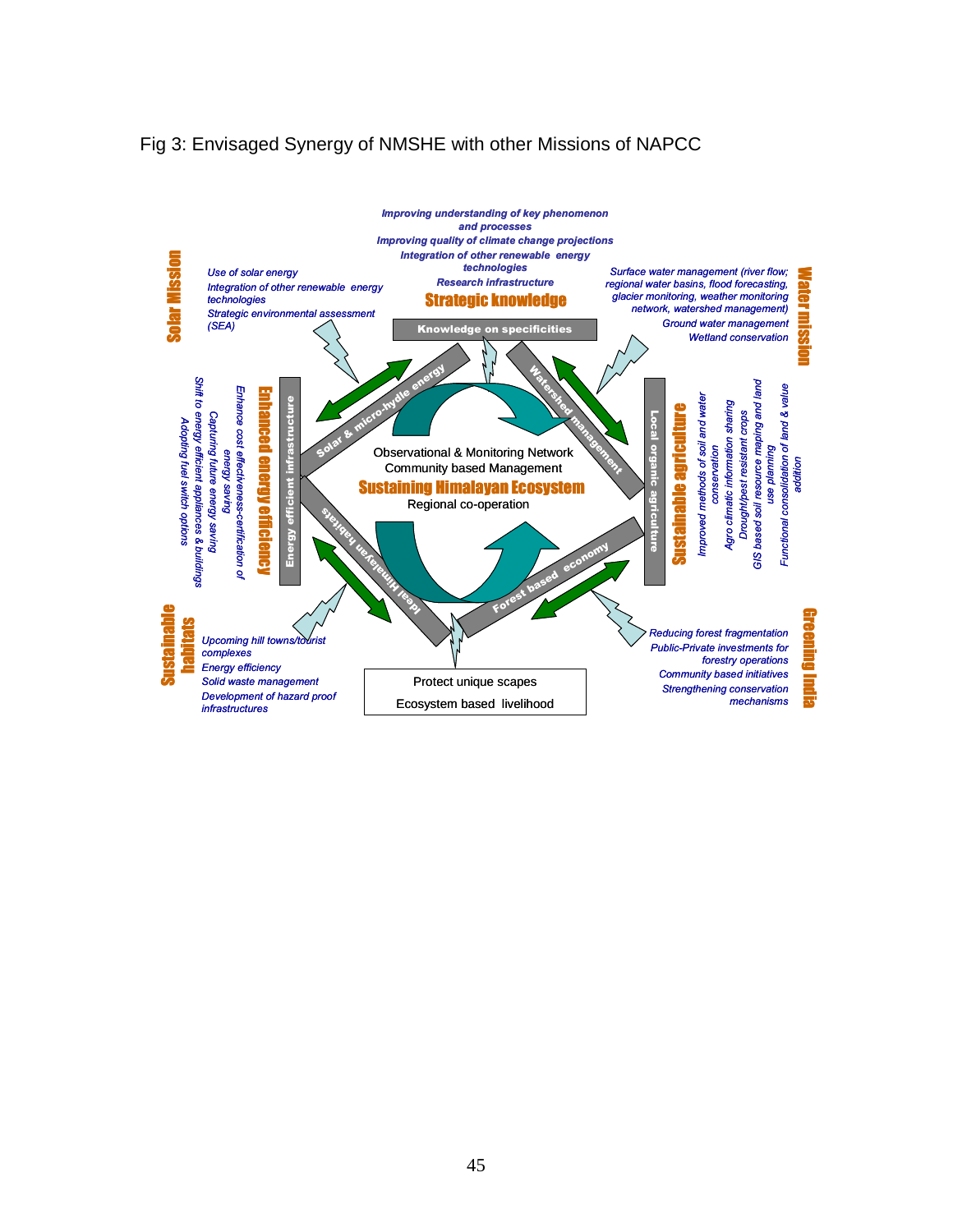# **CHAPTER-8**

#### **Mission Deliverables**

- 8.1 NMSHE is a unique mission. It should develop self sustaining knowledge networks which are capable of permanently contributing to the national efforts for sustaining a fragile Himalayan ecosystem. NMSHE needs to provide a time bound action program for a long term self sustaining national activity. Sustaining Himalayan ecosystem needs to emerge as a societal undertaking at the end of the mission period. Therefore, deliverables of NMSHE are special. They will include:
- 8.1.1 Creation of a fund (of say Rs 1650 crores) for developing capacities for Sustaining Himalayan Ecosystem to serve the activities during the 11<sup>th</sup> and  $12<sup>th</sup>$  plan periods
- 8.1.2 Establishment of a State of the Art National Center for Himalayan Glaciology complete with a provision for supporting Extra Mural Research in the glaciology
- 8.1.3 Identification and networking of all knowledge institutions in the region which possess the institutional capacity for studies on Himalayan eco systems
- 8.1.4 Derivation of codes of practices for knowledge coalition among networked knowledge institutions under various ministries as well as state Governments and community based organizations in thematic areas relating to the sustainability of Himalayan ecosystem
- 8.1.5 Further Strengthening of selected (say 12) knowledge institutions with resources, manpower, governance and communication facilities for promoting deeper engagement of these institutions
- 8.1.6 Establishment of about 10 new centers in existing institutions in areas of knowledge gaps complete with special mechanisms and tools to create knowledge capacity for sustaining Himalayan ecosystem, particularly in the areas of Himalayan glaciology, ecology and biodiversity mapping, traditional knowledge systems, forestry for biological carbon capture, ecotourism services and policy research for developmental planning of a fragile ecosystem
- 8.1.7 Standardization of data collection systems for interoperability and mapping of natural resource wealth systems and positioning of a coherent data sharing and exchange framework among the participating knowledge institutions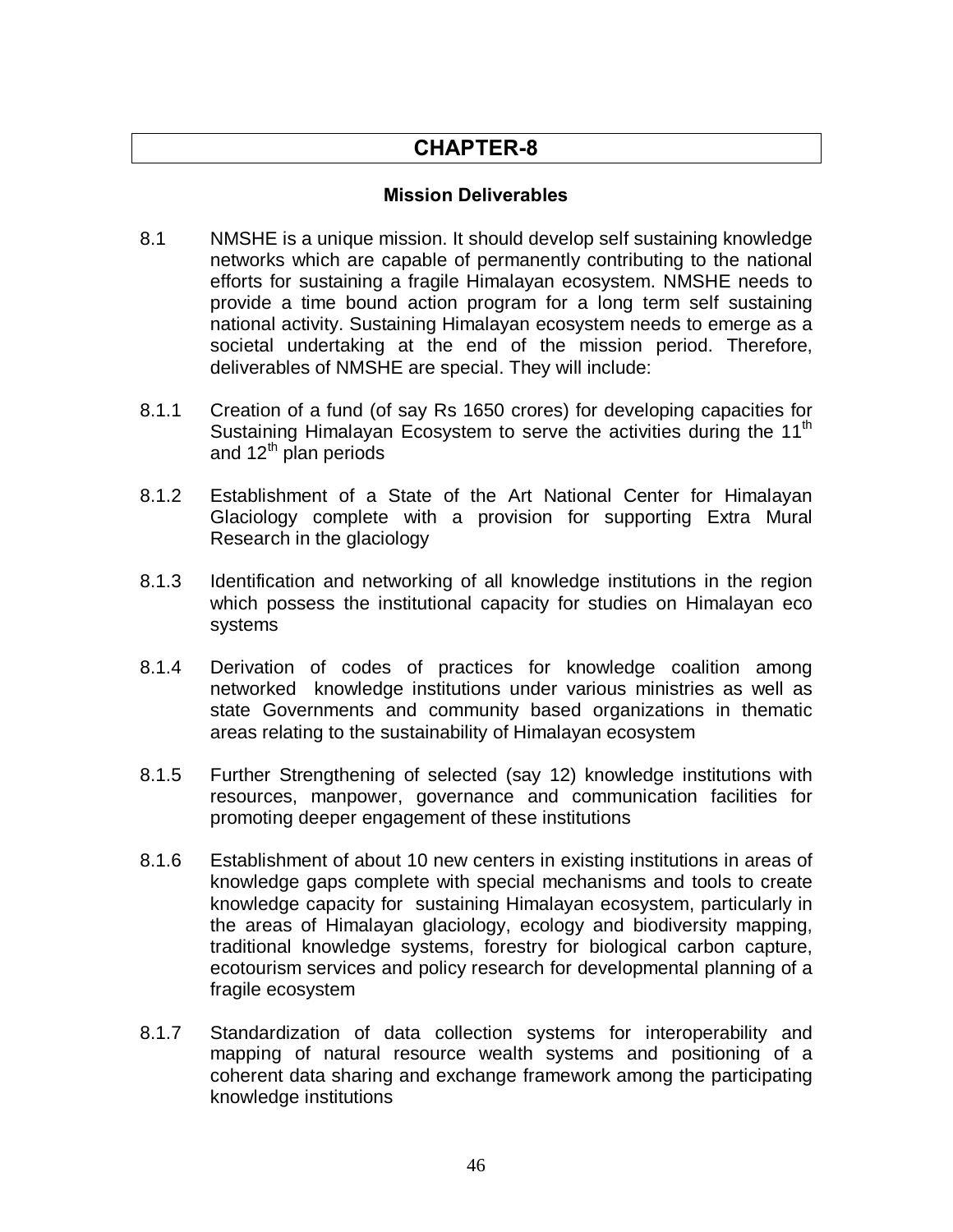- 8.1.8 Identification and training of about 100 experts and specialists in areas relevant to sustaining Himalayan ecosystem including about 25 glaciologists for research and development through and international training programmes
- 8.1.9 Positioning of a multi-centric training system for community based organizations to relate laboratory findings to the real field conditions and provide feed back to the knowledge institutions on the likely changes in Himalayan ecosystem
- 8.1.10 Annual Status reports on the health of various sub components of Himalayan Ecosystems
- 8.1.11 Training of at least 100 technical experts for carrying out environmental impact assessment on Himalayan ecosystem for various human activities in the region
- 8.1.12 Conduct of 25 programmes on capacity building for linking innovations from Traditional and modern Knowledge systems
- 8.1.13 Establishment of an observational network for monitoring and forewarning of changes in ecosystem in the Himalayan region.
- 8.1.14 Positioning of a framework for regional cooperation with neighboring countries in the area of Himalayan glaciology.
- 8.1.15 Bi-annual Advisories to Himalayan Sustainable Development Forum through State Councils for Climate change in Indian Himalayan States for actions for implementation
- 8.1.16 Establishment of a synergistic mechanism with other National Missions under NAPCC.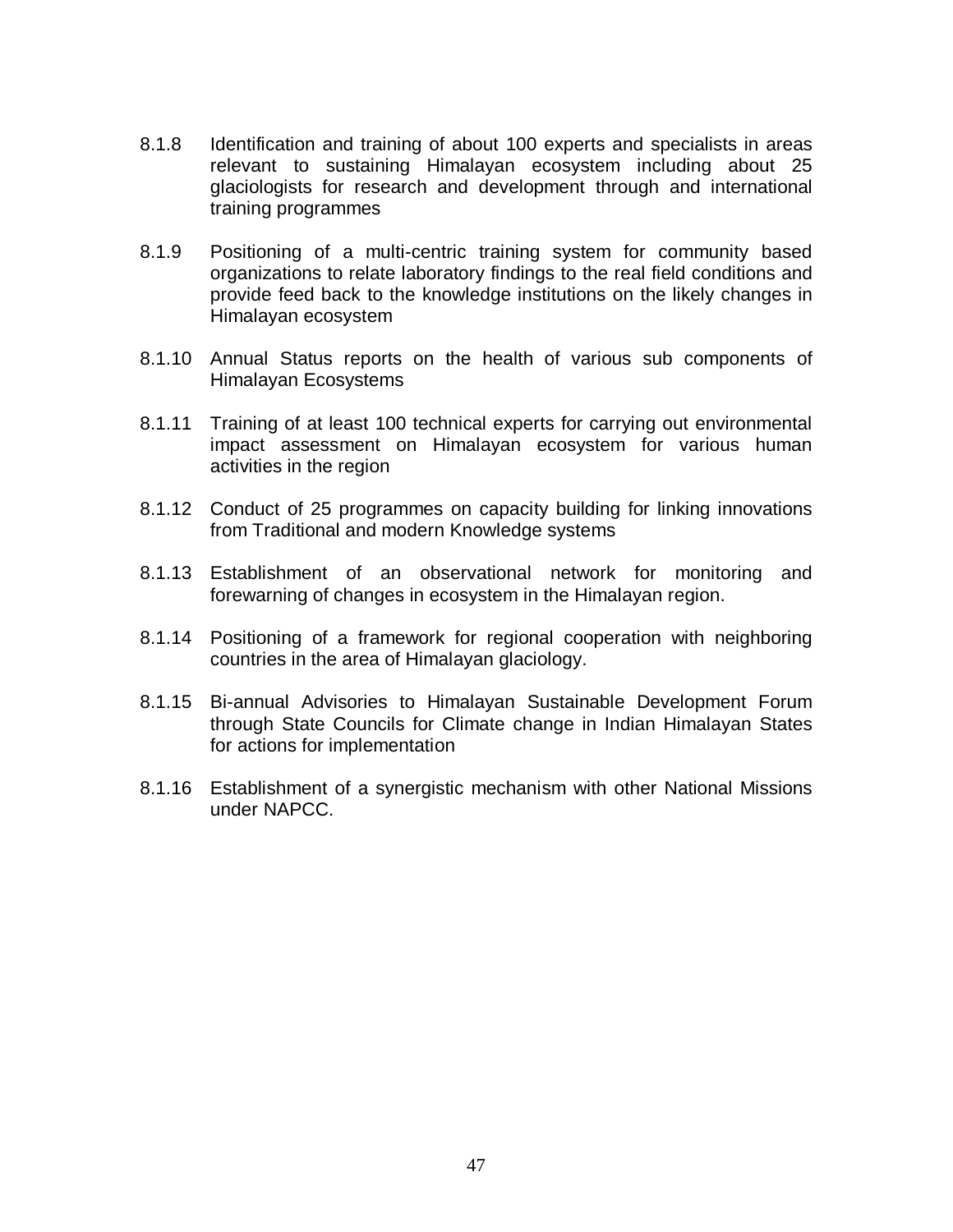# **Chapter-9**

#### **Financial Resources Required**

- 9.1 Fund requirements for the Mission would be met both through internal resources and a special fund created especially for NMSHE. Some of the ongoing activities of various knowledge institutions may be supported through internal resources. Coordination, research components and operational segments of Mission objectives and activities will be funded through a special fund. Autonomous institutions of Ministry of Science and Technology, Ministry of Environment and Forests, Ministry of Water Resources, Department of Space and some institutions of DRDO are already active in the area. Resources internal to these organizations will be further strengthened wherever necessary from the fund created under the mission, a coordinated effort among all the knowledge institutions regardless of administrative ministries under which they function needs to be accomplished. Certain components of mission work elements would therefore be absorbed within the budget provisions already made under the XIth plan budget of various interacting ministries.
- 9.2 The Mission plans to support also a number of new research, development and technology related initiatives and activities. It is estimated that a total fund of Rs 195 Crores will be required for the implementation of the Mission for the reminder part of the  $XI<sup>th</sup>$  Plan period which includes an amount of Rs 45 Crore allocated already through Standing Finance Committee (SFC) for establishment of a National Centre for Himalayan Glaciology at Wadia Institute of Himalayan Geology, Dehradun. Special provision will be made for additional fund of Rs 150 crores within the already allocated fund of Rs 11028 crores for the Department of Science and Technology for the XIth plan period for promotion of networked initiatives of the knowledge institutions in the region on observations, data collection and research and development connected to sustaining Himalayan Ecosystems. A provision of Rs 1500 crores will be made in the XII<sup>th</sup> plan period for establishing new institutes and institutional mechanisms for achieving the mission objective of a self sustained system for Sustaining Himalayan Ecosystem in the long run.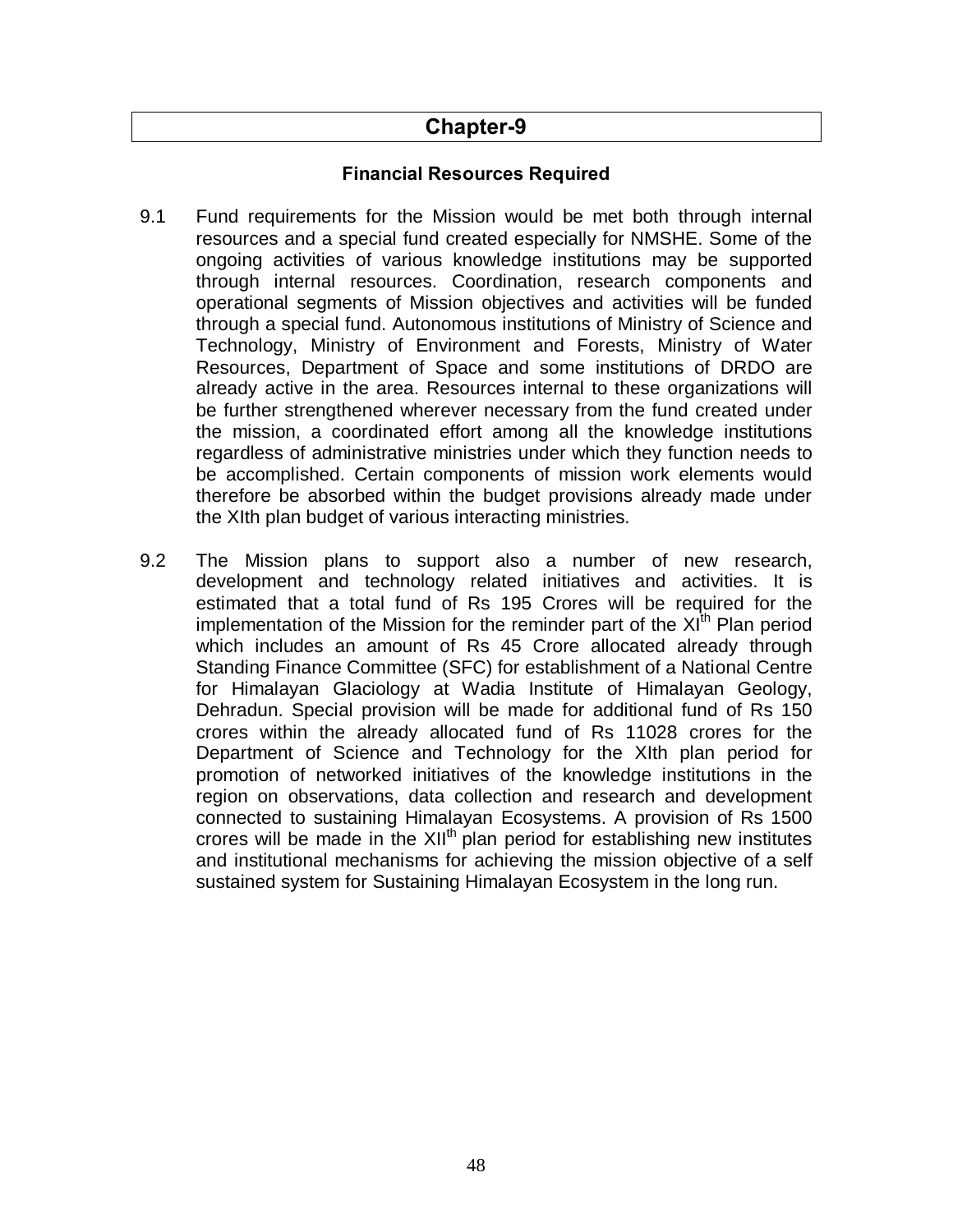| <b>SNo</b>     | <b>Activity</b>                                            | <b>Proposed Budget</b> |           |         |  |
|----------------|------------------------------------------------------------|------------------------|-----------|---------|--|
|                |                                                            | 11 <sup>th</sup> Plan  | 12th Plan |         |  |
|                |                                                            | 2010-11                | 2011-12   | 2012-17 |  |
| 1              | Glaciology Institute                                       | 25                     | 20        | 350     |  |
| $\overline{2}$ | Networking of Knowledge<br><b>Institutions</b>             | 8                      | 16        | 180     |  |
| 3              | Training of Glaciologists/<br><b>Ecosystem Specialists</b> | 5                      | 8         | 25      |  |
| 4              | Institutional Strengthening<br>including Virtual Centres   | 32                     | 46        | 600     |  |
| 5              | Ecosystem Observations/<br>Monitoring                      |                        | 4         | 120     |  |
| 6              | Public Outreach/ awareness<br>programmes (PPP Model)       | 3                      | 7         | 25      |  |
| 7              | Support to G-SHE                                           | 6                      | 15        | 200     |  |
| 8              | Total                                                      | 79                     | 116       | 1500    |  |